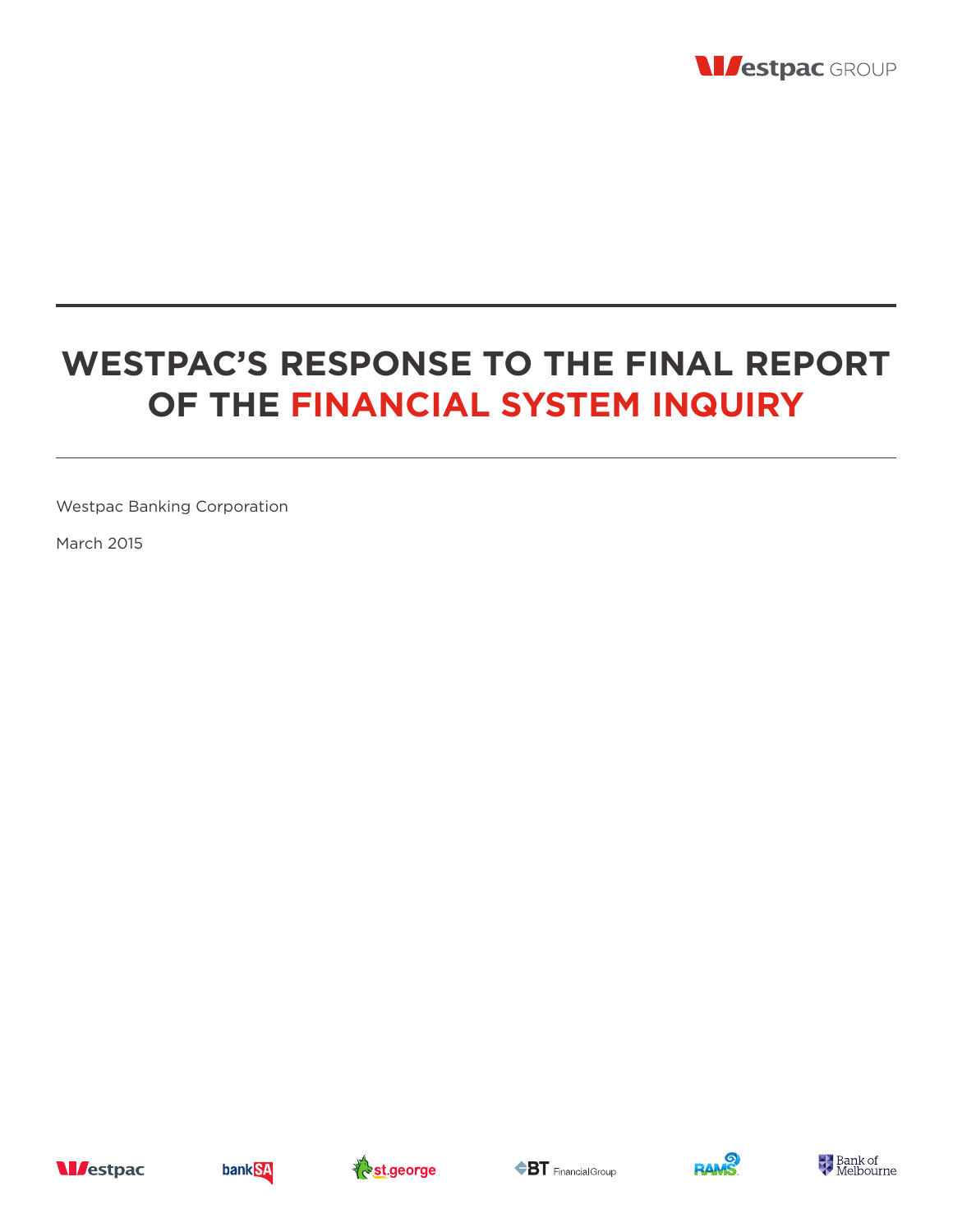# **Table of contents**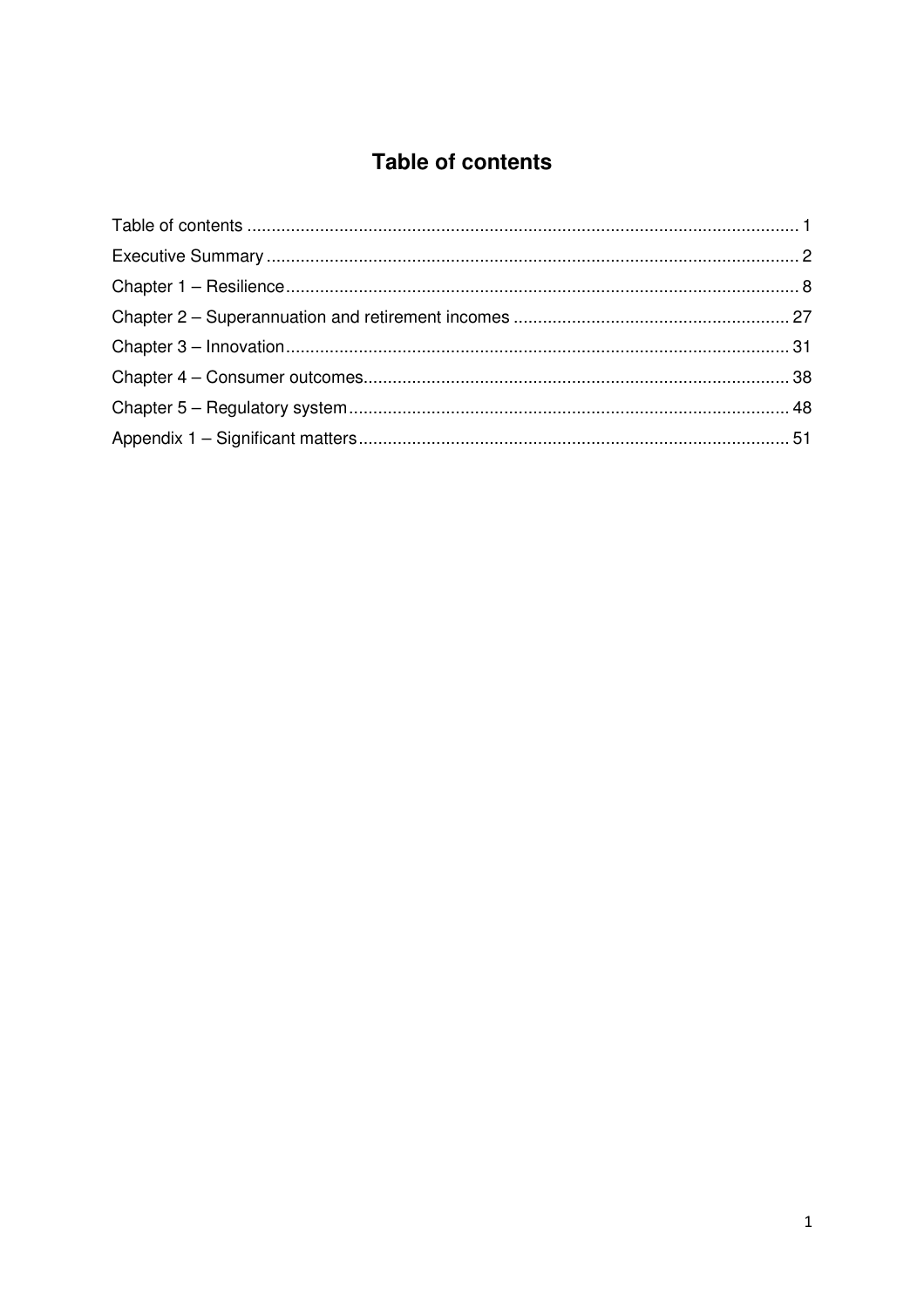# **Executive Summary**

The Westpac Group (Westpac) welcomes the opportunity to respond to the recommendations of the Financial System Inquiry's Final Report (Final Report).

The Inquiry is an important endeavour in ensuring that the financial system continues to support Australia's growth. Westpac's contribution throughout the course of the Inquiry has focused on the important structural changes affecting the financial system, including:

- Global and domestic regulatory reform following the Global Financial Crisis (GFC);
- Demographic change in Australia, particularly ageing;
- The growth of the superannuation sector; and
- Developments in technology that profoundly change the customer experience.

The Final Report comprehensively considers many of these changes and Westpac supports the majority of the Inquiry's recommendations. The recommendations provide a blueprint for Australia's financial system that will assist policy makers, now and in the future, in helping to ensure that the system continues to best support Australia's growth. Of these recommendations, Westpac believes the Government should prioritise:

- Ensuring the superannuation system meets the needs of Australians through clarifying its objectives, improving competition and governance standards, and supporting the retirement needs of all Australians;
- Improving consumer outcomes, including through better product disclosure, strengthening product issuer and distributor accountability and initiatives that raise the competency of financial advisers; and
- Supporting strong, independent and accountable regulators to help maintain trust and confidence in the financial system.

### **Ensuring the superannuation system meets the needs of Australians**

While the current superannuation system operates on sound principles, the size of Australia's superannuation savings, and demographic change, necessitate a clear and unequivocal objective for the future of the system.

Westpac supports the Inquiry's recommended objective for superannuation, being to 'provide income in retirement to substitute or supplement the Age Pension,' and that the objective is enshrined into legislation. A framework should be developed to dimension or phase the level of retirement income and its duration. Wide-ranging consultation on the elements of this framework is critical. Potential elements of this framework could include: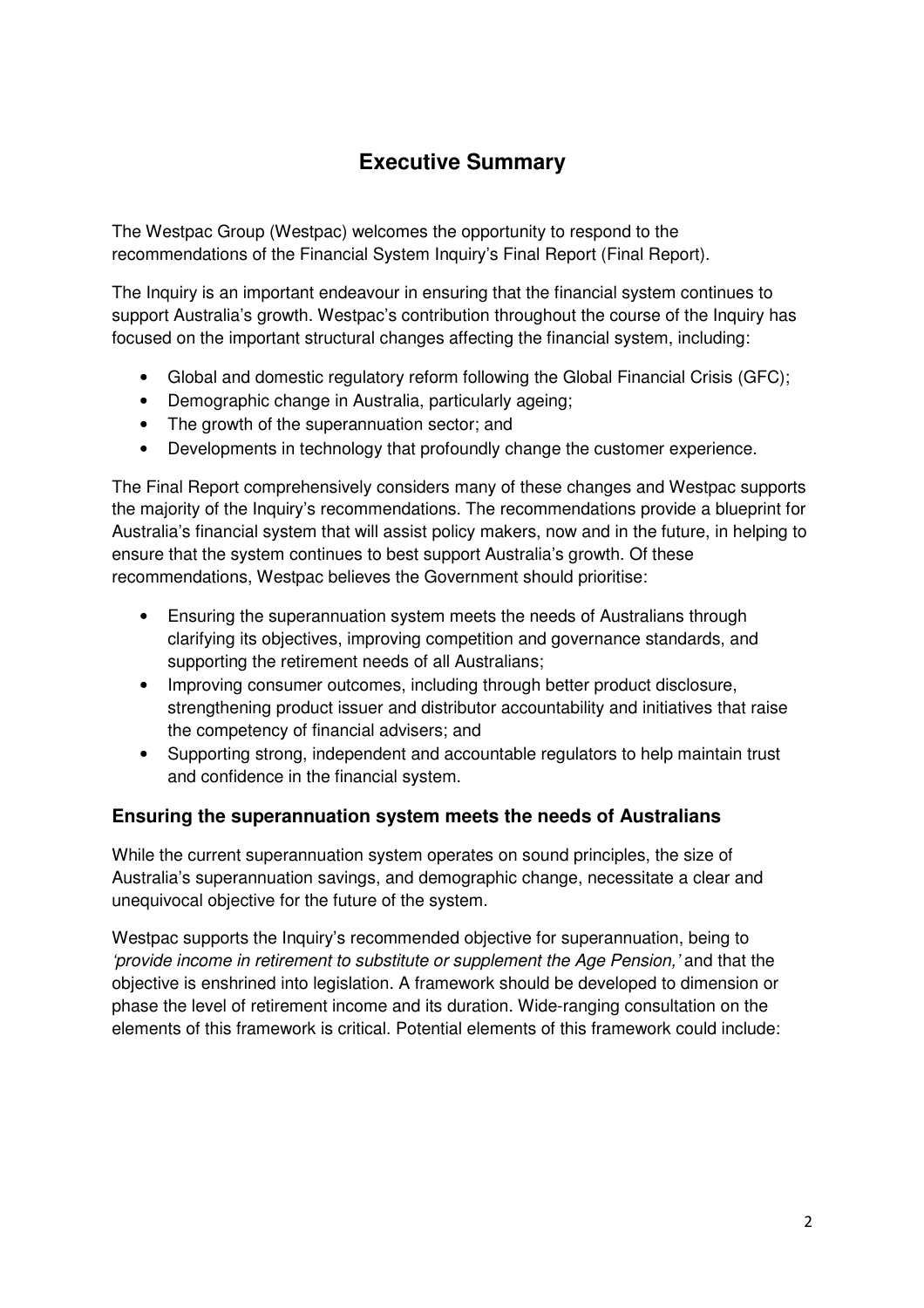- A target income replacement rate of 65-70% for all Australians, up to an agreed multiple of Australia's average weekly earnings. This would support the most efficient allocation of tax concessions for superannuation and Age Pension support;
- An example of a phased approach to retirement income could be:
	- o Phase 1 to focus on the delivery of a flexible income stream of 65-70% income replacement (with access to capital) from retirement age up to mean mortality age (the 'active stage'); and
	- $\circ$  Phase 2 to focus on a stable or guaranteed income above mean mortality age (the 'frail stage') to protect against longevity risk; the income stream having been pre-purchased at the point of retirement where the cost is cheaper and risks can be pooled.
- To effectively address the issue of Australia's ageing population and longevity risk in superannuation, consideration should be given to defining the age of eligible access to the Age Pension and superannuation based on a percentage of Australia's mean mortality age.

The combination of the Stronger Super reforms and the introduction of an open competitive MySuper market will deliver substantial efficiency benefits during the accumulation phase of superannuation. A review into the performance of the MySuper reforms in 2020 against their intended objectives would be positive. Furthermore, the Inquiry's recommendation to strengthen governance across the superannuation sector is welcome.

Westpac endorses the Inquiry's recommendation for trustees to pre-select a comprehensive income product for members' retirement. As the Inquiry proposes, at retirement the member would either give their authority to commence the pre-selected option or elect to take their benefits in another way. The proposed comprehensive income product should be principlesbased and supported by an integrated advice model. Development of guiding principles for the pre-selected product will require significant consultation between Government and industry, and Westpac will be actively involved in this process.

### **Improving consumer outcomes**

Australia's consumer protection framework consists of a number of important elements including disclosure, law and regulation, advice, financial literacy and the culture of financial firms. Building confidence and trust in the financial system is an important objective, especially given the recent incidents of consumer loss from poor advice, and elements of the consumer protection framework should be improved.

Westpac supports the Inquiry's recommendation for the removal of regulatory impediments to innovative product disclosure and communication with customers, and to improve the way risk and fees are communicated. Current opportunities to improve disclosure include:

- The need for technology neutral language to ensure regulation keeps pace with emerging technologies without inadvertently restricting further development;
- Moving to ensure regulation of online disclosure is consistent across all financial products; and
- Confirmation that electronic delivery is the default mode of delivery.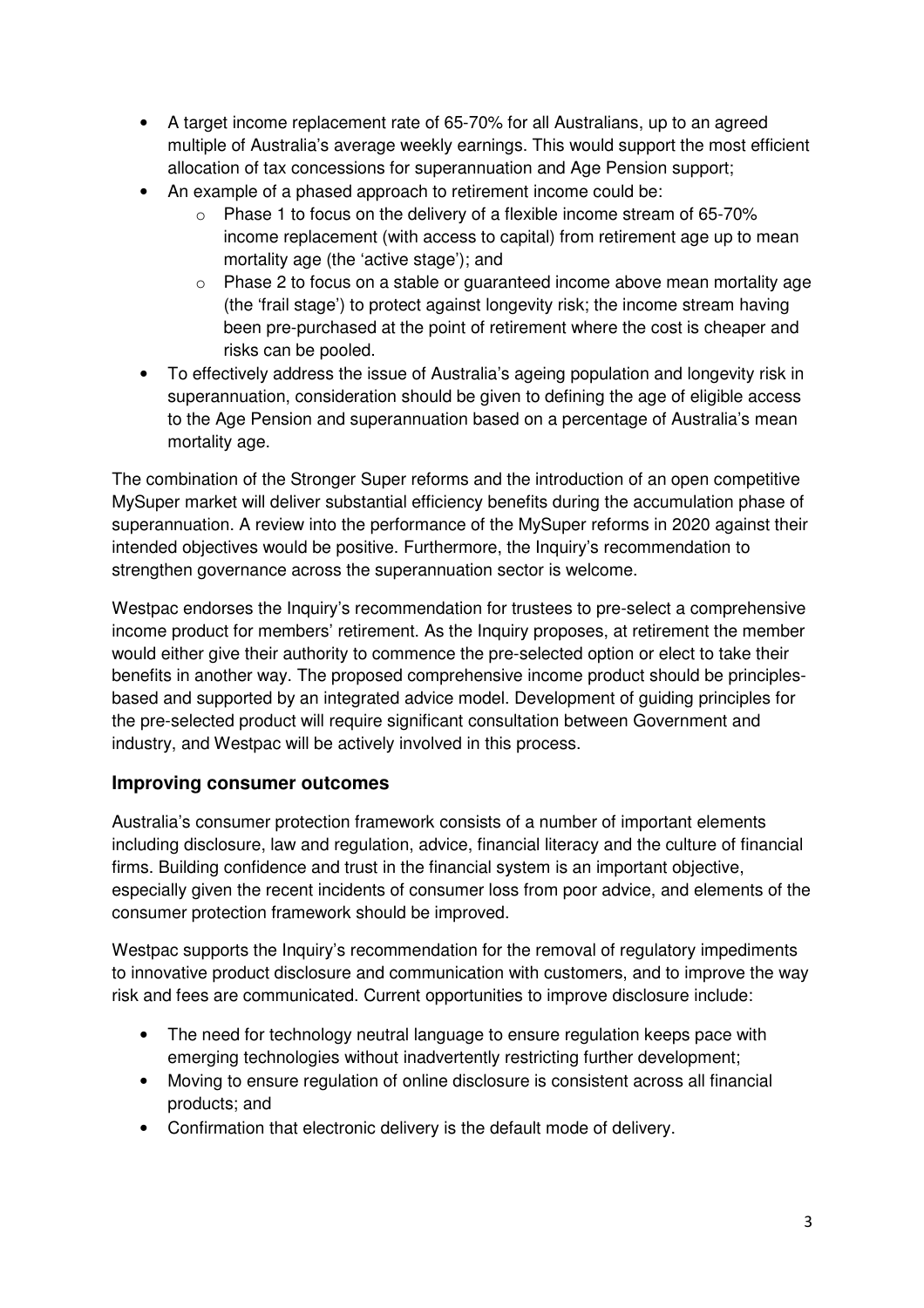Westpac supports the Inquiry's focus on strengthening the accountability of product issuers and distributors. The 'end-to-end' process of designing, manufacturing and distributing products and services should focus on doing the right thing for customers throughout the life of the relevant product or service. Product issuers and distributors should ensure that their products and services are designed to meet customers' needs and perform as promised, and customers should be provided with the information they need to make informed decisions.

Currently, a number of legal and regulatory mechanisms in Australia's consumer protection framework require this accountability. In turn, many product issuers and distributors reflect these requirements through their policies and governance arrangements for product design and distribution.

Implementation of the principles-based design and distribution obligation proposed by the Inquiry should be undertaken with clarity and simplicity, and help to streamline the mechanisms of the existing consumer protection framework. Clear and consistent legal and regulatory obligations will protect consumers, and give product issuers and distributors a strong framework in which to innovate and provide wide-ranging choice for customers, including as customers' needs and preferences change.

Westpac supports the Australian Securities and Investments Commission (ASIC) having a clear mandate, strong powers, and appropriate resourcing to effectively address consumer protection issues. ASIC currently has a wide range of powers to meet this objective. However, the resourcing and funding of ASIC to most effectively use its powers should be improved to support the regulator's ability to execute its mandate (discussed further below).

The Inquiry has proposed a further proactive ASIC intervention power. There is an opportunity to design the power with clear accountabilities and a targeted scope, focused on those areas where ASIC's current powers are shown to be clearly inadequate.

The Government's response to the Final Report, and to the recommendations of the Parliamentary Joint Committee on Corporations and Financial Services for increasing the professional standards of advisers, presents an important opportunity to bring together a cohesive, overarching approach to improvements in industry standards of financial advice. The principle of greater alignment of the interests of financial firms and consumers, and raising the competency of advisers, is one which Westpac strongly supports. Specifically, this should include:

- Raising standards of conduct and levels of professionalism to build confidence and trust in the financial system. The implementation of a new national professional standards framework for advisers who provide personal advice to retail clients would be an effective way to promote confidence and trust in financial advice. This should include raising standards across conduct, formal education and competence to meet community expectations; and
- Expanding ASIC's powers to include the ability to ban an individual from managing a financial services business.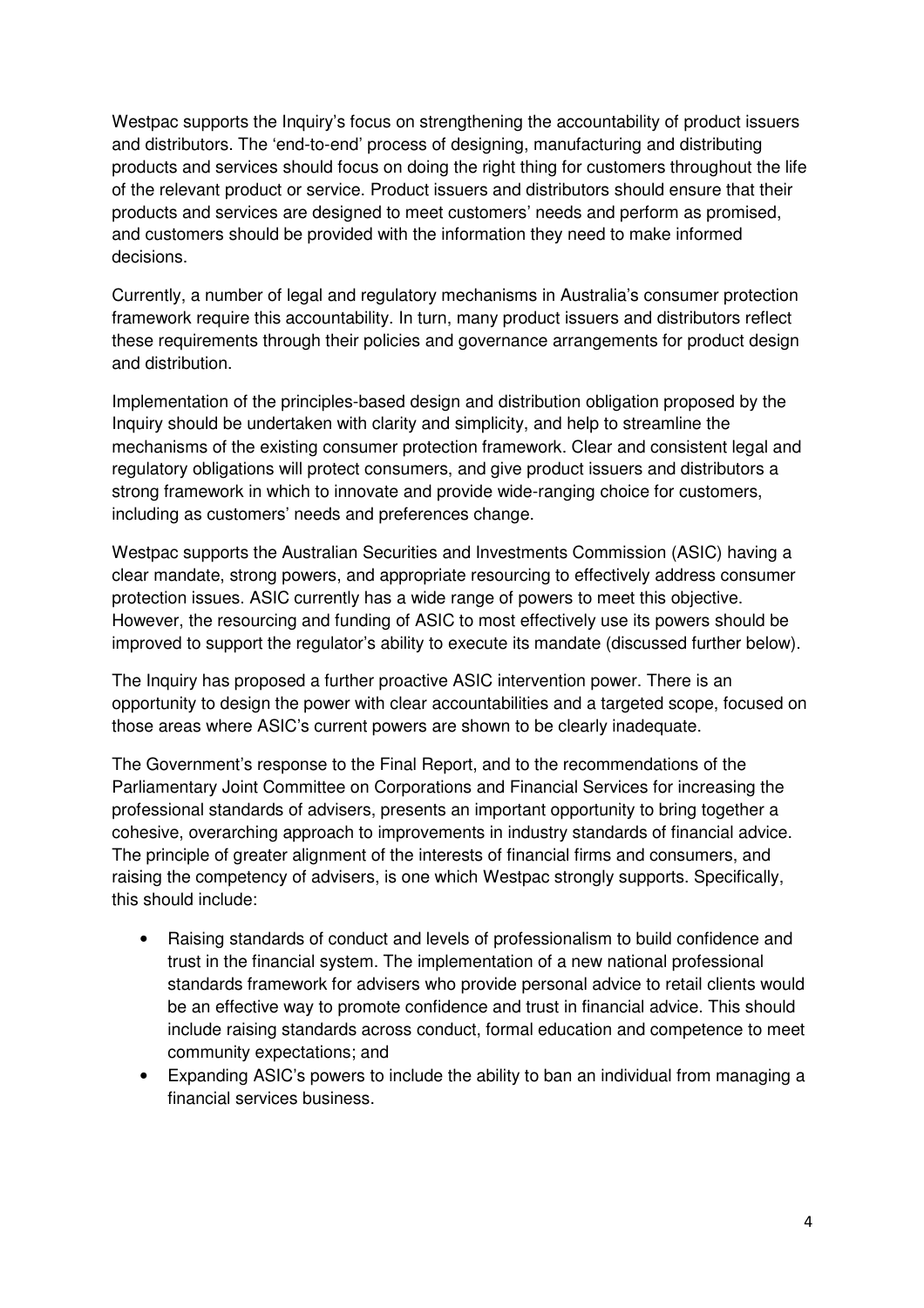# **Supporting strong, independent, accountable regulators**

The objective of ensuring Australia's regulators have the funding, staff and regulatory tools to deliver effectively on their mandates is critical and Westpac supports the Inquiry's recommendations for:

- Providing regulators with more stable funding by adopting a three-year funding model based on periodic funding reviews;
- Increasing their capacity to pay competitive remuneration;
- Boosting flexibility in respect of staffing and funding; and
- Providing clearer guidance to regulators in Statements of Expectation.

The introduction of an industry funding model for ASIC should follow consultation with industry and be fairly attributed, with fees closely aligned to the cost of regulating. It should also be strongly linked to:

- More transparent budget setting with extensive stakeholder consultation and final approval by the Government;
- A risk-based approach to regulation so that expenditure or resources are not overly directed towards areas of low regulatory risk; and
- Increased accountability measures, such as creating a formal mechanism for Government to receive annual independent advice on regulator performance.

An industry funding model with these features should provide a sound pathway to enable ASIC to effectively deliver on its mandate.

The Inquiry's recommendation for increasing the time available to industry to implement complex regulatory change is welcome. This would be an effective mechanism through which to reduce costs, complexity and unanticipated negative implications associated with implementing new regulatory obligations.

### **Recommendations needing further consideration**

The Reserve Bank of Australia (RBA) noted in its recent Financial Stability Review that 'a number of domestic and international policy initiatives, if implemented as recommended or proposed, would require banks to increase their capital positions further over time.'<sup>1</sup> Both domestic and international proposals are directly relevant to future capital requirements for Australian banks.

Therefore, consideration of Recommendations 1 and 2 should be informed by the outcome of recent global capital proposals, which were announced by the Basel Committee on Banking Supervision (BCBS) after the release of the Final Report. The BCBS proposals interplay with key elements of the Inquiry's recommendations on unquestionable strength and the relativity of capital requirements between banks operating under the Advanced Internal Ratings-Based (IRB) and Standardised approaches. They are therefore directly relevant to the Inquiry's proposals.

 $^1$  p.1, RBA, Financial Stability Review, March 2015.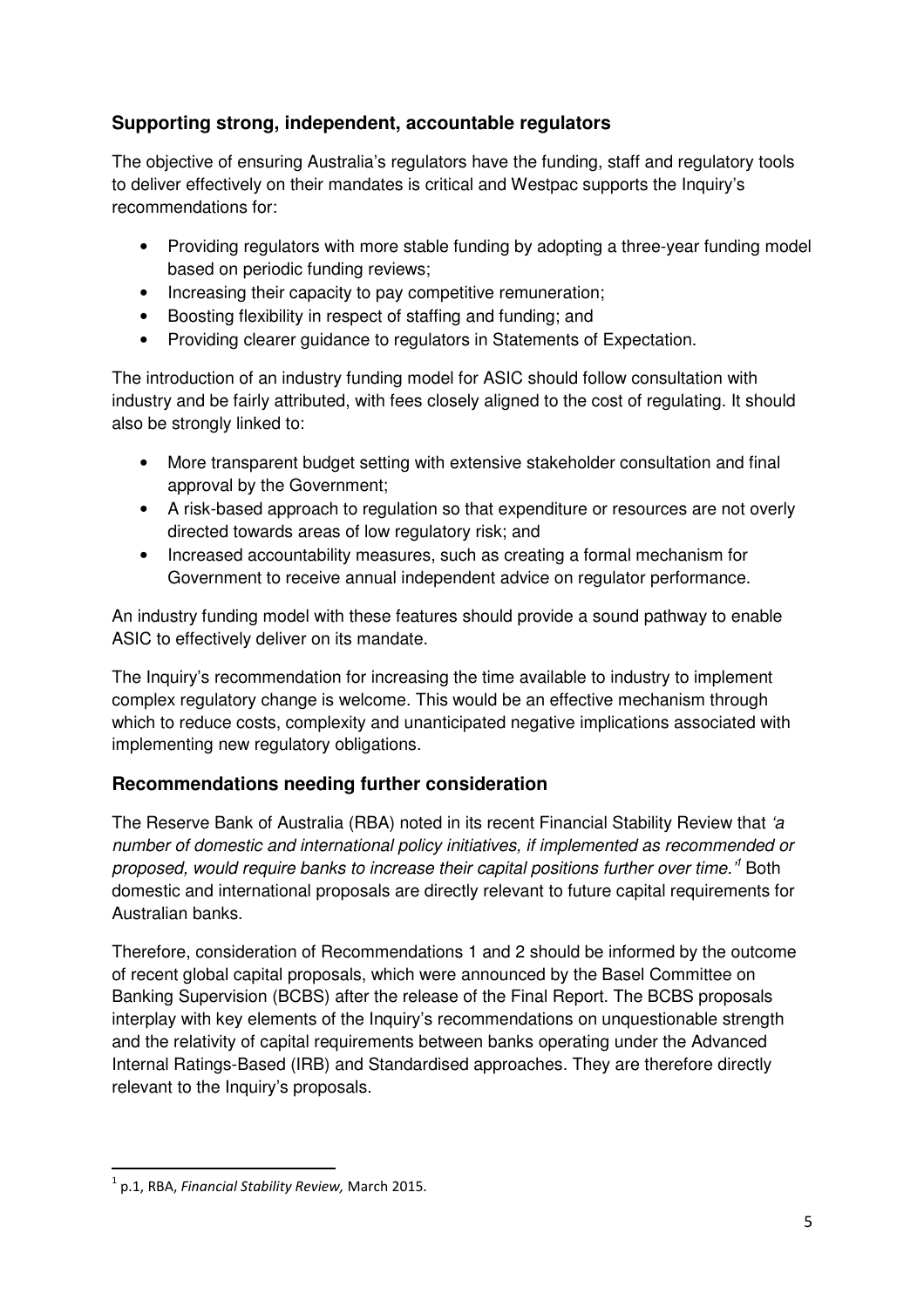Changes to Australian bank capital requirements should consider together the proposals of the Inquiry and the outcomes of the BCBS processes to ensure Australian requirements are aligned with global standards and to provide clarity for global investors and customers. This would also avoid unnecessary and inefficient duplication or re-work in transitioning from current to future capital requirements.

It is in Australia's economic interests that the ultimate changes to Australian bank capital requirements arising from current reviews should continue to motivate the regulated financial system to achieve and maintain an efficient risk-based approach to capital allocation. This best supports sustainable growth in the Australian economy.

#### **Recommendation 1**

Westpac agrees that the Australian banking system should be seen as strong. This assessment of strength should be viewed through all its dimensions, including capital, asset quality, risk management, balance sheet, quality of supervision and regulation, and franchise strength. Against these factors, the Australian banking system is currently very strong. Regulatory mechanisms and market scrutiny should ensure it remains so.

Westpac believes a requirement that Australian bank capital ratios are permanently in the top quartile of internationally active banks disproportionately emphasises only one facet of strength.

The top quartile capital requirement would also have a number of practical difficulties that are likely to cause market uncertainty and lead to a constantly 'moving target,' as capital targets would be more impacted by overseas regulatory developments that may be at odds with Australia's particular risks.

Should the Australian Prudential Regulation Authority (APRA) determine that the top quartile approach be considered, it will be important for banks to work closely with the regulator to ensure practical considerations are appropriately incorporated in the new requirement.

Rather than a top quartile requirement, the Inquiry's objective of strength should be satisfied through highly scrutinised, prudently managed and well-supervised banks, operating in an environment where APRA continues to set strong regulatory capital requirements that are consistent with global standards.

The supervisory framework for ensuring strength already exists, and further focus on the operation of that framework is preferred to implementing a permanent international capital benchmark.

#### **Recommendation 2**

Westpac acknowledges the need for relativity of regulatory capital requirements between Advanced IRB and Standardised approaches, within an efficient risk-based framework for allocating capital. These issues are currently being considered through the BCBS process, which is likely to result in greater clarity and closer relativity between the two risk approaches. Australia's banking industry is actively contributing to this work.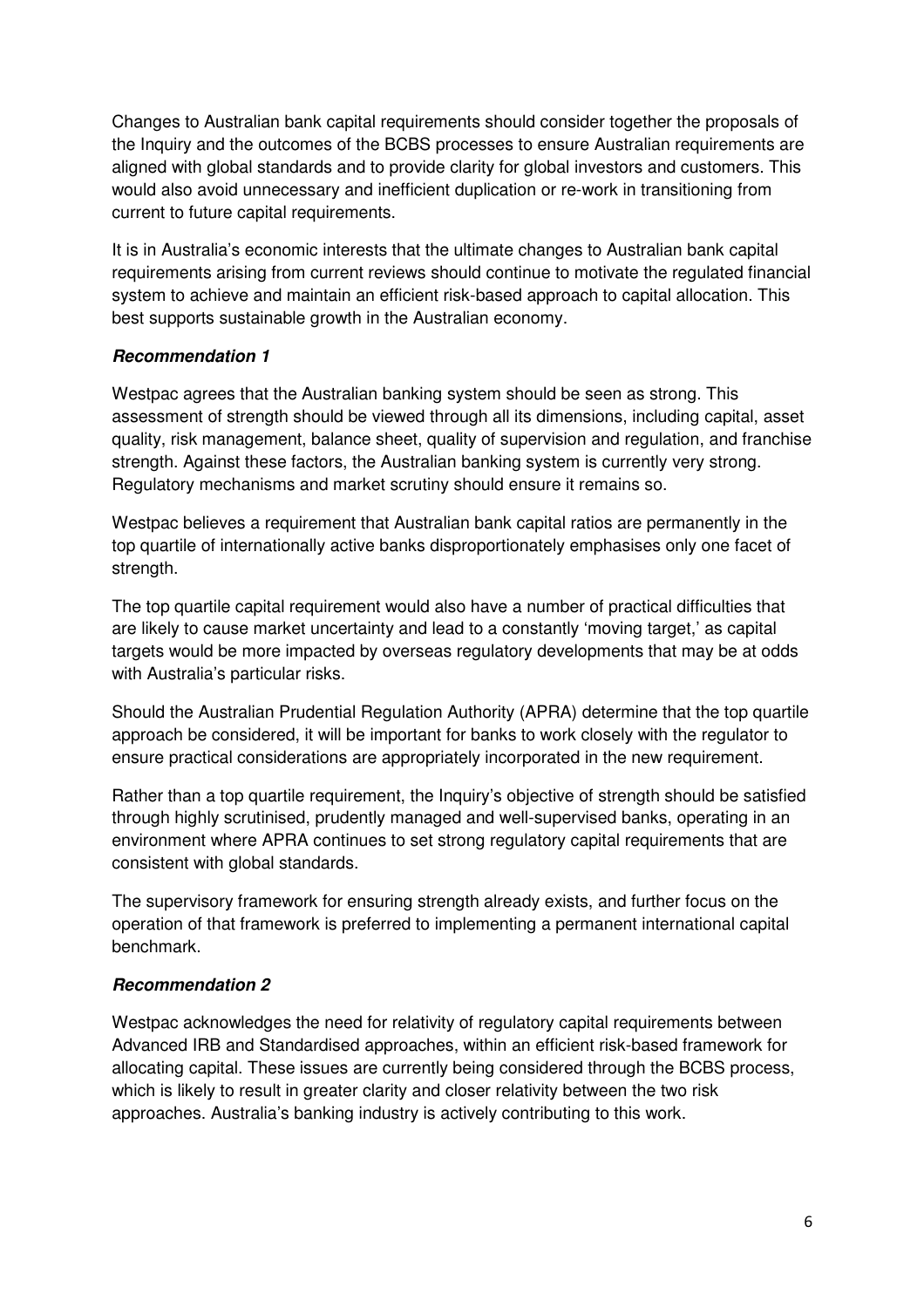However, Recommendation 2 is based on an increase to Advanced IRB risk weights that is not commensurate to risk. This can distort the effective allocation and pricing of credit, and therefore reduce economic efficiency.

Furthermore, there is no strong evidence of how an increase to Advanced IRB risk weights would provide competitive benefits for customers in the already competitive lending market. Mortgage lending in Australia features a diverse number of providers and lenders.

The ultimate implementation of the BCBS proposals in Australia should be guided by two key principles:

- 1. The need to preserve an efficient risk-based approach to capital measurement and allocation; and
- 2. Recognition of the conservative nature of Australia's mortgage regulatory capital requirements and the strong features, and low loss experience, of the Australian mortgage market relative to most other jurisdictions.

#### **Summary**

As Australia enters an important new phase in its economic growth – with the development of innovative new businesses and greater reliance on the 'knowledge economy' – the effective operation of the financial system will be more important than ever.

To most effectively support Australia, the financial system must be resilient, efficient and flexible, as it drives, responds and adapts to these emerging trends.

The Inquiry's recommendations deliver a valuable roadmap for policy makers to test the system's performance against these measures. This is a perpetual process of improvement, ensuring that the system is constantly evolving to meet the needs of its stakeholders.

Westpac supports the Government in reforms that will help customers, communities, and the nation, to prosper and grow.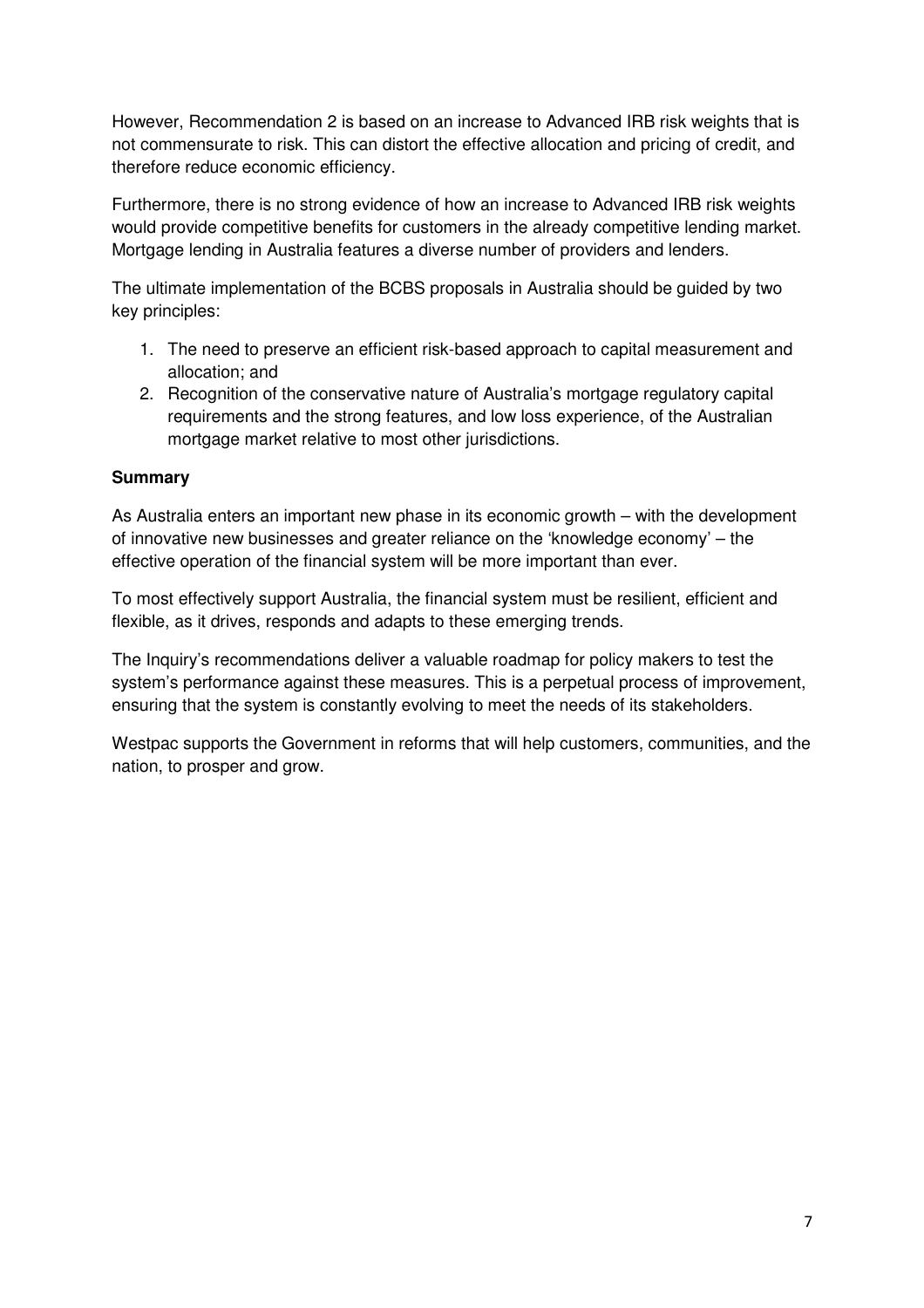# **Chapter 1 – Resilience**

# **Recommendations 1 and 2**

#### **Capital levels**

Set capital standards such that Australian authorised deposit-taking institutions are unquestionably strong

#### **Narrow mortgage risk weight differences**

Raise the average IRB mortgage risk weight to narrow the difference between average mortgage risk weights for authorised deposit-taking institutions using IRB risk-weight models and those using standardised risk weights.

### **Introduction**

Westpac believes that consideration of Recommendations 1 and 2 should be informed by the outcome of recent global capital proposals, which were announced by the BCBS after the release of the Final Report.

The BCBS proposals interplay with key elements of the Inquiry's recommendations on unquestionable strength and the relativity of capital requirements between banks operating under the Advanced IRB and Standardised approaches. They are therefore directly relevant to the Inquiry's proposals.

Changes to Australian bank capital requirements should consider together the proposals of the Inquiry and the outcomes of the BCBS processes to ensure Australian requirements are aligned with global standards and to provide clarity for global investors and customers. This would also avoid unnecessary and inefficient duplication or re-work in transitioning from current to future capital requirements.

The two BCBS papers that most directly impact Recommendations 1 and 2 were released after the Final Report, on 22 December 2014:

- Revisions to the Standardised Approach for credit risk proposing a revised approach for calculating standardised risk-weighted assets using a limited number of 'risk drivers' instead of external ratings and/or a flat percentage; and
- Capital floors: the design of a framework based on standardised approaches proposing a capital floor for IRB banks based on the new Standardised approach.

The BCBS plans to complete these consultation processes in 2015, following which national regulators will implement changes in individual jurisdictions. New requirements will become clearer once these processes are completed.

In this submission, Westpac comments on key considerations relevant to finalising policy responses to Recommendations 1 and 2, following the outcome of the BCBS processes.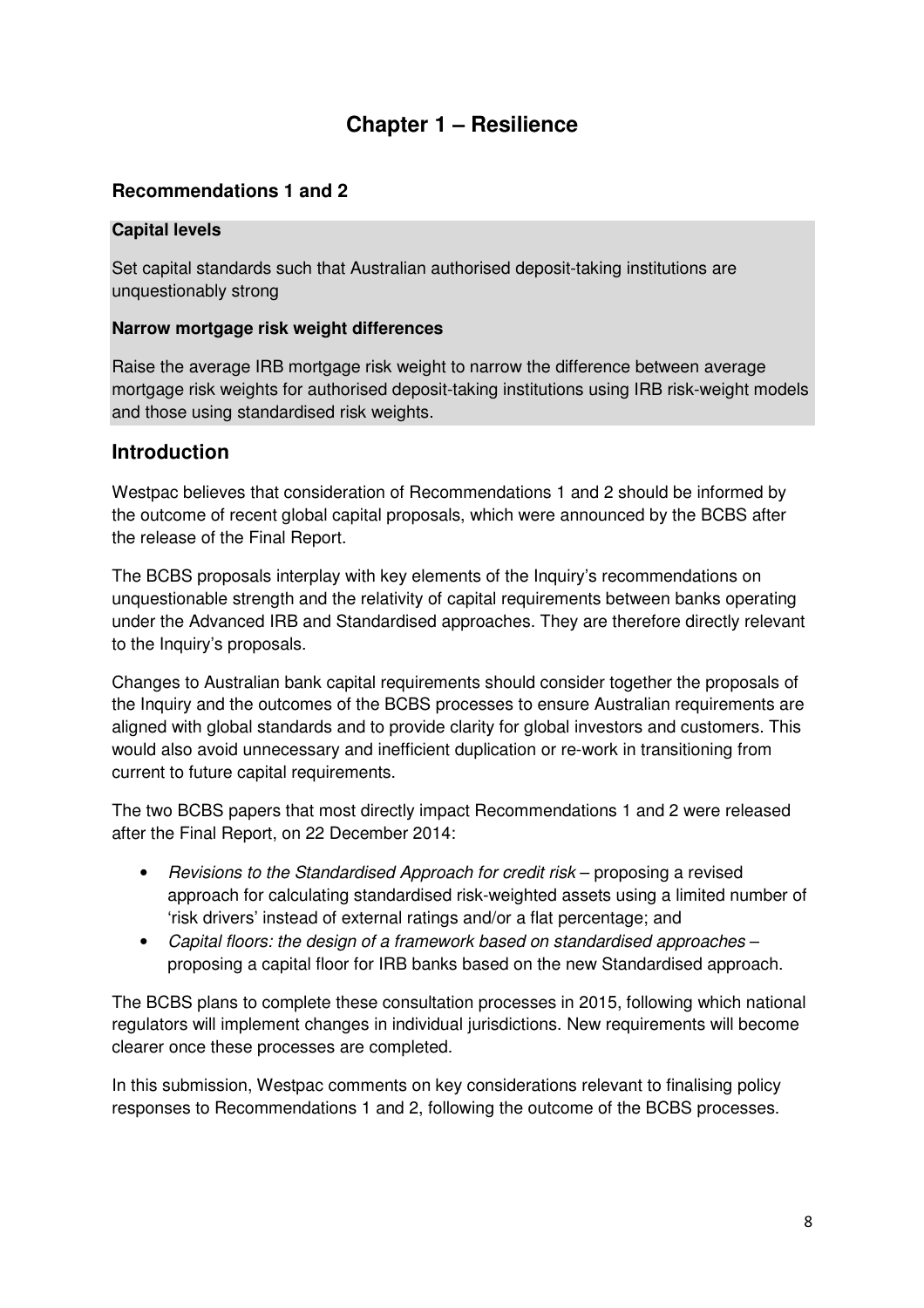# **The risk-based approach to capital brings economic benefits**

A risk-based approach is the most effective mechanism for determining and allocating capital and this approach should be retained. The Final Report states that changes in risk weight calculations 'should be achieved in a manner that retains an incentive for banks to improve risk management capacity. $e^2$ 

However, the capital changes proposed in Recommendations 1 and 2 tend to dilute risk sensitivity. Capital allocation that is unrelated to risk can create distortive effects in the provision of credit and impact the efficient allocation of resources in an economy.

A risk-based approach to assessing and managing capital, complemented by strong supervision, has served Australia well. APRA supports the risk-based approach and has stated:

'When we set capital requirements we look at three things: adequacy, because we want to be safe; incentive, because we want to match capital to risk; and simplicity. Those in the world who love leverage ratios love them because they allegedly produce adequacy, and they are certainly simple. But they utterly fail at incentives. So we very much want to keep a risk based approach to get that incentive effect...<sup>8</sup>

Retaining the risk-based approach is important for Australia's economic prosperity. Banks' risk-sensitive models provide a means for an efficient mechanism to allocate credit. Where bank capital is linked to risk in a coherent and robust way, it will be allocated effectively and support economic growth in a long-term sustainable and stable way.<sup>4</sup>

As the Institute of International Finance noted $5$ , if the level of required capital assigned to different types of lending is not risk-based, then the incentive effect of matching capital to risk is eroded and distortions created. Such distortions would include:

- The risk of adverse selection, where a flat level of capital for assets of all credit quality progressively shifts bank portfolios towards higher-risk exposures, overpricing credit for well-rated counterparties and under-pricing it for more marginal counterparties; and
- Higher capital requirements for lower risk-assets would mean regulated banks would struggle to compete against the 'shadow-banking sector'<sup>6</sup> for these stronger assets skewing the portfolios of the regulated sector towards weaker credits. This also tends to increase systemic risk from the growth in the size of the unregulated shadow sector.

 $2$  p.60, FSI Final Report, November 2014.

<sup>&</sup>lt;sup>3</sup> Charles Littrell, APRA, House of Representatives, *Official Committee Hansard, S*tanding Committee on Economics, July 18, 2014.

<sup>4</sup> p. 5, Risk Sensitivity: The important role of internal models, Institute of International Finance, September 2014.

 $<sup>5</sup>$  Ibid at p. 6.</sup>

 $^6$  As noted at p.24 of the RBA's March 2015 Financial Stability Review, shadow banking *'is defined as credit* intermediation involving entities and activities outside the prudentially regulated banking system.'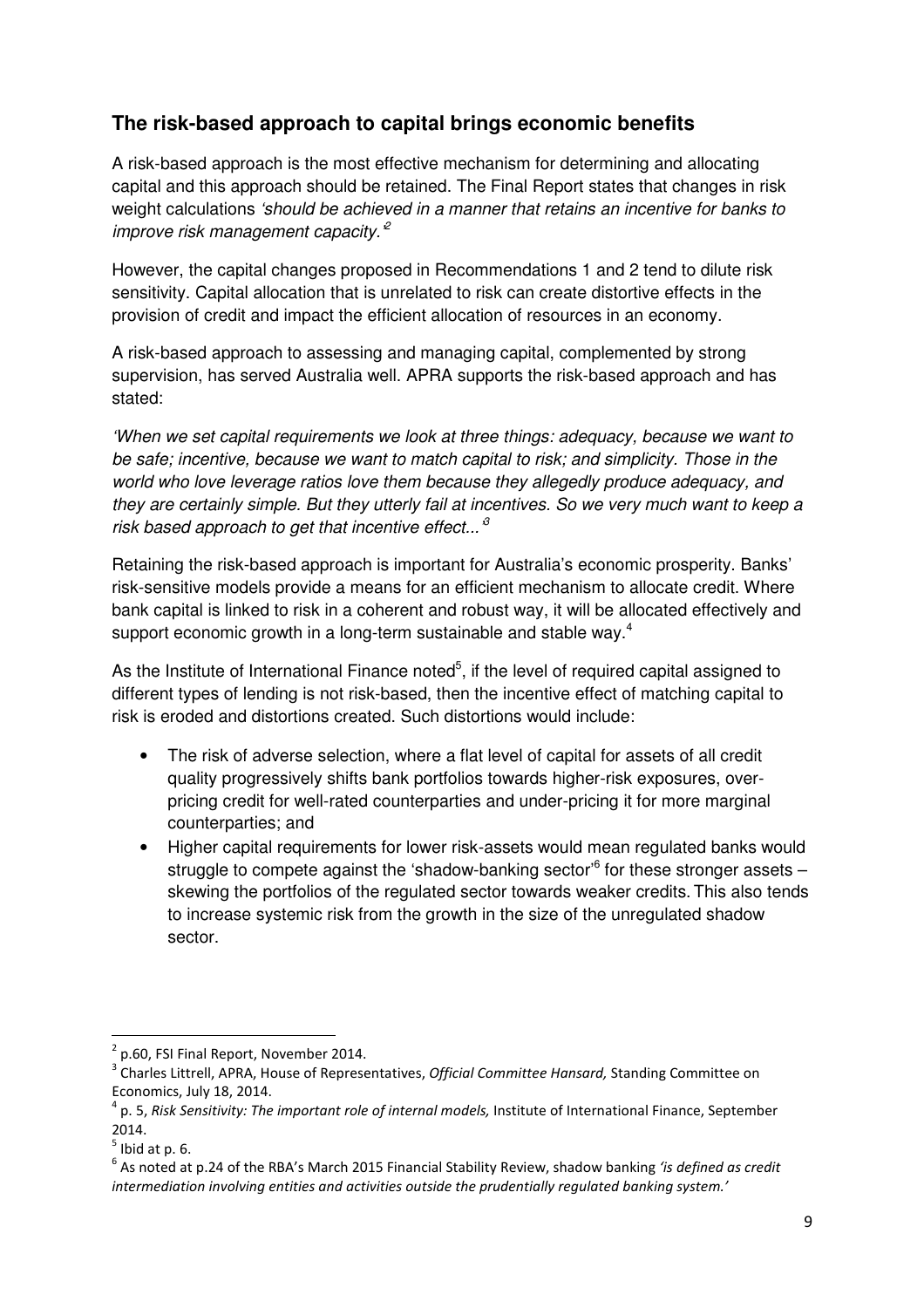For these reasons, it is in Australia's economic interests that the ultimate changes to Australian bank capital requirements arising from current reviews should continue to motivate the regulated financial system to achieve and maintain an efficient risk-based approach to capital allocation.

### **Recommendation 1**

#### **Capital levels**

Set capital standards such that Australian authorised deposit-taking institutions are unquestionably strong

# **Introduction**

Westpac agrees that the Australian banking system should be seen as strong. This assessment of strength should be viewed through all its dimensions, including capital, asset quality, risk management, balance sheet, quality of supervision and regulation, and franchise strength. The Australian banking system is currently very strong when assessed against these factors.

Westpac believes a requirement that Australian bank capital ratios are permanently in the top quartile of internationally active banks disproportionately emphasises only one facet of strength.

The top quartile capital requirement would also have a number of practical difficulties that are likely to cause market uncertainty and lead to a constantly 'moving target,' as capital targets would be more impacted by overseas regulatory developments that may be at odds with Australia's particular risks. Should APRA determine that the top quartile approach be considered, it will be important for banks to work closely with the regulator to ensure practical considerations are appropriately incorporated in any new requirement.

Rather than a top quartile requirement, the Inquiry's objective of strength should be satisfied through highly scrutinised, prudently managed and well-supervised banks, operating in an environment where APRA continues to set strong regulatory capital requirements that are consistent with global standards. APRA has stated:

'In its supervision of capital management, APRA's focus is on ensuring that ADIs do more than simply meet minimum regulatory requirements. ADIs must demonstrate to APRA that they have built and can maintain buffers that reflect their specific risk profile and give them the capacity to absorb significant losses during any periods of stress.<sup>"</sup>

The supervisory framework for ensuring strength already exists, and further focus on the operation of that framework is preferred to implementing a permanent international capital benchmark.

 $\overline{a}$  $^7$  p. 24, Annual Report, APRA, 2014.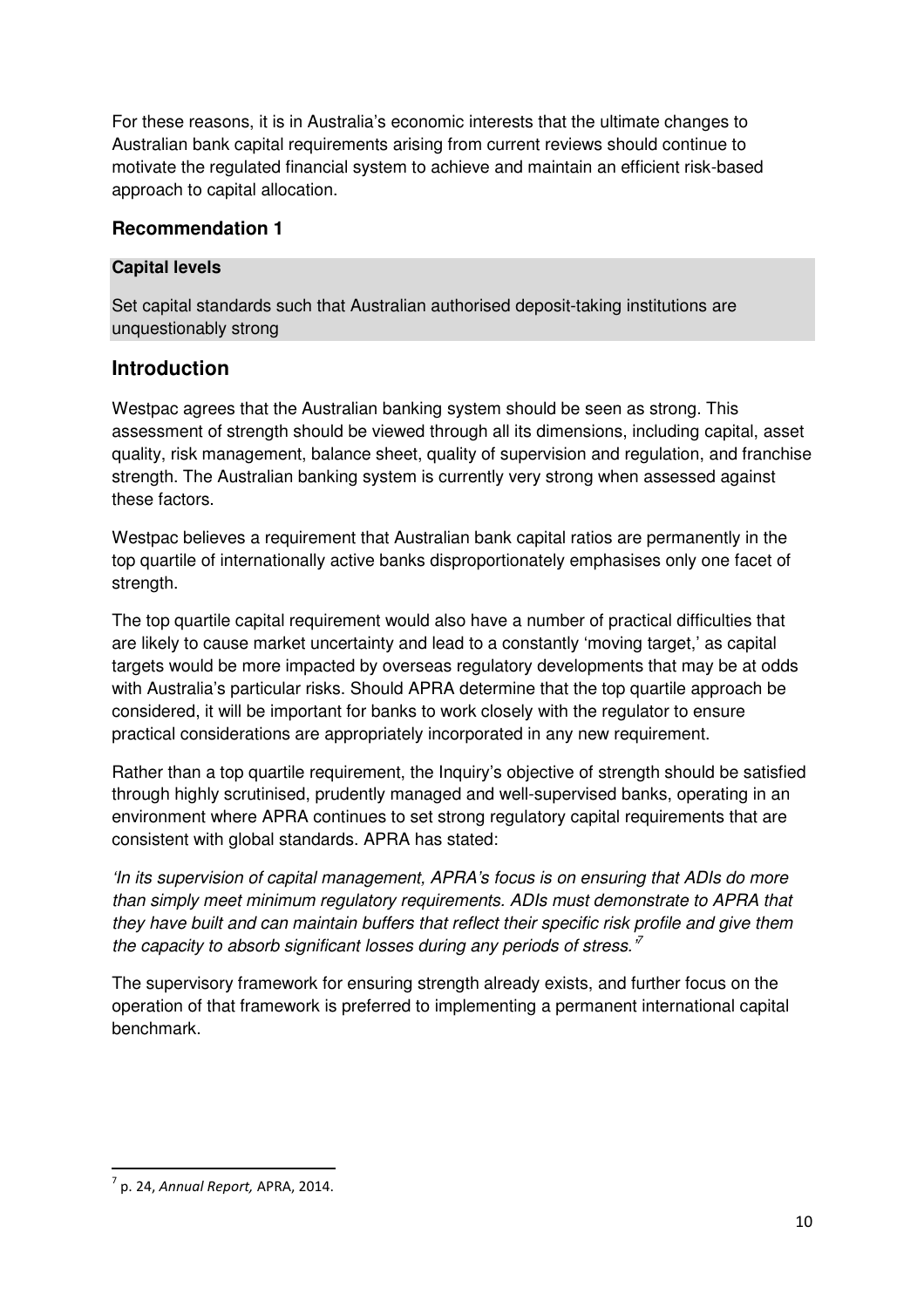# **Assessing strength on all its dimensions**

The various dimensions of strength referred to above are in practice used by depositors, investors, credit rating agencies and other stakeholders when assessing banks' strength.

For example, Standard & Poor's (S&P) considers a number of factors in its bank rating methodology:<sup>8</sup>

- Factors relevant to a country's economic risk;
- Factors relevant to a country's banking industry risk;
- The business position, capital and earnings, risk position and funding and liquidity factors applying to a specific bank; and
- The extent of Group support or government support applying to that bank.

Australian banks rank well on these measures, with the four major banks among only 12 banks globally that are rated AA- with a stable outlook under S&P's methodology.

Excluding the effect of external support (such as implied government support) on these ratings, S&P has assessed that Australia's major banks have a stand-alone credit profile (SACP) superior to 68, and equal to 16, of the globe's top 100 banks. Only 12 of the world's top 100 banks have a higher SACP.<sup>9</sup> The SACP rates business position, capital and earnings, risk position, and funding and liquidity. This further demonstrates the strength of Australia's major banks on the broad dimensions of strength.

The GFC vividly demonstrated the importance of strong banks, and in response, Australian banks focused on increasing the quantity and quality of capital and increasing liquid asset holdings. For example, Westpac has:

- Increased its capital levels by around 40% since September 2007 (based on the increase in the total equity to assets ratio); and
- Managed a ten-fold increase in liquid assets. Westpac commenced the 2007 calendar year with around \$14 billion in liquid assets, which has increased to \$143 billion by December 2014.

As a result of these steps, and similar steps taken by other major banks, Australia's banking sector is significantly stronger than it was before the GFC.

#### **Another key measure of strength - more resilient funding models**

One of the Inquiry's policy objectives is to reduce vulnerability resulting from Australia's reliance on offshore capital. Following the GFC, Australian banks have already moved to enhance a stable funding profile that supports their continued operation through periods of global market volatility.

 $\overline{\phantom{0}}$ 

<sup>8</sup> p. 6, Banks: Rating Methodology and Assumptions, Standard & Poor's, November 2011.

 $^9$  Ratings Component Scores for the Top 100 Banks Globally, Standard & Poor's, March 2015.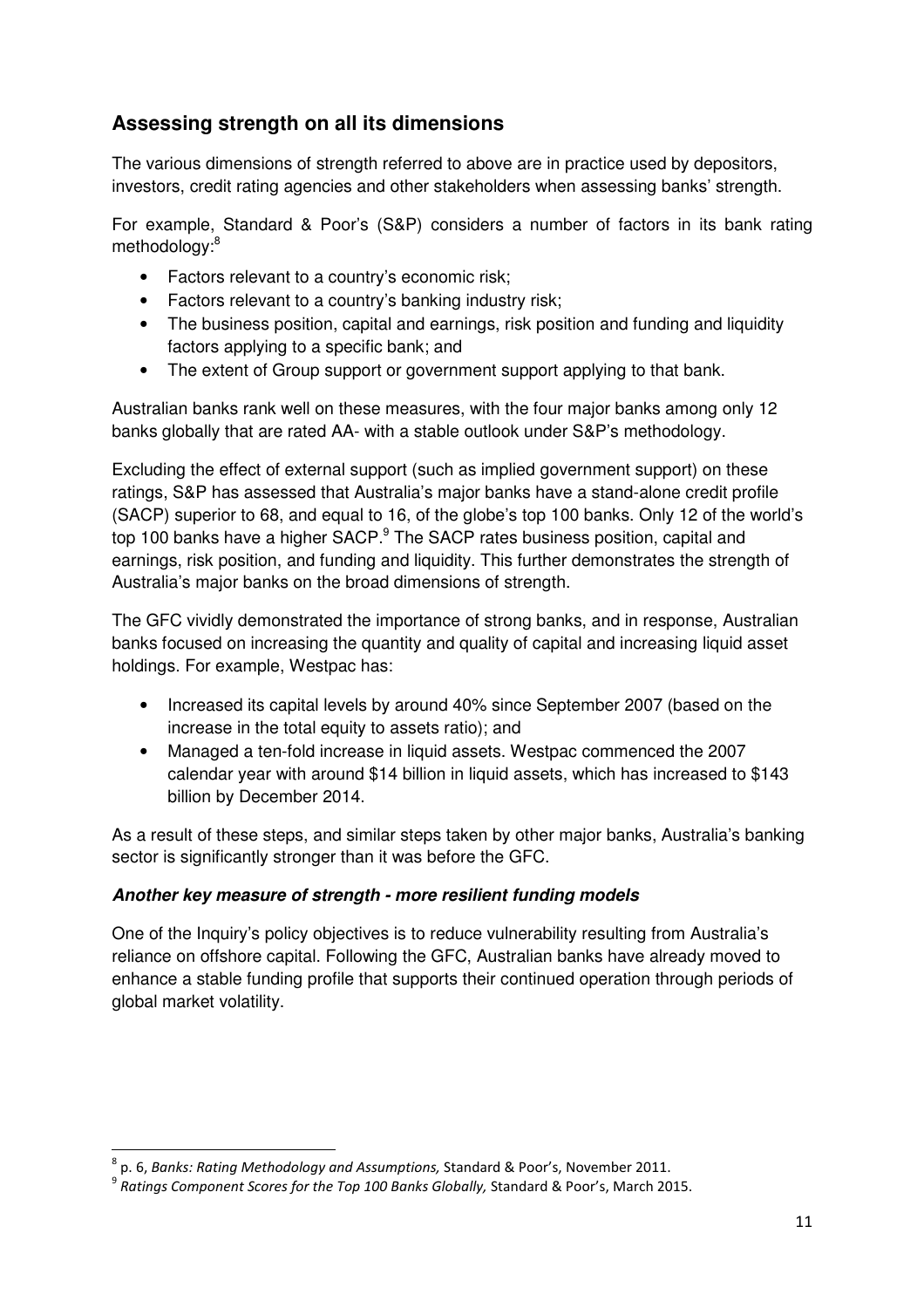Westpac's stable funding ratio, reflecting the bank's funding composition by residual maturity, has risen from 64% in 2008 to 83% in the 2014 financial year. Specifically, the proportion of customer deposits to total funding has risen from 44% to 60%, and the proportion of wholesale offshore funding of a less than 12 month duration has fallen from 20% to 10% in the same period. Westpac has not only reduced its reliance on offshore funding since the crisis, but also increased the duration of its offshore funding.

# **Assessing capital strength on all its dimensions**

During the Inquiry process, discussion often equated relative capital ratios with absolute strength. The Final Report's conclusion that banks should hold additional capital to be unquestionably strong is substantially based on this nexus:

'Evidence available to the Inquiry suggests that the largest Australian banks are not currently in the top quartile of internationally active banks. Australian ADI's should therefore be required to have higher capital levels.<sup>10</sup>

While relative capital ratios are important, there are a number of other factors that determine capital strength and which either require or motivate banks to maintain strong capital levels. These factors include regulatory capital minimums, APRA's conservative approach to capital and supervision, sound bank risk management, the nature of banks' underlying risks and market expectations.

There has also been intense debate on the exact 'ranking' of Australian bank capital ratios compared with global peers. The variance of opinion on this issue serves to demonstrate the inherent difficulties associated with such international comparisons. APRA has stated: 'international comparisons are fraught with difficulty as data is not always available to properly compare 'apples with apples.' And there are a multitude of ratios – e.g. CET1, total capital and leverage.<sup>11</sup>

Independent analysis undertaken by PricewaterhouseCoopers found that the major Australian banks are well capitalised relative to both the global standards and with banks regulated in many other jurisdictions.<sup>12</sup> The analysis found that, on average, Australian major banks' common equity Tier 1 (CET1) capital ratios, on an internationally comparable basis, are at or above the  $75<sup>th</sup>$  percentile of the most appropriate set of global banks.

APRA has stated that, after adjusting for differences in national application of the Basel standards, the largest Australian banks appear to be in the upper half of their global peers in terms of their capital strength. APRA's assessment, which incorporates the Basel Committee's monitoring data and APRA's own estimates of the necessary adjustments to risk-weighted assets, is that the largest Australian banks are broadly in the middle of the third quartile (i.e. above the median) of their global peers in their CET1 ratios.<sup>13</sup>

l

<sup>10</sup> p. 41, FSI Final Report, November 2014.

 $11$  Footnote 1, Seeking strength in adversity: Lessons from APRA's 2014 stress test on Australia's largest banks, Wayne Byres, 7 November 2014.

<sup>&</sup>lt;sup>12</sup> PricewaterhouseCoopers, The international comparability of Australian banks' capital ratios, Report to the Australian Bankers' Association, August 2014.

 $^{13}$  APRA, Seeking strength in adversity, lessons from APRA's 2014 stress tests on Australia's largest banks, 7 November 2014.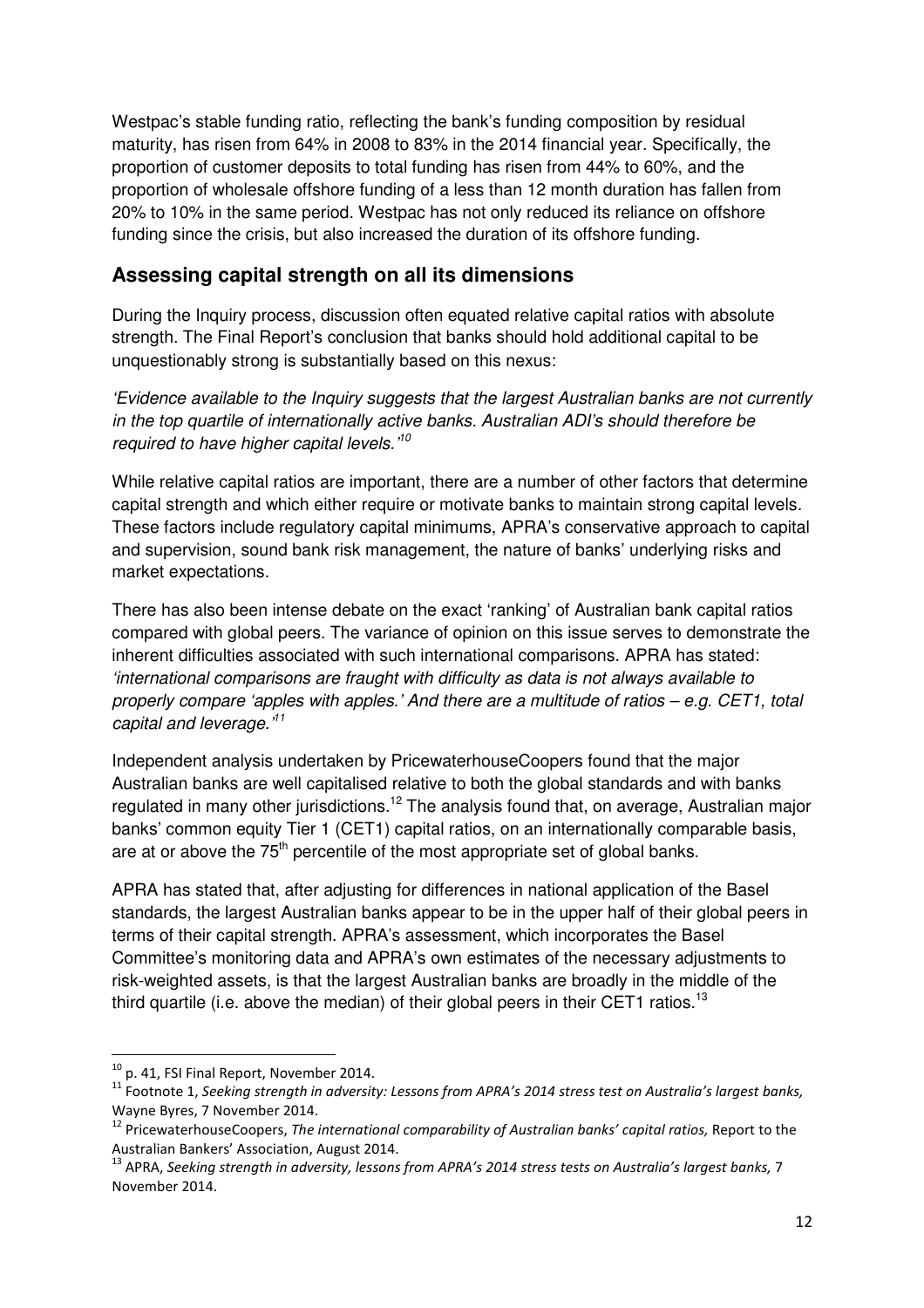The Final Report also found that Australian authorised deposit-taking institutions (ADIs) are generally well capitalised.<sup>14</sup>

Notwithstanding these discussions regarding relative capital ratios, evidence shows that Australian banks are strongly capitalised against a range of factors that determine capital strength. These factors are now discussed.

### **APRA's regulatory capital requirements**

APRA sets minimum capital requirements for banks and, in the case of domestic systemically-important banks (D-SIBs), APRA requires additional capital (the D-SIB surcharge) to reflect their systemic importance to the financial system. In many instances, Australian banks have met minimum regulatory capital requirements in advance of implementation of the surcharge. For example, Westpac's preferred capital range (discussed below) already incorporates APRA's 1% D-SIB surcharge in advance of its commencement on 1 January 2016.

Australian regulatory capital requirements are conservative by global standards. APRA has stated that a hallmark of its prudential regime is its conservative approach to the definition and measurement of capital.<sup>15</sup> This conservatism is targeted at areas most relevant to Australian banks' circumstances – for example, APRA has imposed a floor of 20% on loss given default estimates for all mortgages, regardless of gearing.

Compliance with APRA's minimum regulatory capital requirements should already place banks in a strong capital position in terms of both their own risks and relative to the capital levels of global peers.

In practice, banks significantly exceed these regulatory minimums. This is a result of prudent bank management and a reflection of market discipline. Westpac's preferred CET1 capital range is 8.75%-9.25%, providing a significant buffer in addition to APRA's regulatory minimums. This buffer takes into account the capital conservation buffer (which includes the D-SIB surcharge), stress testing to maintain an appropriate buffer in a downturn and the quarterly volatility of capital under Basel III treatment of dividend payments. The elements of this range are shown in Figure 1.

 $\overline{\phantom{0}}$ 

<sup>&</sup>lt;sup>14</sup> p. 41, FSI Final Report, November 2014.

 $<sup>15</sup>$  APRA, Information Paper Domestic Systemically Important Banks, December 2013.</sup>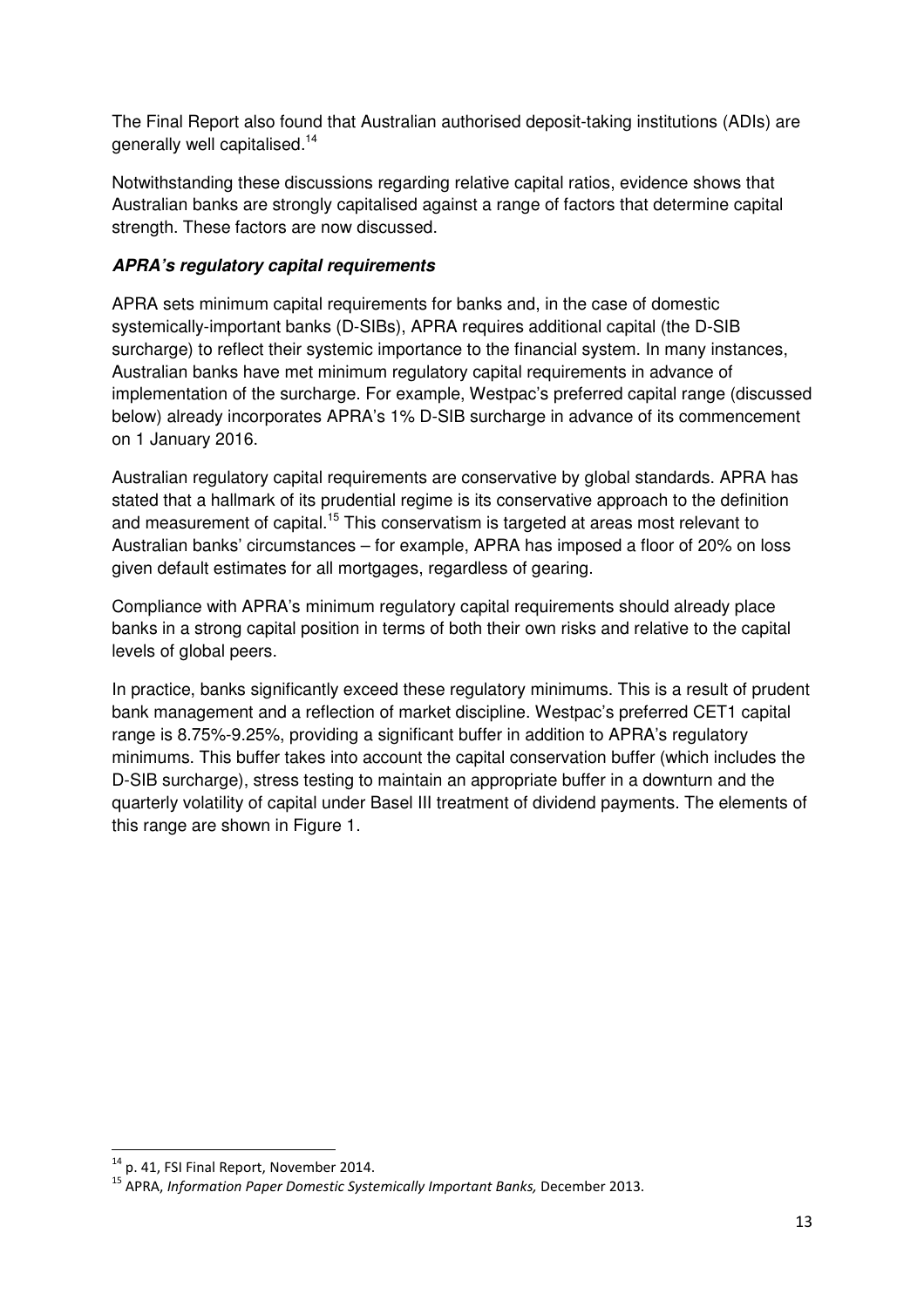#### **Figure 1 – Westpac's preferred capital range**

- . APRA have imposed a D-SIB1 requirement of 1% to be met by CET1 capital. Implementation of the D-SIB requirement is through an extension of the capital conservation buffer (CCB) effectively increasing the buffer above regulatory minimums (commences 1 January 2016)
- Westpac's preferred CET1 capital range has been revised to 8.75-9.25%. The management buffer above regulatory minimums takes into consideration
- Regulatory minimums and the CCB including the 1% D-SIB requirement
- Stress testing to maintain an appropriate buffer in a downturn
- Quarterly volatility of capital ratios under Basel III associated with dividend payments





# **Capital – 'adequate for what?'**

 $\overline{\phantom{0}}$ 

Ultimately, the function of allocating capital is to provide adequate loss absorption given a specific institution's risks. As the Chairman of APRA has stated, the first question in discussions regarding capital adequacy is *'adequate for what?'<sup>16</sup>* 

In Australia, banks' business models are simpler than in other jurisdictions and comprise largely retail and commercial banking operations. The focus of recent discussions has been on risk associated with Australian banks' large mortgage asset holdings. However, this is actually a strength of Australia's banking system.

Mortgage portfolios have a very low-risk of loss historically compared to other asset classes. They are a secured asset class and form diversified, granular portfolios with predictive loss characteristics that minimise the probability of sudden 'shocks.' The quality of these assets is also underpinned by strong structural features of Australia's mortgage market, including strong underwriting standards, the use of securitisation for funding rather than risk transfer (ensuring no incentive to dilute underwriting standards), high rates of partial prepayment of loans, full-recourse lending and the lack of significant 'honeymoon' period discounts on home loans, which were prevalent in some other countries.

Together, these features mean Australian banks' non-performing housing loans as a share of total housing loans have been, and continue to be, among the very lowest in the world. This is shown in Figure  $2^{17}$ 

 $16$  p. 1, Seeking strength in adversity: Lessons from APRA's 2014 stress test on Australia's largest banks, Wayne Byres, 7 November 2014.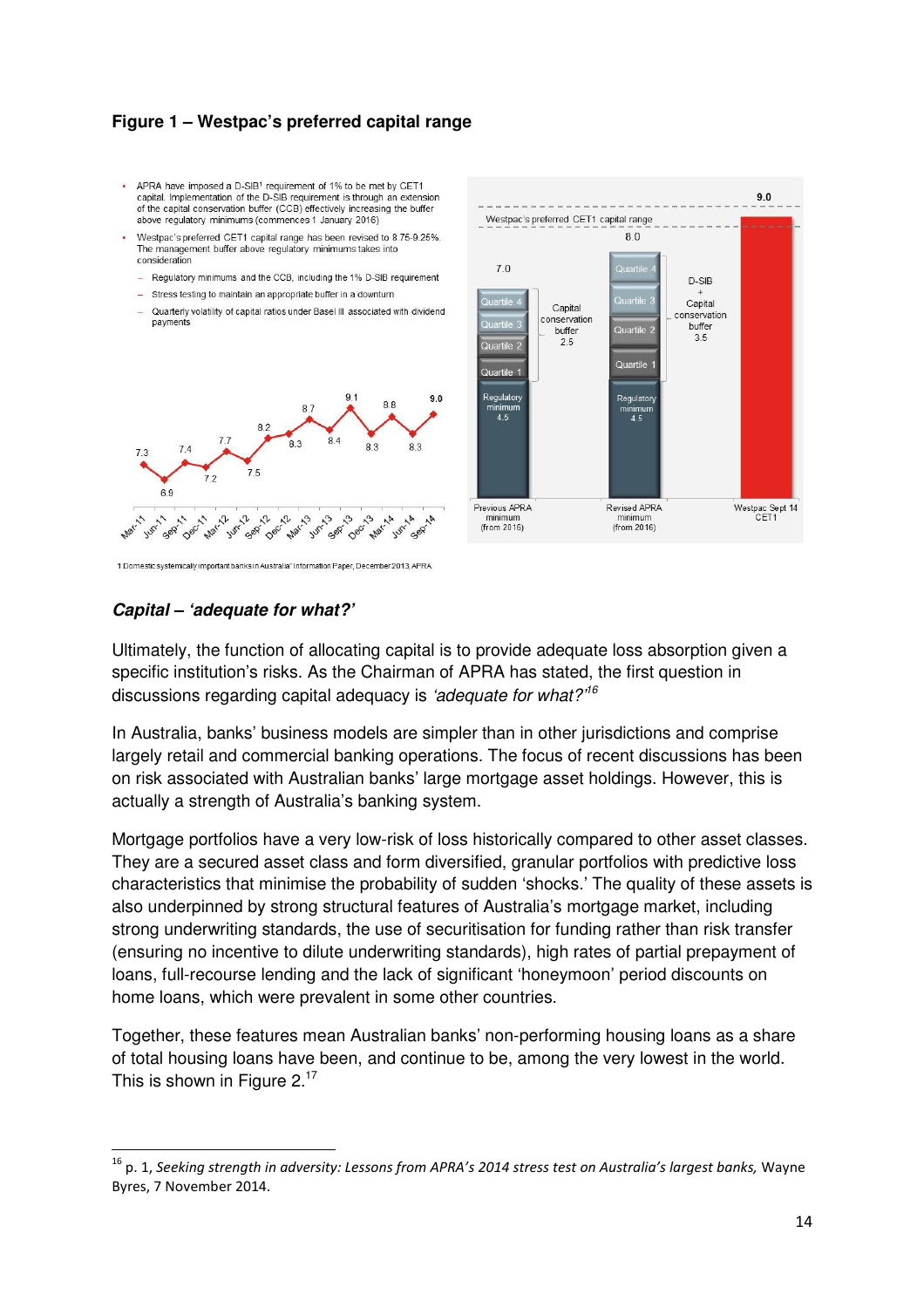



Large Australian banks using internal models also calibrate their risk weighted assets conservatively to allow for potential downturns through a full credit cycle. For example, the observed loss rates across Westpac's portfolio are significantly lower than the modelled loss rates used to calibrate risk weighted assets. In the 2014 Financial Year, Westpac's regulatory expected loss for residential mortgages was \$818 million compared with actual losses of \$121 million for the same period.

Westpac regularly tests how the residential mortgage portfolio would perform through recession scenarios. In these stress tests, Westpac investigates the predicted impact from large house price decreases (26% cumulative drop), coupled with higher unemployment (up to 11.6%) and deteriorating Gross Domestic Product (down as much as -3.9% annual growth). This scenario is more extreme than what was experienced by the US and Europe during the GFC.

The analysis includes how the loan to valuation ratio (LVR) is impacted under the stress scenarios to ensure that the portfolio remains predominantly secured, and that customers can meet their mortgage payment obligations through measuring and monitoring the debt serviceability of mortgages.

Westpac maintains a conservative capital position versus historical and modelled losses. Figure 3 notes an expected loss rate of 0.32% in the mortgage portfolio under Westpac's internal benchmark severe recession scenario. The loss rates for the mortgage portfolio were 0.03% in Westpac's 2014 financial year. In the recession of the early 1990s, Westpac's loss experience was low, only reaching 0.11%. These loss rates compare with capital of 1.32% based on an indicative CET 1 ratio of 8.5%.

l

 $17$  p. 2, RBA, Mortgage-related Financial Difficulties: Evidence from Australian Micro-level Data, Research Discussion Paper, November 2014.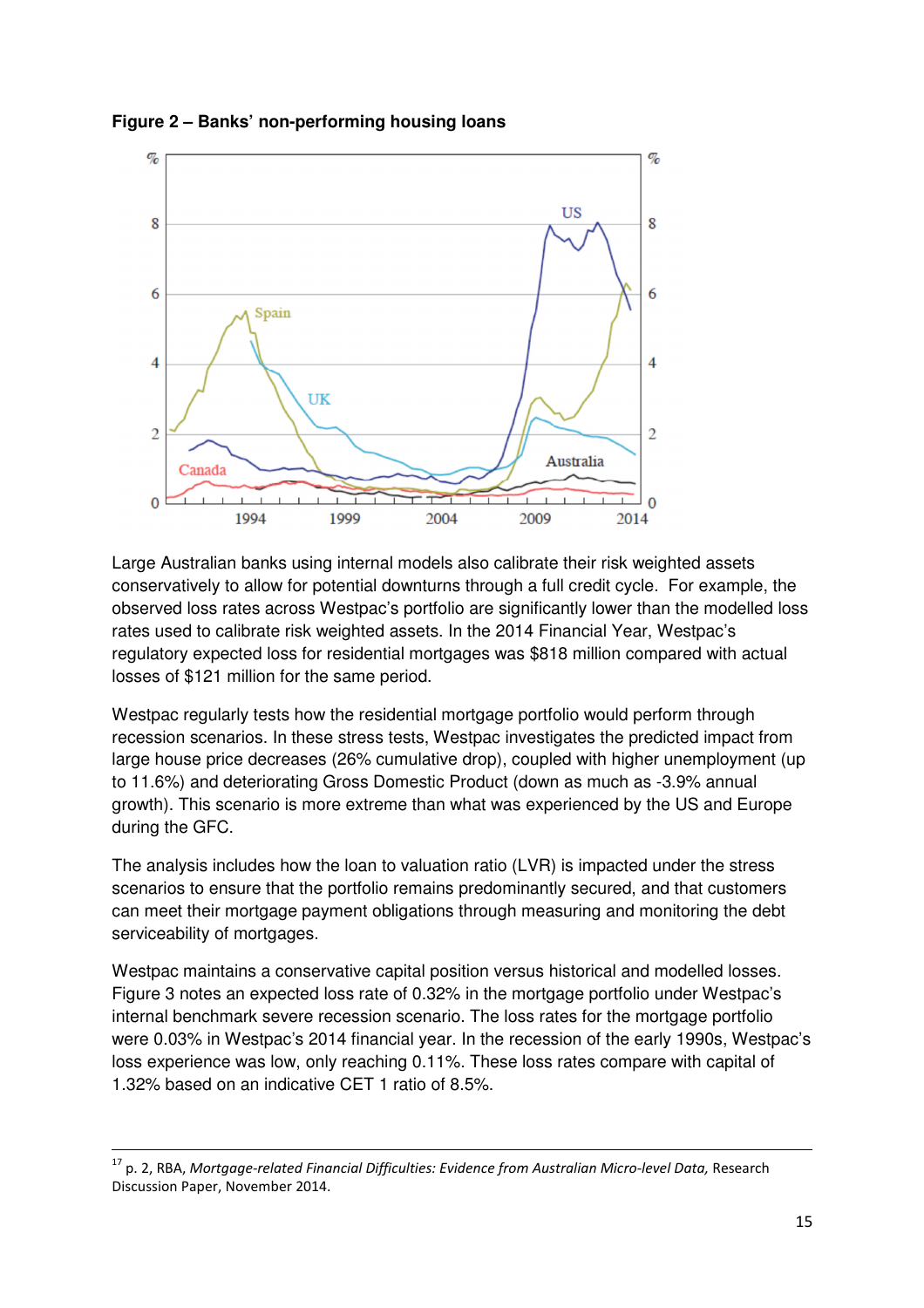



As a result of this conservatism, and despite the strong features of Australia's mortgage market, Australian banks' regulatory risk weights for mortgages are among the highest in the world. This is shown in Figure 4.





(As US banks do not use the Advanced IRB approach analogous data from the US is not publicly available)

<sup>&</sup>lt;sup>18</sup> Using Pillar 3 disclosures: Australia (ANZ, CBA, Macquarie, NAB, Westpac); UK (Barclays, HSBC, Lloyds); Singapore (DBS, OCBC, UOB); Sweden (Nordea, SEN, Svenska Handelsbanken); and Canada (Bank of Montreal, Bank of Nova Scotia, CIBC, Royal Bank of Canada).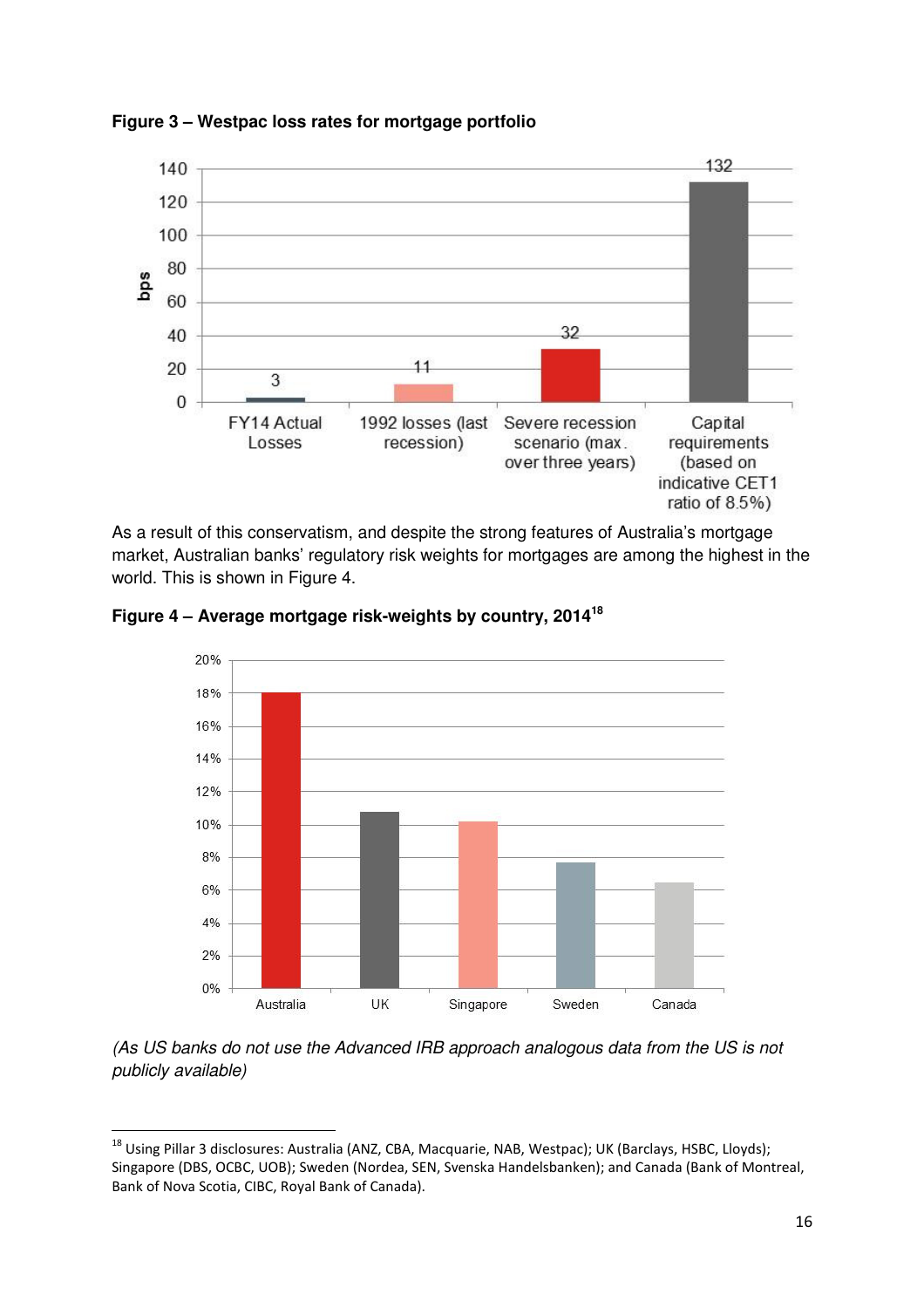As part of the recent BCBS capital-related announcements, the BCBS has proposed a number of measures to reduce excessive variability of regulatory capital derived from internally-based models (which are approved by regulators), including for mortgages. This work is continuing, complex and important. It is discussed further in Westpac's response to Recommendation 2.

### **Market discipline motivates capital strength**

It is in banks' interests to maintain capital levels that exceed market expectations. Australian major banks are subject to intense market scrutiny of their capital levels and other measures of franchise strength. This acts as a natural mechanism through which banks must ensure their capital levels are strong, both in absolute terms and relative to global norms, particularly among banks raising wholesale funding from the same global institutional investors.

No market-based evidence has been presented to support the conclusion that Australian banks' capital requirements are inadequate or that the current levels and bank targets for capital holdings are likely to be an inhibitor to market access.

Experience through the GFC showed that, during a crisis, investors' decisions are impacted by global uncertainty. Australian bank capital levels were not an important consideration during the GFC. As extreme crisis passes, investor scrutiny turns to the assessment of risk, including extra focus on the issues that gave rise to the crisis (for example, liquidity risk or mortgage market failure). As such, while capital strength is important, singular focus on this element will not guarantee consistent market access. Banks need to manage all the elements of risk including credit exposure, funding quality and mortgage concentration – along with capital levels for loss absorbency.

Therefore, when access to global funding markets is constrained, for example in a liquidity crisis, it is unlikely that institutions with even the highest capital levels will be in a significantly more advantageous position to access funding. Maintaining the dimensions of strength referred to above will be relevant to access in these circumstances, not solely capital.

# **Practical limitations of a permanent top quartile capital ratio requirement**

A permanent top quartile requirement presents a number of practical limitations as a measure of relative global strength. These issues include:

- It would be an inherently moving measure, creating continuing uncertainty for banks and market participants alike. There are a multitude of constantly changing regulatory and market factors that determine individual bank capital ratios globally;
- Movements of the top quartile measure will be determined largely by overseas regulators managing their domestic priorities, and may not reflect changed capital strength of banks. For example, Finansinspektionen (the Swedish Financial supervisory authority) imposed stricter capital requirements for Swedish banks in 2014, which were macro-prudential measures aimed at reducing systemic risks in the Swedish economy through increasing financial system resilience.<sup>19</sup>

 $19$  p. 45, The Riksbank Monetary Policy Report, 2014.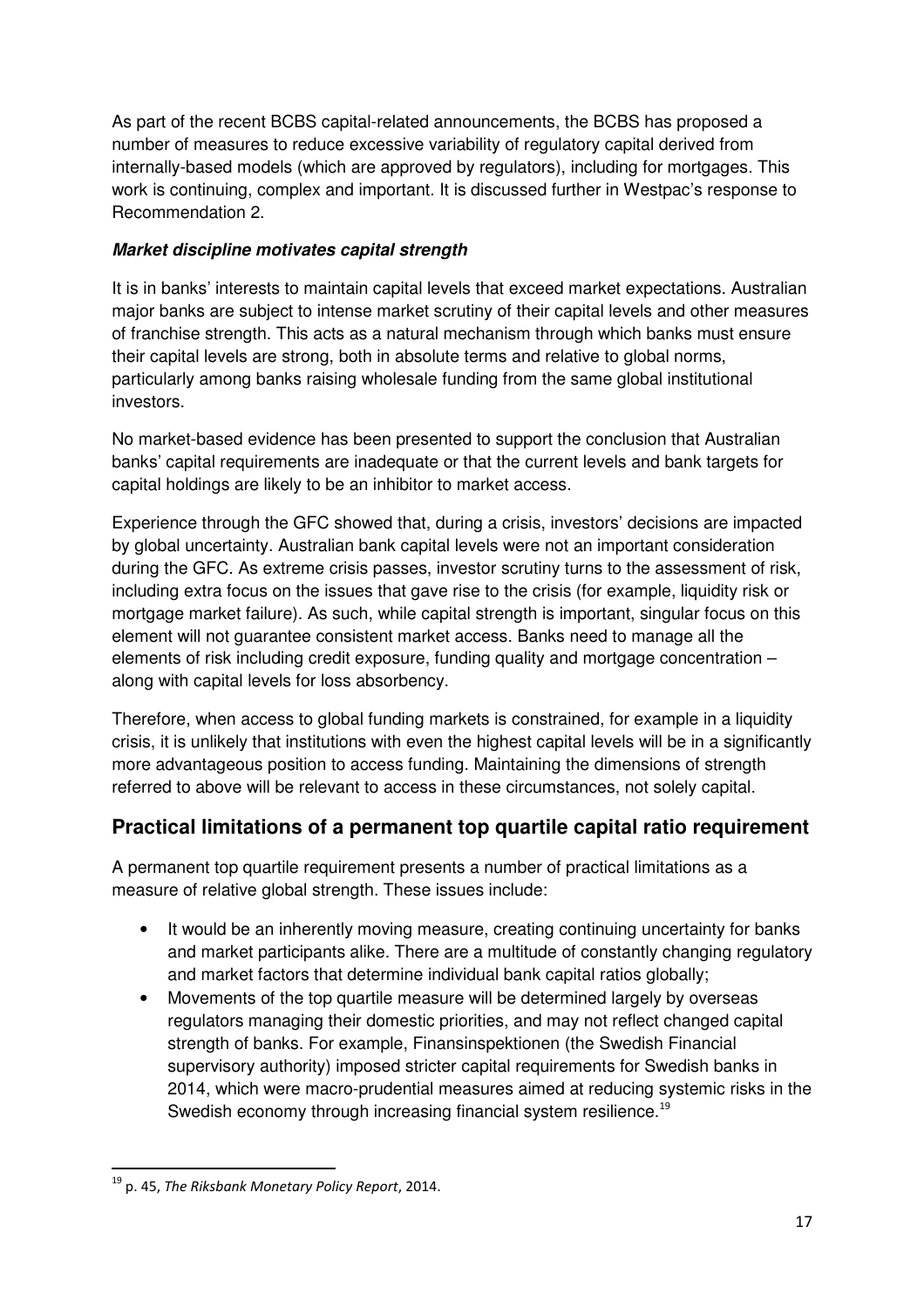This shows how capital requirements of Australian banks could be impacted by the macro-prudential policy goals of an overseas regulator;

- Increased mortgage risk weights that may result from the BCBS processes would lead to (all other things being equal) higher capital holdings in dollar terms, but stable CET1 capital ratios – which does not reflect the true change in capital strength;
- The challenge of a truly harmonised base from which to compare capital ratios and for directly comparing one institution's capital ratio with that of another institution in a different jurisdiction. National discretions are used differently and widely by regulators in each jurisdiction. The Inquiry's recommendation of a reporting template for Australian banks that is transparent against the 'minimum Basel capital framework' would not provide an appropriate comparison of Australian capital ratios. This is discussed further in Recommendation 4; and
- Determining an appropriate sample set of banks. The Inquiry recommends the sample set should be 'internationally active banks,' presumably being banks against which Australian banks are actively competing for funding. This sample set of internationally active banks would need to be continually monitored and updated.

Should APRA determine consideration of a top quartile requirement is warranted, industry and the regulator should consult extensively to ensure these practical issues are comprehensively considered.

### **Recommendation 2**

### **Narrow mortgage risk weight differences**

Raise the average IRB mortgage risk weight to narrow the difference between average mortgage risk weights for authorised deposit-taking institutions using IRB risk-weight models and those using standardised risk weights.

# **Introduction**

The current BCBS consultation is crucially important in determining changes to mortgage risk weights for Australian banks. The policy response to Recommendation 2 should only be finalised once the outcomes of the BCBS processes are understood. Its implementation ahead of the BCBS outcomes would lead to Australian IRB banks holding higher absolute capital levels, but relatively lower CET 1 ratios, compared with global peers that have not yet implemented risk-weight changes. This would reduce market transparency and understate Australian banks' strength.

Recommendation 2 proposes increased capital requirements unrelated to a change in the underlying risk of IRB banks. As discussed above, eroding the relationship between capital and risk can have distortive effects to the efficient allocation and pricing of credit.

Westpac acknowledges that there needs to be a level of relativity in regulatory capital requirements between the Advanced IRB and Standardised approaches to credit risk and work is underway globally to achieve this. Westpac is actively participating in this work. The ultimate goal of these reforms should be to enhance resilience and confidence in the financial system based on an efficient risk-based approach to capital allocation.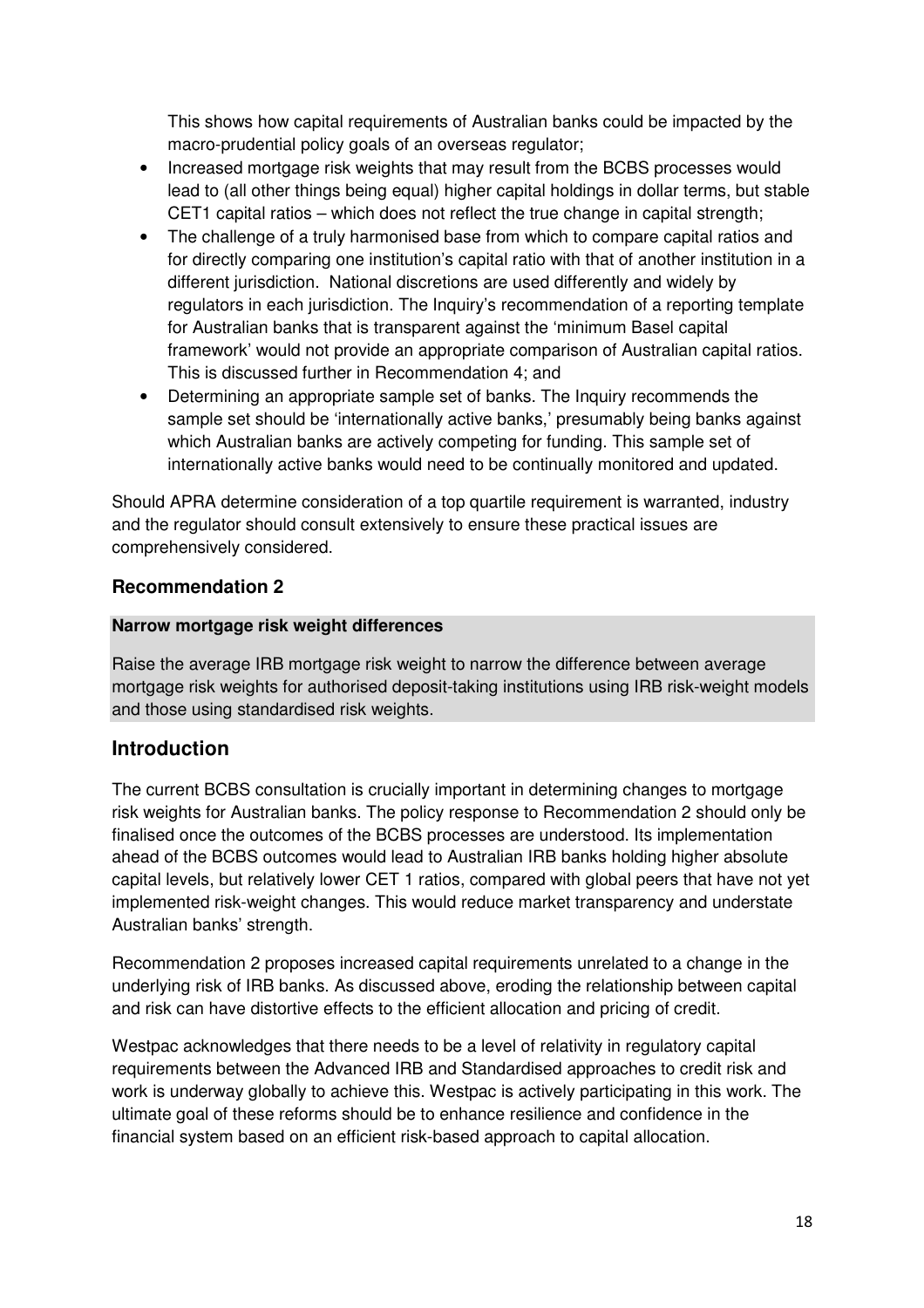In this submission, Westpac addresses the two policy areas driving consideration of changes to mortgage risk weights through the Inquiry and BCBS processes:

- 1. Reducing the risk weight differential between Advanced IRB and Standardised approaches in the context of competitive neutrality. This is the focus of the Inquiry's recommendation; and
- 2. Reducing excessive variability in risk weights to improve resilience and confidence. This is the primary focus of the BCBS proposals. While not expanding on the technical aspects of the BCBS proposals, Westpac outlines key principles that should be applied to ensure Australia is not unfairly disadvantaged in the application of the BCBS requirements.

Each of these areas is now discussed.

# **Reducing the IRB and Standardised risk weight differential**

There is no strong evidence demonstrating than an increase in Advanced IRB mortgage risk weights would provide competitive benefits for customers in Australia's already competitive mortgage lending market.

The Inquiry focused on the difference in mortgage risk weights between Advanced IRB and Standardised banks. This difference is often solely attributed to the benefits of IRB accreditation and ignores the inherent differences in risk that can arise between IRB and Standardised bank portfolios.

For example, the mortgage portfolios of the Australian IRB accredited banks are welldiversified across geographic and other demographic dimensions. Less diversified portfolios are subject to concentration risks that give rise to higher probability of risk of loss and require a higher rate of capital backing. Seeking to 'reduce the gap' without considering differences in risk profile has the potential to distort the allocation of capital to the risks in Australia's financial system.

Notwithstanding the above, Westpac has throughout the course of the Inquiry proposed that assistance should be provided to Standardised banks to obtain Advanced accreditation. This would remove any differences in risk weights that are unrelated to underlying risk, while allowing more sophisticated modelling to appropriately reflect the differences in the risk profile of lenders' mortgage portfolios. The Inquiry did not support this approach on the basis that it would place Australia outside the global norm. However, given changes likely to be proposed by the BCBS, the viability of this approach should be re-considered once these global changes are known.

#### **Australia's mortgage lending market is diverse**

Australia's mortgage lending market is diverse and subject to intense competition on a range of measures. The market offers broad product choice and a diversity of competitors with different strategies, sizes and areas of focus.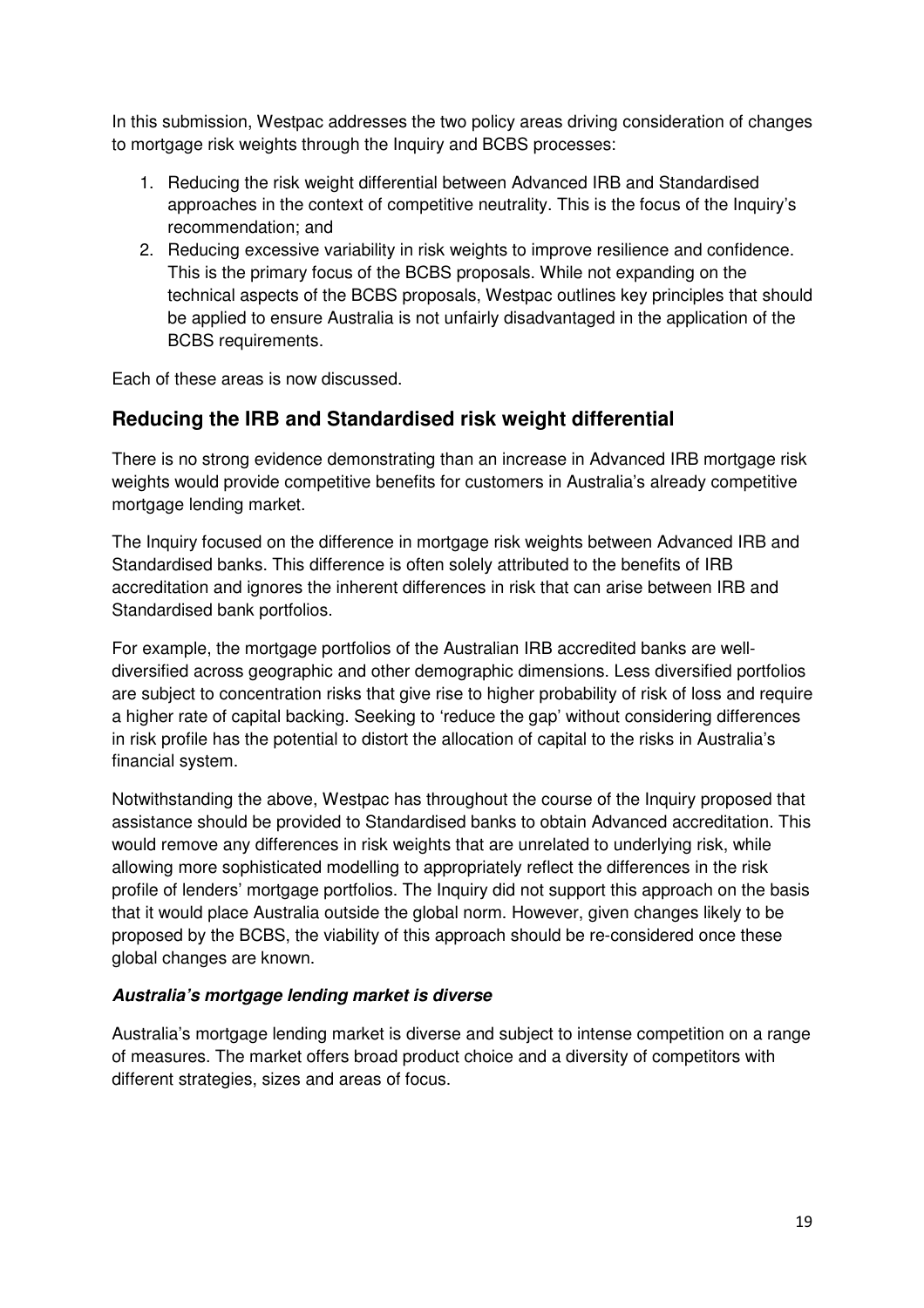APRA has referenced *'strong competition in the housing market'* as one of the key reasons for announcing further steps to reinforce sound residential mortgage lending practices.<sup>20</sup> The Governor of the RBA has also recently stated: '...if you are worried about competition in lending, I do not think it is worth spending any more time, frankly, on mortgages – there is plenty of competition there.<sup>'21</sup>

The Inquiry noted the policy objectives of *'competitive neutrality'* and the *'long-term* competition benefits of assisting to maintain a diversity of ADIs into the future<sup>'22</sup> in coming to the view IRB risk weights should be increased. Diversity is a key feature of Australia's banking system and it is critical that this structure continues into the future.

However, there is no clear evidence that this diversity is in jeopardy, nor did the Inquiry conclude this is the case. Financial service provider diversity is increasing quickly in the financial system with the emergence of new funding models such as peer-to-peer lending and crowdsourcing.

Moreover, increasing IRB risk weights involves increasing the costs of some market participants relative to others. As competition is intended to deliver greater efficiency, Australian consumers would not benefit from this approach. Rather than focusing on differential treatment between market participants, competition should focus on enabling a thriving open market-based system, where customer choice and the operation of standard economic factors determine outcomes, complemented by a well-functioning regulatory and supervisory system.

#### **The mortgage risk weight 'gap' should be clarified**

Any assessment of risk weight relativities and any changes to risk weight requirements should start from a 'like for like' base. The issue can then be assessed based on what, in fact, the risk weight differential is.

In Westpac's view, the Final Report overstates the difference between average risk weights for Advanced IRB and Standardised banks. It notes that the current average IRB and Standardised mortgage risk weights is '18 per cent and 39 per cent respectively.<sup>23</sup> However, there are a number of offsetting factors not included in these figures.

Standardised banks benefit from concessions not available to IRB banks, including lower weight of undrawn limits and no requirement for expected loss capital deductions. A typical mortgage portfolio has drawn balances that are 16% below current limits, giving a 3% risk weight benefit to the Standardised rules. The expected loss deductions (applied to IRB banks) add 1% to IRB risk weights, which increases the effective concessions for Standardised risk weights to 4%. These effects reduce the average Standardised mortgage risk weight to 35%, rather than the 39% stated in the Final Report.

l

 $^{20}$  APRA Media Release, Further steps to reinforce sound residential mortgage lending practices, 9 December 2014.

<sup>&</sup>lt;sup>21</sup> p. 10, Hansard, House of Representatives Standing Committee on Economics, Reserve Bank of Australia Annual Report 2014, 13 February 2015.

 $^{22}$  p. 65, FSI Final Report, November 2014.

 $^{23}$  Ibid.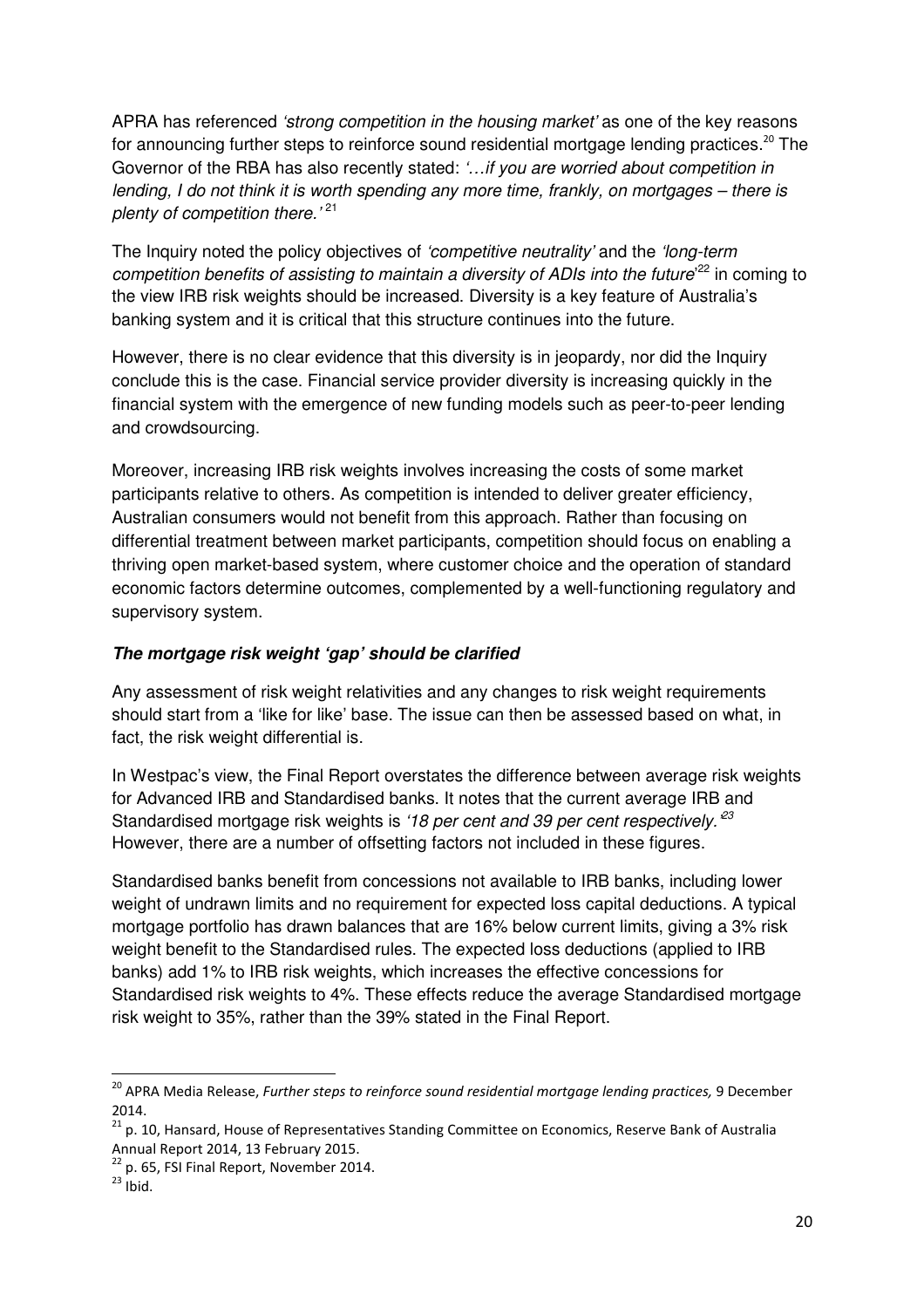IRB banks are also subject to capital requirements not applied to Standardised banks, including for interest rate risk in the banking book. IRB banks must maintain continuing investment in risk modelling capabilities, and the four major banks will be subject to higher capital ratios to reflect systemic importance through the D-SIB capital charge.

An inherent driver of the systemic importance of the major banks is the size of their residential mortgage portfolios and the interconnectedness of this portfolio with the wider financial system and economy. Applying the 1% D-SIB capital charge entirely to residential mortgage portfolios would effectively result in the equivalent average IRB risk weights being 27% instead of the 18% stated in the Final Report. $^{24}$  Applying only half the D-SIB capital charge to residential mortgage portfolios would result in the equivalent average IRB risk weights being 23% instead of 18%.

Taking account of the factors above, the mortgage risk weights 'difference' between IRB and Standardised approaches in Australia is 23-27% for Advanced IRB banks and 35% for Standardised banks.

Clarifying the average mortgage risk weight difference is important, because the Inquiry's recommended increase to IRB mortgage risk weights is based on what it found to be the current difference between the two approaches:

'The Inquiry considers a range between 25 and 30 per cent to appropriate, to be decided on by APRA in targeting an average IRB mortgage risk weight. This is based on international experience and the current average IRB and standardised mortgage risk weights of 18 per cent and 39 per cent respectively.  $25$ 

### **Risk weights in a resilience and confidence context**

As outlined above, the BCBS proposals are likely to lead to changes in the way Australian banks calculate capital requirements and, particularly through the introduction of a floor for IRB banks based on the Standardised approach, to reduce the mortgage risk weight 'difference' between IRB and Standardised banks.

The proposed changes are based on global rather than domestic concerns and are unrelated to the risk characteristics of the Australian market. Therefore, it is critical that the BCBS changes are implemented in Australia in a way that appropriately reflects domestic circumstances.

An efficient risk-based approach to capital measurement and allocation should be preserved, and the conservative nature of Australia's mortgage capital requirements, as well as the strong features of the Australian mortgage market, should be recognised.

To support these objectives, the following principles should be applied:

 $\overline{\phantom{0}}$ 

<sup>&</sup>lt;sup>24</sup> Based on Westpac December 2014 Pillar 3 data, attributing the additional D-SIB capital charge to the mortgage portfolio effectively increases risk weights by 9 percentage points. The same impact has been assumed across all Australian IRB banks.

 $25$  p. 65, FSI Final Report, November 2014.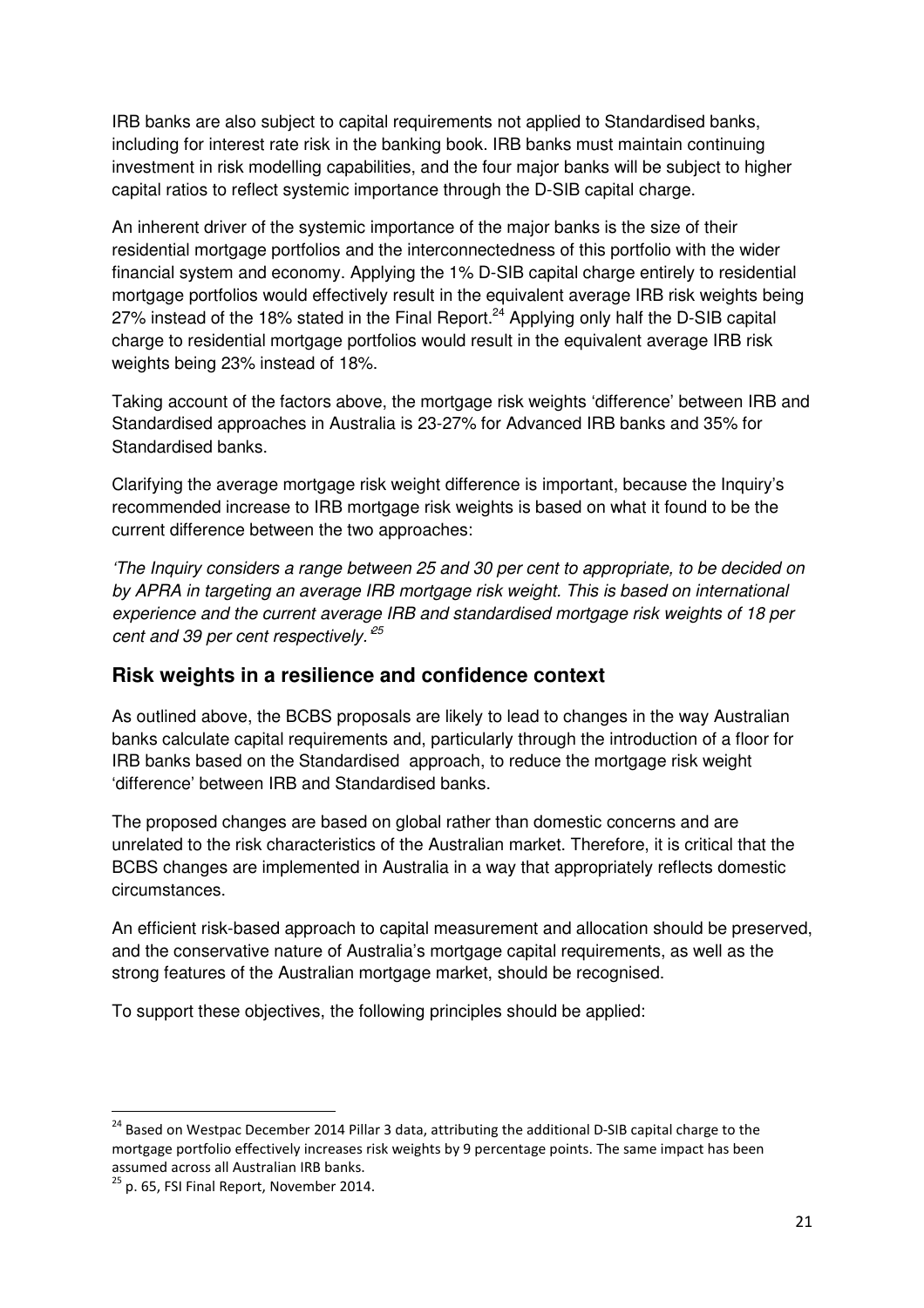- Risk-based measures of capital should continue to be available to institutions that have the capability to accurately assess risk;
- Valid differences in the risk characteristics of different iurisdictions should be a legitimate basis for some variation in risk weights globally. This is a particularly important principle for Australia, given the strong risk management and market features associated with mortgage lending in our market. Should valid risk and structural differences not be recognised in the new requirements, strongly capitalised and lower-risk jurisdictions such as Australia will be relatively disadvantaged in being required to hold much higher regulatory capital than is commensurate to their risk;
- Greater risk-sensitivity in the Standardised approach relies on the selection of predictive risk drivers. For example, early prepayment is a strong predictor of low risk of default and is more consistently predictive than the proposed measure of debt serviceability cover;
- For the Australian market, the important risk management role of Lenders Mortgage Insurance should be recognised; and
- While a capital floor 'connecting' the Advanced and Standardised approaches may be appropriate, the design of the floor should be principles-based rather than based on a subjective percentage of the Standardised average. The design and calibration of the floor should allow IRB modelling to appropriately reflect differences in risk profile due to portfolio diversification, jurisdictional differences and other factors.

It is critical that these principles are reflected in both the global design of the BCBS capital requirements and their domestic implementation. Westpac is actively engaging in the Australian banking industry's input to the BCBS processes and will continue to do so.

# **Recommendation 3**

### **Loss absorbing and recapitalisation capacity**

Implement a framework for minimum loss absorbing and recapitalisation capacity in line with emerging international practice, sufficient to facilitate the orderly resolution of Australian authorised deposit-taking institutions and minimise taxpayer support.

# **Introduction**

Westpac generally supports the Inquiry's recommendation and observations regarding the implementation of a bail-in regime in Australia, particularly that;

- APRA should develop a loss absorbing and recapitalisation framework aligned with international standards; and
- It should not generally seek to move outside international frameworks or ahead of global peers unless there are specific domestic circumstances to warrant this.<sup>26</sup>

Bail-in continues to be an evolving global issue through the Financial Stability Board's (FSB) consultation on an international bail-in framework for Global Systemically Important Banks (G-SIBs). The ultimate mode of implementation of Recommendations 1 and 2 of the Final Report will also influence whether a bail-in framework is appropriate for Australia and, if so, to what extent.

 $\overline{a}$  $^{26}$  p. 67, FSI Final Report, November 2004.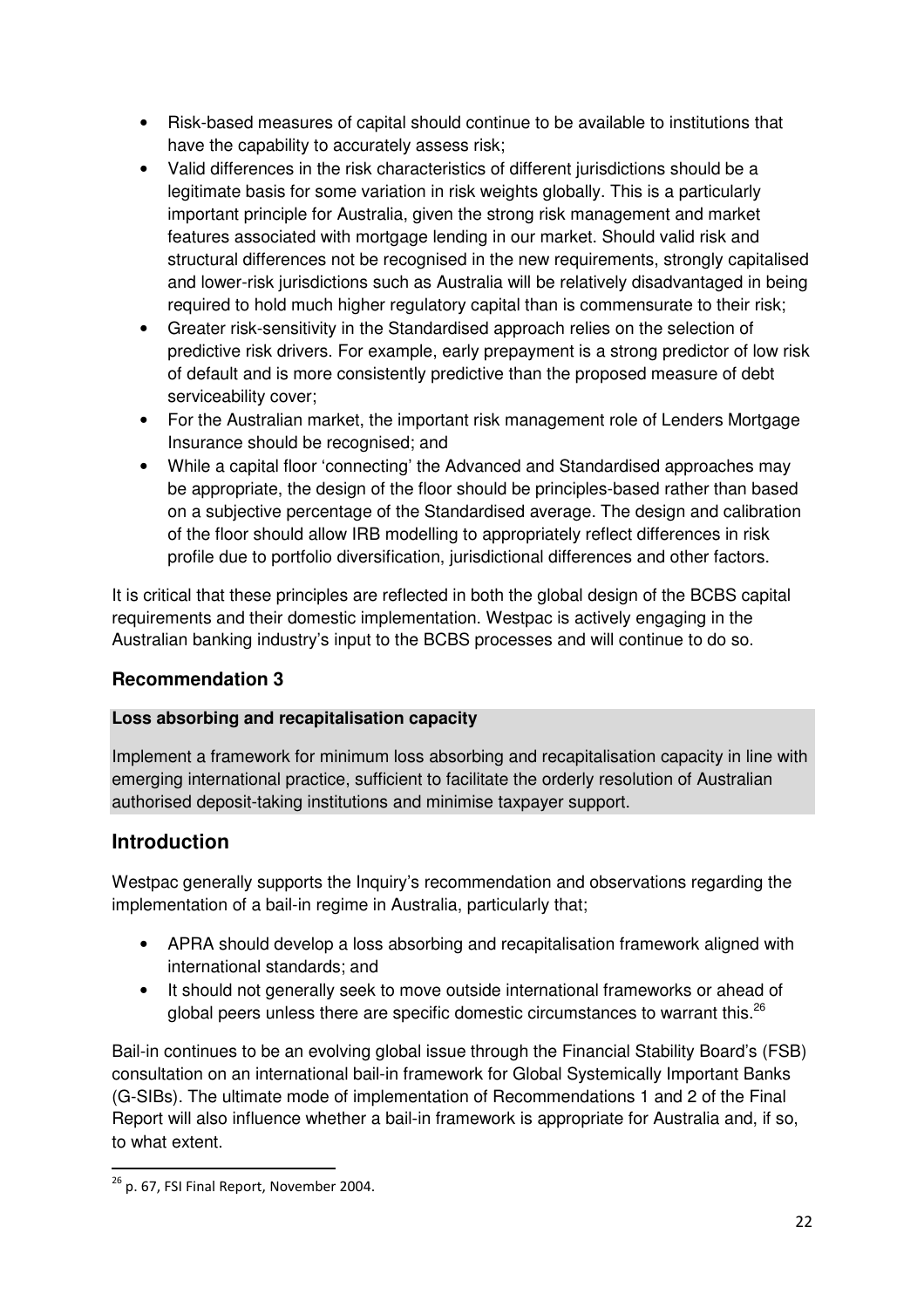This is because both recommendations have the capacity to affect the capital requirements of Australian banks and are relevant to the issues of stability and 'too big to fail.' The resolution of this global and domestic agenda should be a prerequisite for any decision on the features of an Australian bail-in framework.

Globally, bail-in regimes are currently only proposed by the FSB for G-SIBs. To ensure that Australian banks can compete for funding with their international peers, any Australian bail-in regime should only be put in place if D-SIBs globally are required to adopt bail-in, and on the same timetable.

# **Principles of an Australian bail-in framework**

Any domestic implementation of bail-in should be carefully designed for local circumstances. The industry should work closely with regulators to develop a system that serves to minimise systemic risk and will mitigate the prospect of taxpayer support during a crisis, while not unnecessarily hindering the economy during normal economic conditions.

Westpac believes a number of principles should be considered for the implementation of a bail-in regime in Australia:

- A contractual bail-in regime should be preferred to a statutory-only approach. Given issues with the enforcement of a statutory-only regime on foreign law governed instruments (for example bonds issued in the U.S. or Europe), the instruments need to contain a provision that binds the lender and investor to the bail-in mechanism. This will allow most of the bail-in mechanism to be enacted in domestic statute so that Australian bail-in bonds do not appear to investors to be inferior to bail-in bonds issued by non-Australian banks;
- Existing debt will need to be grandfathered with sufficient time given for banks to meet any bail-in minimum requirements through new issuance in the ordinary course. A staggered implementation requirement should be considered to meet this objective;
- Preserving the ability to issue senior debt that would not be subject to bail-in is critical. This should partially offset both the potentially greater cost of issuing senior debt that is subject to bail-in and the smaller volume that issuance of such bail-in bonds is likely to achieve;
- A compelling argument should be presented for any bank to be excluded from a bailin regime, although it may be appropriate for there to be differing requirements depending on the size and business models of individual banks;
- All deposits that are also 'protected accounts' under the Banking Act 1959 should be excluded from a bail-in regime due to the statutory priority those deposits enjoy upon the winding up of a bank. There should be future consideration of whether deposits that are not protected accounts should be subject to bail-in;
- The Inquiry's suggestion that bail-in instruments should be a Tier 3 layer could be appropriate, provided it is also how bail-in is instituted in most offshore jurisdictions;
- The framework should take into account Australia's conservative implementation of Basel III and adjust the Total Loss Absorbing Capacity framework accordingly;
- Potential credit rating impacts should be taken into account and consultation with ratings agencies will be needed. This should be considered when determining the length of any consultation period; and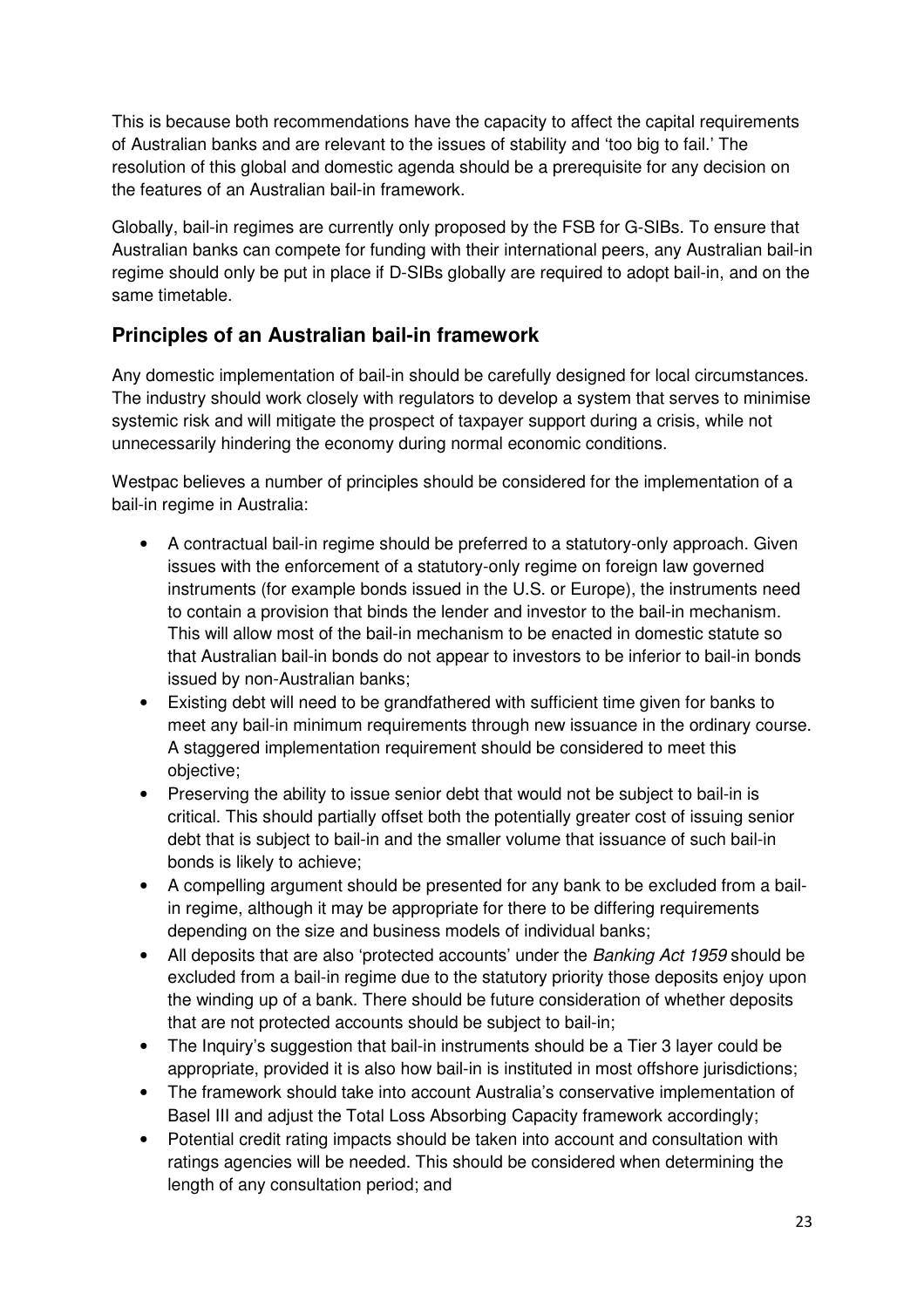• The domestic bail-in framework should not favour one corporate structure over another. For example, ADIs with non-operating holding company structures should not be in a better or worse position for bail-in than operating company ADIs.

#### **Recommendation 4**

#### **Transparent reporting**

Develop a reporting template for Australian authorised deposit-taking institution capital ratios that is transparent against the minimum Basel capital framework.

Westpac supports the objective of greater international comparability in bank capital ratios.

However, there is little merit in a template that reports Australian bank capital ratios against the minimum Basel capital framework. Unless this approach was replicated by a broad number of banks globally, it would not provide investors with any additional information through which to compare Australian bank capital ratios with banks around the world.

Moreover, only part of APRA's conservative application of capital requirements would be normalised, therefore showing a misleadingly weaker position for Australian banks. This is inconsistent with the Inquiry's policy objective of 'reducing disadvantages that may arise for Australian ADIs due to difficulties in comparing Australian ADI capital ratios to international peers. $27$ 

There is merit in focusing on an internationally harmonised reporting template for Australian banks, which would assist investors in comparability of capital ratios. This work should be completed once the evolution of the global regulatory agenda on capital requirements, and its application to Australia, is better understood.

#### **Recommendation 5**

#### **Crisis management toolkit**

Complete the existing processes for strengthening crisis management powers that have been on hold pending the outcome of the Inquiry.

Westpac supports this recommendation.

Appropriate crisis management powers promote a resilient financial system and enable the orderly resolution of distressed financial institutions.

Westpac also endorses the Inquiry's observations that:

- Pursuing industry-wide structural reforms such as ring-fencing is not recommended; and
- All proposals should go through the appropriate consultation, regulatory assessment and compliance cost assessment processes.<sup>28</sup>

 $\overline{\phantom{0}}$ 

 $^{27}$  p. 76, FSI Final Report, November 2014.

 $^{28}$  Ibid at p. 81.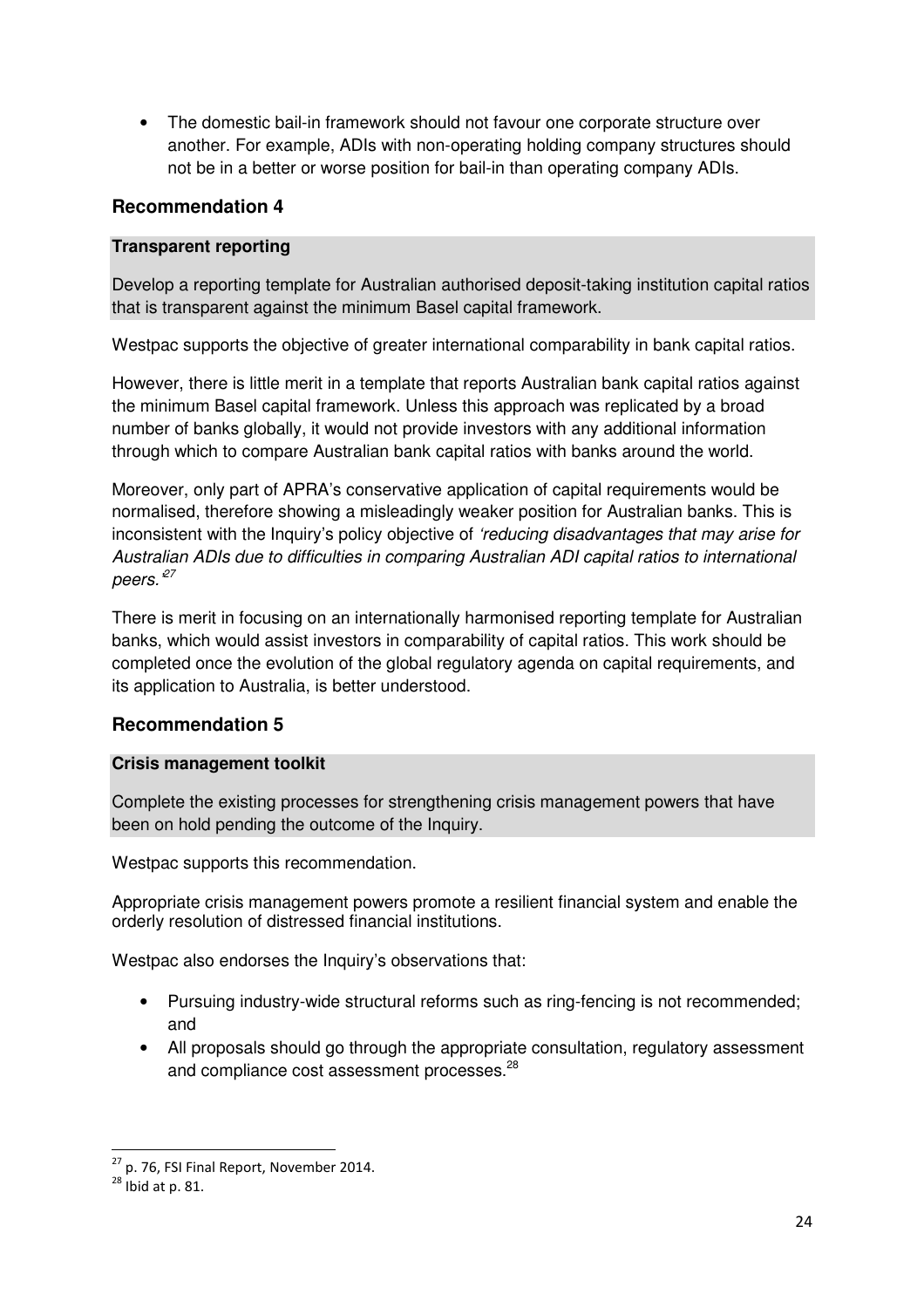On resumption of these consultation processes, Westpac will work closely with regulators in developing a regulatory and legislative 'toolbox,' which will work most efficiently in the Australian context to ensure our framework has the capacity and capability to manage a crisis situation with minimal systemic disruption.

This work should also reflect international regulatory developments relating to bank resolution and addressing the issue of 'too big to fail.'

#### **Recommendation 6**

#### **Financial Claims Scheme**

Maintain the ex post funding structure of the Financial Claims Scheme for authorised deposit-taking institutions

Westpac supports this recommendation.

No compelling case has been made to move to an ex-ante model, a change which would involve an ongoing cost for all Australian ADIs and, absent risk-based pricing, raise the risk of moral hazard in the banking system.

As outlined in Westpac's Second Submission to the Inquiry, a number of features demonstrate that the Financial Claims Scheme (FCS) ex-post funding structure adequately protects deposits in Australia:

- Due to high loan to deposit ratios in Australia, local depositors are well covered by high quality assets. Therefore, in the event of a bank failure, is it likely that wholesale debt financiers will be most at risk of loss; and
- Australia's deposit preference regime also protects depositors in the event of bank failure.

The ex-post funding structure of the FCS should therefore be retained.

#### **Recommendation 7**

#### **Leverage ratio**

Introduce a leverage ratio that acts as a backstop to authorised deposit-taking institutions' risk-weighted capital positions.

Westpac supports this recommendation, in particular the introduction of the leverage ratio as a backstop to ADIs' risk weighted capital positions rather than as a binding constraint. However, the leverage ratio should not override the risk-based approach to capital as the primary measure of capitalisation.

The leverage ratio backstop function is consistent with how leverage ratios were framed, stated and intended under Basel III. Leverage ratios are not intended as a replacement to the risk-based approach to capital. Rather, they serve an important purpose for limiting systemic risk and maintaining investor confidence in the strength of institutions.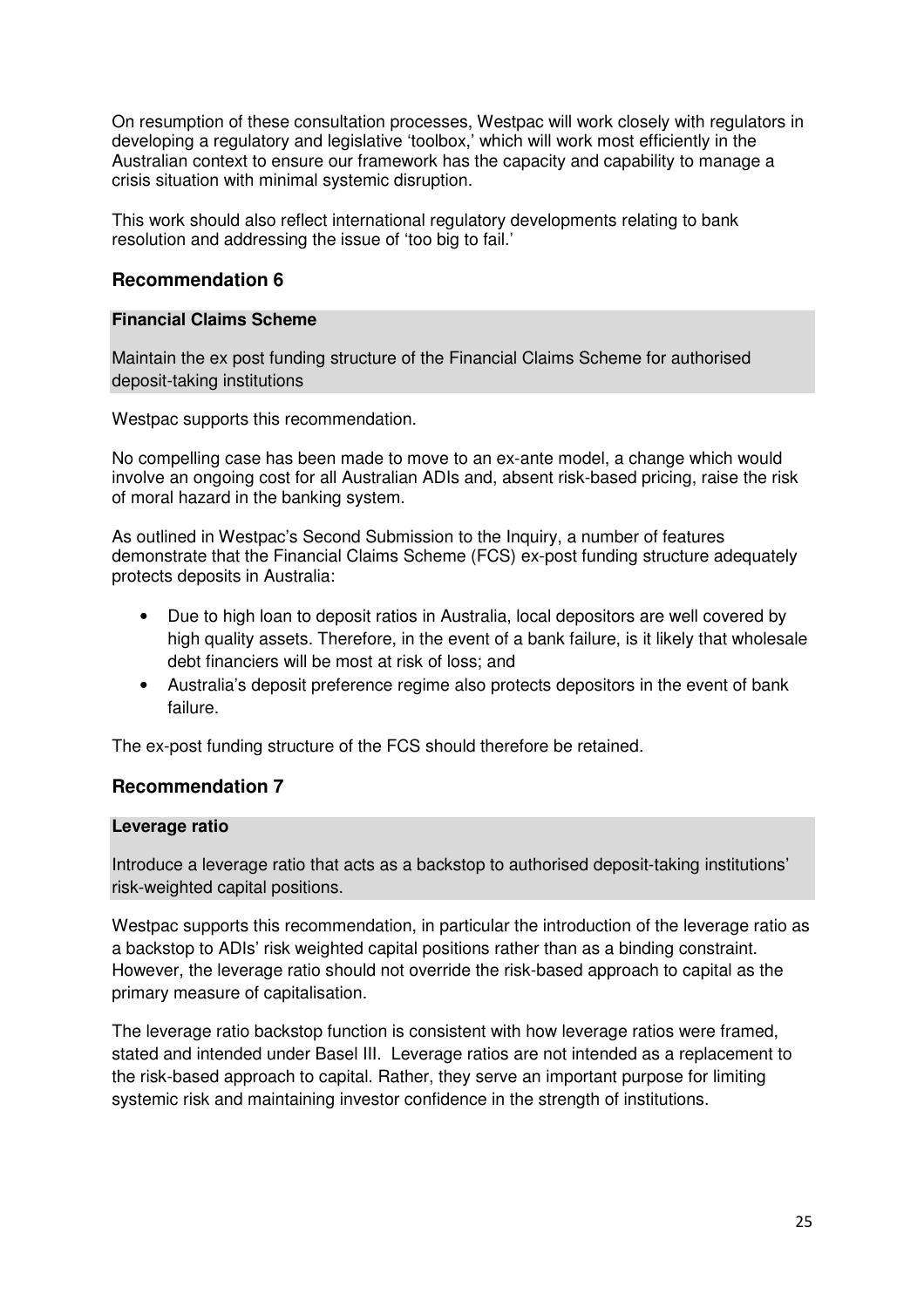Westpac endorses the Inquiry's view that 'having a leverage ratio as a meaningful backstop provides appropriate insurance against the risks inherent in risk-based capital requirements, while retaining the advantages of having capital requirements commensurate with risk.  $^{29}$ 

Such an approach appropriately increases financial system resilience, while retaining the benefits of a risk-based approach to capital allocation. The application of any leverage ratio in Australia should recognise APRA's conservative approach to capital interpretation.

#### **Recommendation 8**

#### **Direct borrowing by superannuation funds**

Remove the exception to the general prohibition on direct borrowing for limited recourse borrowing arrangements by superannuation funds

Westpac agrees with the Final Report's observation that a largely unleveraged superannuation system provided a stabilising influence on the broader financial system and economy during the GFC. $^{30}$ 

The current level of superannuation fund borrowing is small. Borrowing by self-managed superannuation funds (SMSFs) remains only approximately 1% of the Group's mortgage balances. Further, Westpac SMSF lending is managed by specialist bankers to ensure that loans are correctly structured, and that customers have been given appropriate guidance before entering into a loan. Credit policy and processes for SMSFs are also more conservative than standard mortgages, including lower LVR limits, different LVR tiers according to the structure of the SMSF, appropriate financial advice warnings recommending that SMSF trustees consider obtaining independent financial advice before entering into a loan, and personal guarantees.

Westpac acknowledges that there are systemic benefits to a large, unleveraged savings pool and that the primary objective of the superannuation system is as a savings vehicle for retirement.

If Recommendation 8 is implemented, Westpac supports the Inquiry's observation that it should operate prospectively and permit funds with existing borrowing to maintain those borrowings.

 $\overline{\phantom{0}}$ 

 $^{29}$  p. 85, FSI Final Report, November 2014.

 $30$  Ibid at p.87.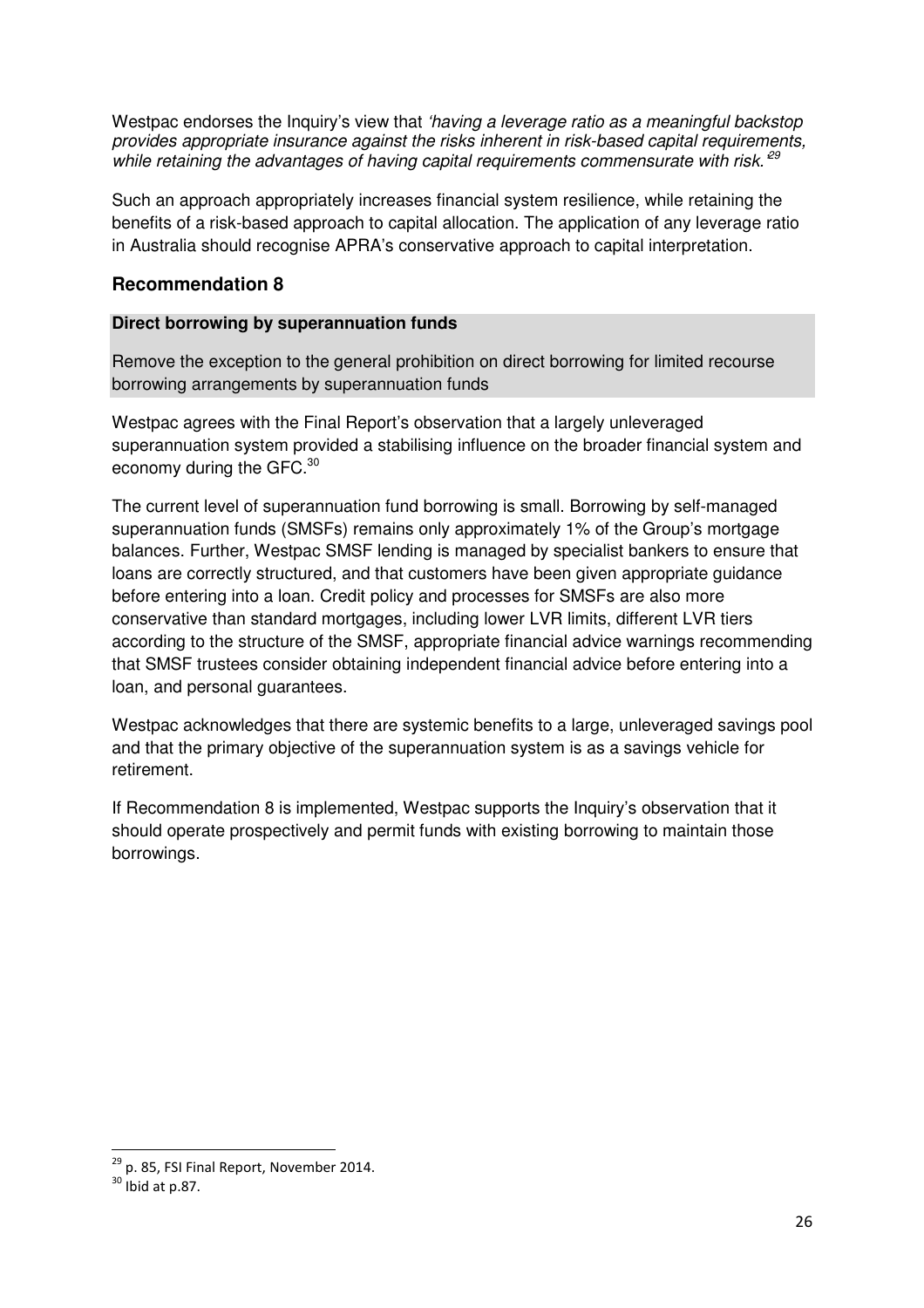# **Chapter 2 – Superannuation and retirement incomes**

### **Recommendation 9**

#### **Objectives of the superannuation system**

Seek broad political agreement for, and enshrine in legislation, the objectives of the superannuation system and report publicly on how policy proposals are consistent with achieving these objectives over the longer term.

Westpac supports this recommendation. The core guiding principles and legislative structure through which this broad political agreement is achieved should be determined after a period of public consultation and through the work of a joint parliamentary committee.

A clear, bi-partisan articulation of the objectives of the superannuation system is critical for providing an evaluation framework for the effectiveness of the system, and to support longterm confidence and policy stability.

Westpac supports the Inquiry's recommended objective for superannuation, being to 'provide income in retirement to substitute or supplement the Age Pension,' and that the objective is enshrined into legislation. A framework should be developed to dimension or phase the level of retirement income and its duration. Wide-ranging consultation on the elements of this framework is critical. Potential elements of this framework could include:

- A target income replacement rate of 65-70% for all Australians, up to an agreed multiple of Australia's average weekly earnings. This would support the most efficient allocation of tax concessions for superannuation and Age Pension support;
- An example of a phased approach to retirement income could be:
	- $\circ$  Phase 1 to focus on the delivery of a flexible income stream of 65-70% (with access to capital) from retirement age up to mean mortality age (the 'active stage'); and
	- o Phase 2 to focus on a stable or guaranteed income above mean mortality age (the 'frail stage') to protect against longevity risk; the income stream having been pre-purchased at the point of retirement where the cost is cheaper and risks can be pooled.
- To effectively address the issue of Australia's ageing population and longevity risk in superannuation, consideration should be given to defining the age of eligible access to the Age Pension and superannuation based on a percentage of Australia's mean mortality age.

A framework for defining a target income replacement rate would help determine policy settings. This would have the benefit of:

- Driving an asset allocation by super funds to meet the retirement income objective;
- Highlighting to members the importance of voluntary contributions;
- Evaluating the need and value of superannuation tax concessions; and
- Ultimately being able to assess the success of the system.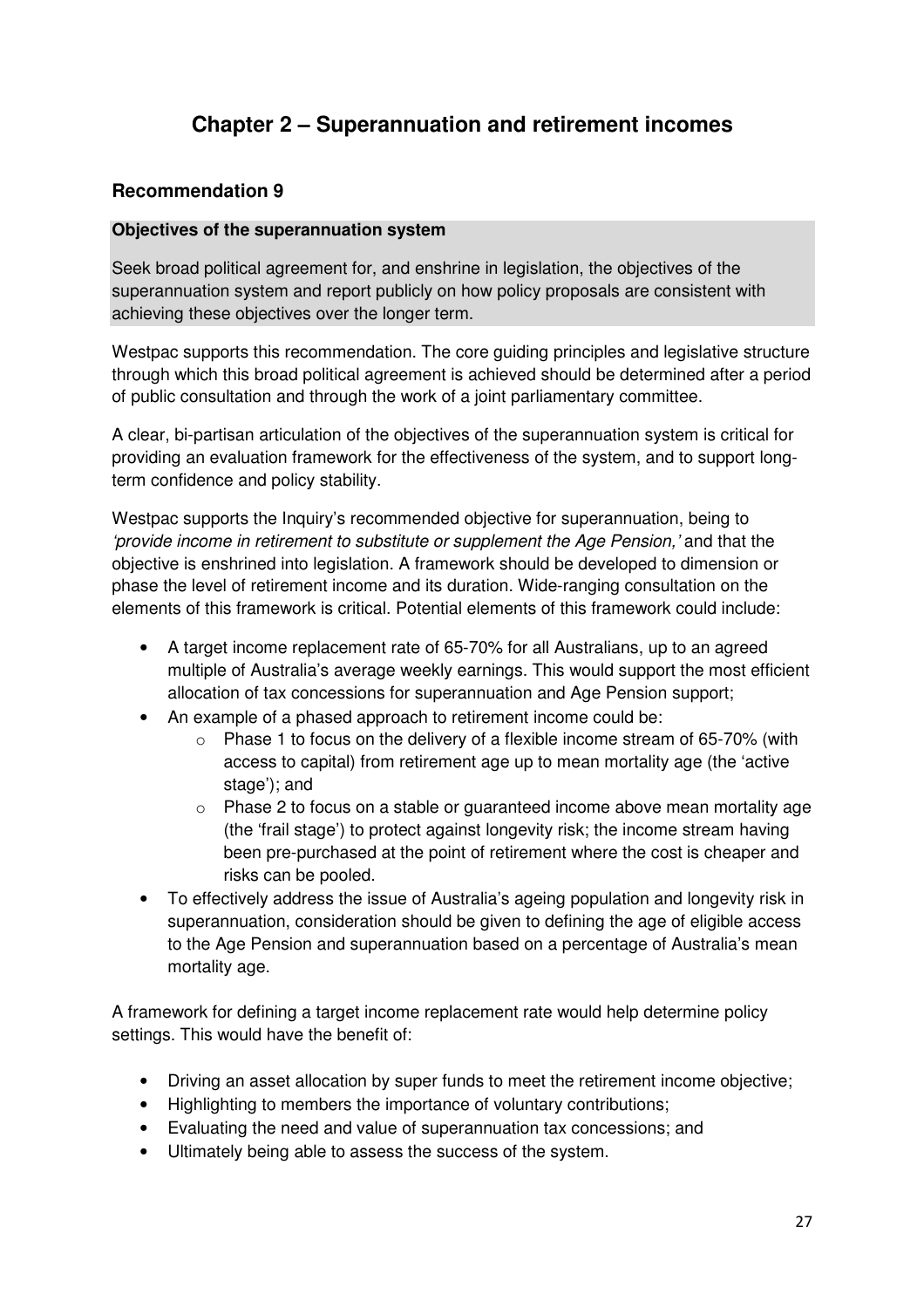In defining the level of adequate retirement income, a Senate Committee in 2002 found that retirees needed to replace 65% of their pre-retirement income to live comfortably.<sup>31</sup> This supports the original intention that superannuation should aim to replace 70% of an individual's pre-retirement income.

All of the superannuation system's settings should reinforce the objective of the system. The tax treatment relating to superannuation is a key part of these settings. Westpac endorses the Inquiry's observation that the Tax White Paper considers the objectives of the superannuation system when evaluating superannuation tax policy proposals.

#### **Recommendation 10**

#### **Improving efficiency during accumulation**

Introduce a formal competitive process to allocate new default fund members to MySuper products, unless a review by 2020 concludes that the Stronger Super reforms have been effective in significantly improving competition and efficiency in the superannuation system.

Westpac believes that the combination of both the Stronger Super reforms and the introduction of an open competitive MySuper market will deliver substantial efficiency benefits during the accumulation phase of superannuation. Westpac supports a review into the performance of the MySuper reforms in 2020 to demonstrate they have achieved their objectives.

Evidence already shows that the implementation of MySuper has reduced fees in the default market. For example, there has been a significant reduction in 'retail' sector average assetbased MySuper fees – from 1.61% for pre-MySuper default products in 2011, to 0.82% by 2013.<sup>32</sup> Research by RiceWarner, commissioned by the Financial Services Council (FSC), confirmed this preliminary data by concluding that fees have fallen significantly amongst the membership of the FSC since the inception of MySuper.<sup>33</sup>

While evidence has already emerged that default superannuation fees have started to decrease due to the MySuper reforms, Westpac believes that only by allowing employers to select any MySuper product will competition substantially increase and drive better consumer outcomes over the medium term.

The current Modern Award arrangement limits the number of market participants from competing for business and therefore reduces superior performance and pricing that could otherwise benefit individual superannuation members.

Westpac believes allowing employers to select a default superannuation fund will bring an important level of additional competition lacking from the superannuation market place.

The MySuper reforms have ensured that all default superannuation funds must meet minimum standards, considerably higher than previously, as well as being more easily comparable through standardised fees and APRA MySuper reporting.

 $\overline{\phantom{0}}$ 

<sup>&</sup>lt;sup>31</sup> Select Committee on Superannuation, Superannuation and standards of living in retirement, Report on the adequacy of the tax arrangements for superannuation and related policy, December 2002.

 $32$  p. 10, Financial Services Council, FSI Submission, September 2014.

 $33$  Ibid.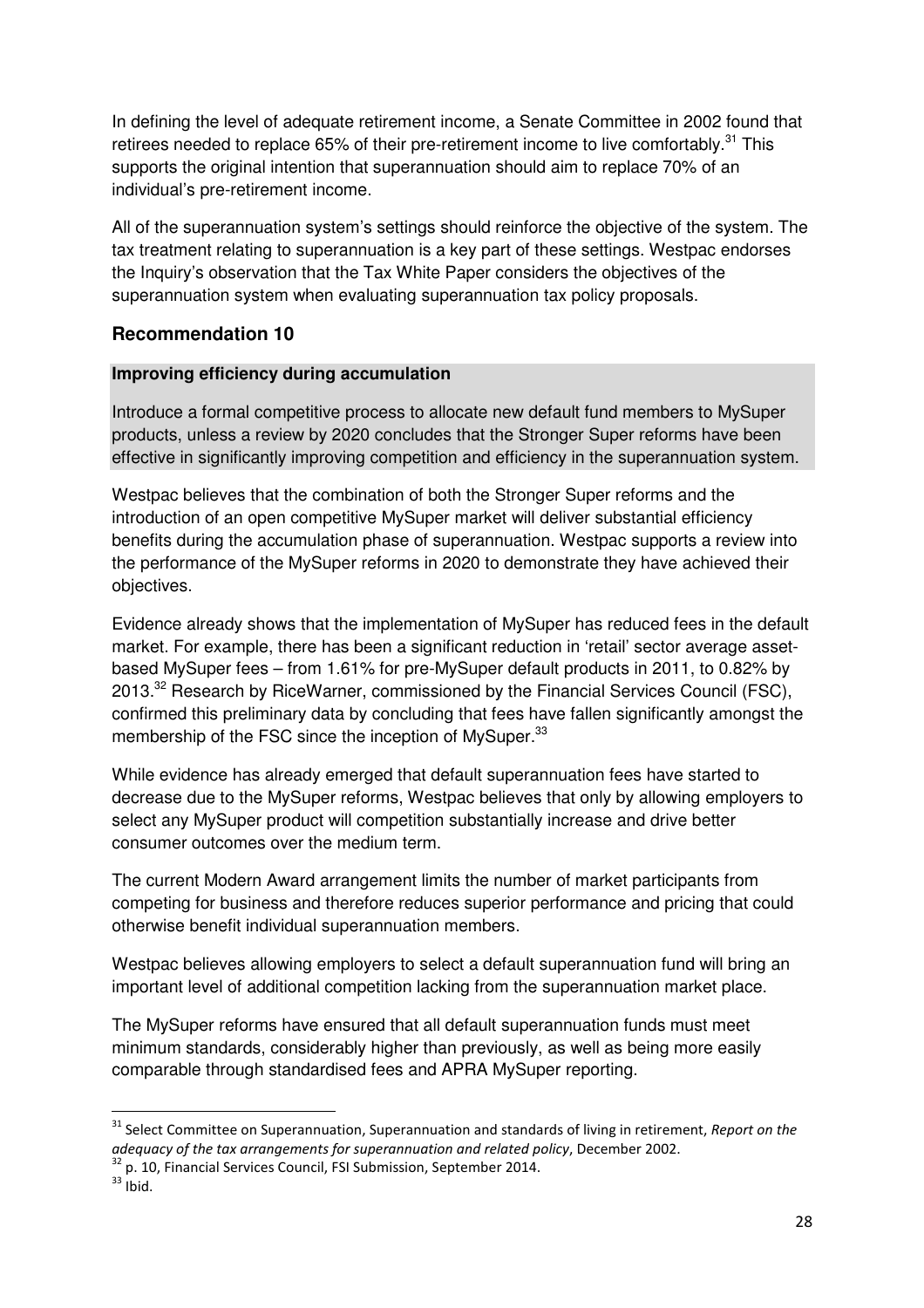Should Government consider that an additional filter is necessary to support an open competitive MySuper market, a further 'subset' of MySuper funds, determined by APRA, could be identified for the purpose of employer selection. APRA could select these funds based on clear criteria such as performance, governance, experience and scalability.

The proposed review of Stronger Super should not take place until 2020. This timeframe ensures the entire superannuation industry has fully implemented both MySuper and SuperStream (by mid-2017) and the industry has had a reasonable period of time to openly compete and, if necessary, consolidate.

While Westpac is confident a move to an alternate default super distribution model, post 2020, will prove to be unnecessary, we do not support the proposed introduction of an auction or tender process for default fund allocation.

A national auction or open tender approach (a 'Chilean Model') would require an unprecedented level of government central planning, and force funds to focus disproportionately on the price aspects of their offering rather than ensuring the best retirement outcome for their members. Furthermore, there is no compelling evidence that a Chilean Model would produce the stated objective of lower fees. For example, research by Chant West shows the average total MySuper fee of 0.85% was lower than the Chilean default fee of 0.92%. $34$ 

### **Recommendation 11**

 $\overline{a}$ 

#### **The retirement phase of superannuation**

Require superannuation trustees to pre-select a comprehensive income product for members' retirement. The product would commence on the member's instruction, or the member may choose to take their benefits in another way. Impediments to product development should be removed.

Westpac strongly supports a greater focus on providing adequate retirement incomes for all Australians, and endorses the pre-selection of a comprehensive income product for members' retirement recommended by the Inquiry.

The development of guiding principles for this new approach will require significant consultation between Government and industry, and Westpac aims to be actively involved in this process.

It is also important to recognise that the needs of individual retirees differ. Therefore, the Inquiry's recommended comprehensive income product should be principles-based and supported by an integrated advice model which provides targeted, simple advice to members to ensure that the pre-selected product is properly calibrated.

<sup>&</sup>lt;sup>34</sup> p. 22, Financial Services Council, FSI Submission, September 2014.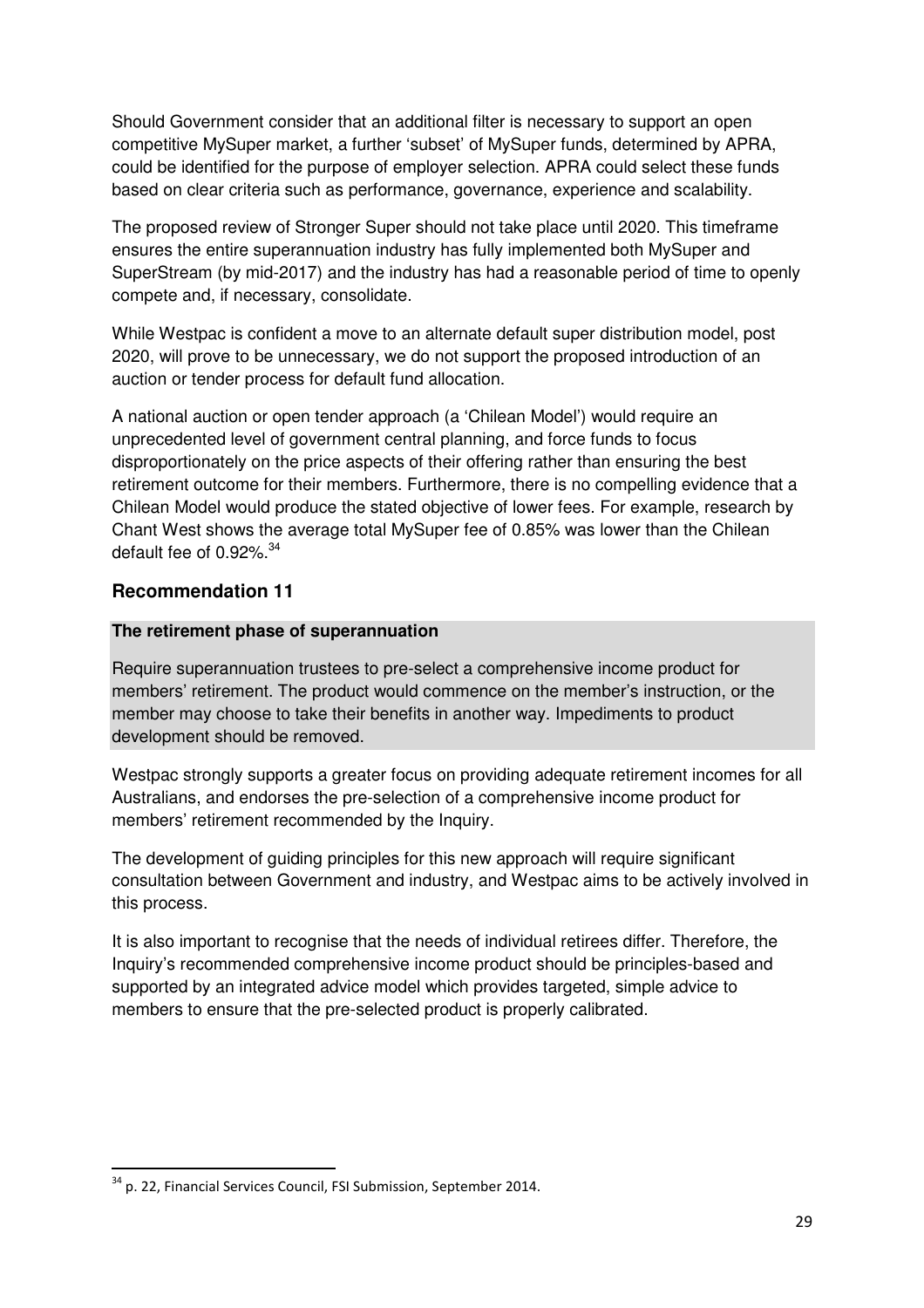# **Recommendation 12**

#### **Choice of fund**

Provide all employees with the ability to choose the fund into which their Superannuation Guarantees are paid.

Westpac supports this recommendation. All Australians should have the ability to make their own decision on how, and with which superannuation fund, they choose to invest their retirement savings.

### **Recommendation 13**

#### **Governance of superannuation funds**

Mandate a majority of independent directors on the board of corporate trustees on public offer superannuation funds, including an independent chair; align the director penalty regime with managed investment schemes; and strengthen the conflict of interest requirements

Westpac supports this recommendation.

Consistency across APRA-regulated financial services providers simplifies the regulatory framework and eliminates unnecessary variation in governance models across the financial services industry. Given the significant responsibility of managing Australia's wealth savings, governance standards of public offer superannuation funds should generally meet the standards required of listed companies.

The proposed changes to board composition requirements, the director penalty regime and conflict of interest requirements improve this consistency and promote confidence that superannuation funds are governed to the highest standards. Confidence is a key driver of the effectiveness of the superannuation system.

Appropriate transitional arrangements should be implemented to allow entities to meet any new obligations.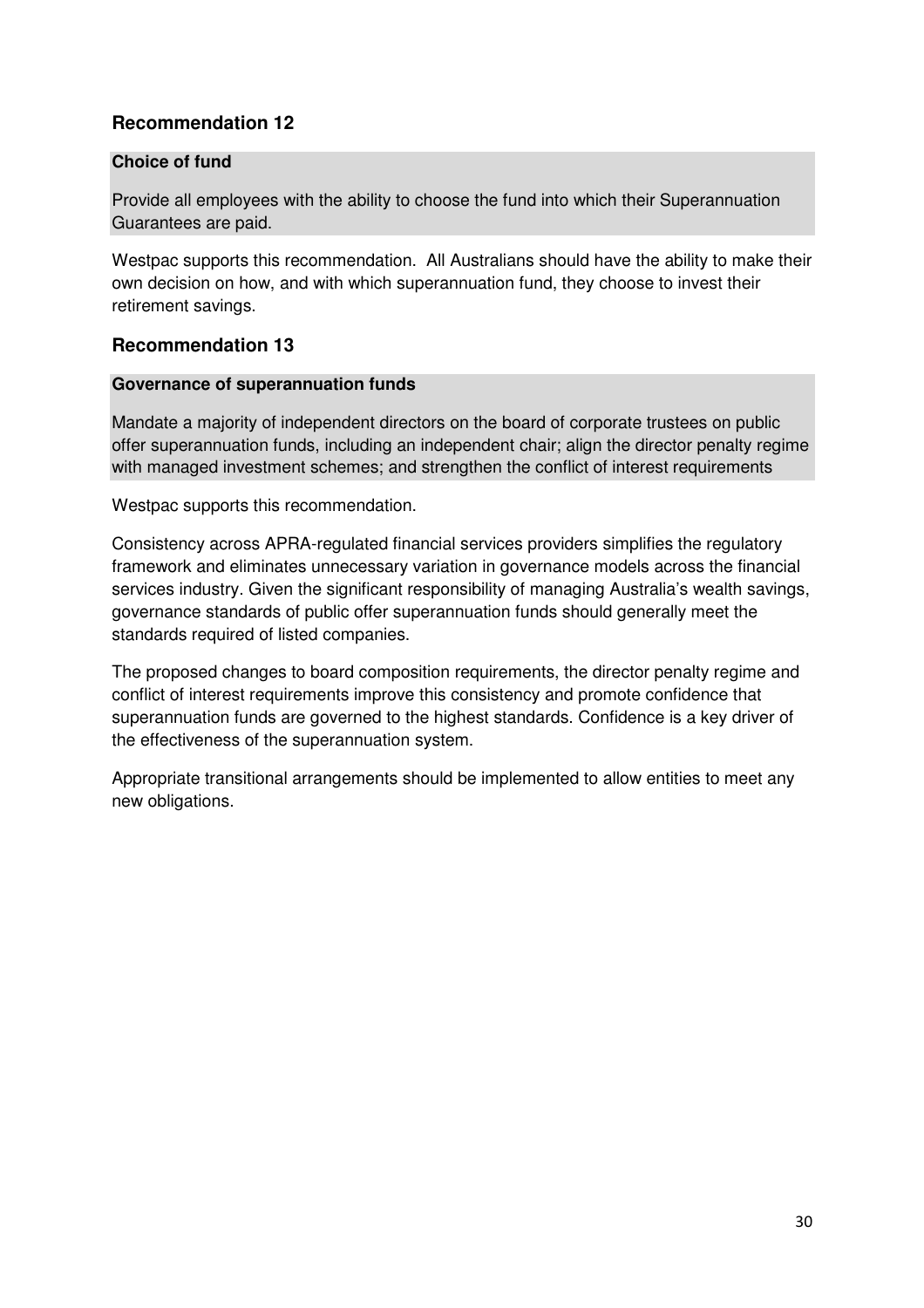# **Chapter 3 – Innovation**

### **Recommendation 14**

#### **Collaboration to enable innovation**

Establish a permanent public-private sector collaborative committee, the 'Innovation Collaboration,' to facilitate financial system innovation and enable timely and coordinated policy and regulatory responses.

Westpac supports the establishment of the Innovation Collaboration for facilitating interactions between financial sector innovators, Government and regulatory agencies in a single coordinated forum.

Digitisation and related innovation will fundamentally change the financial services sector and blur the borders between industries, related economics and business models. In an increasingly complex and fast moving digital economy, characterised by industry convergence and new market participants, innovation will drive improved customer experience but can also lead to unpredictable outcomes for both financial services and for the end to end value chain.

To most effectively enable timely policy and regulatory responses to these changes, Westpac sees a benefit for more focussed and shorter cycle communication on innovation and its related themes of security, privacy, competition and ensuring ongoing stability and trust in the financial system.

#### **Recommendation 15**

#### **Digital identity**

Develop a national strategy for a federated-style model of trusted digital identities.

Westpac supports this recommendation, which would provide significant benefits to consumers, businesses and government.

The financial industry's stability is founded on trust, and Westpac believes that one of its fundamental roles is as a centre of trust for the community. A key building block of trust is protecting identity and allowing digital interaction to occur with a commensurate level of guaranteed 'execution' from all sides.

The development of a federated-style model is complex, involving many economy-wide stakeholders and considerations regarding security of information, privacy, potential legislative change and cost allocation. A paramount consideration will be to ensure that high levels of customer information security are maintained and that any community concerns regarding a national strategy are appropriately addressed.

Clarity of the model design, particularly the revenue, liability and privacy framework, is therefore critical to the successful development of the trusted digital identity strategy.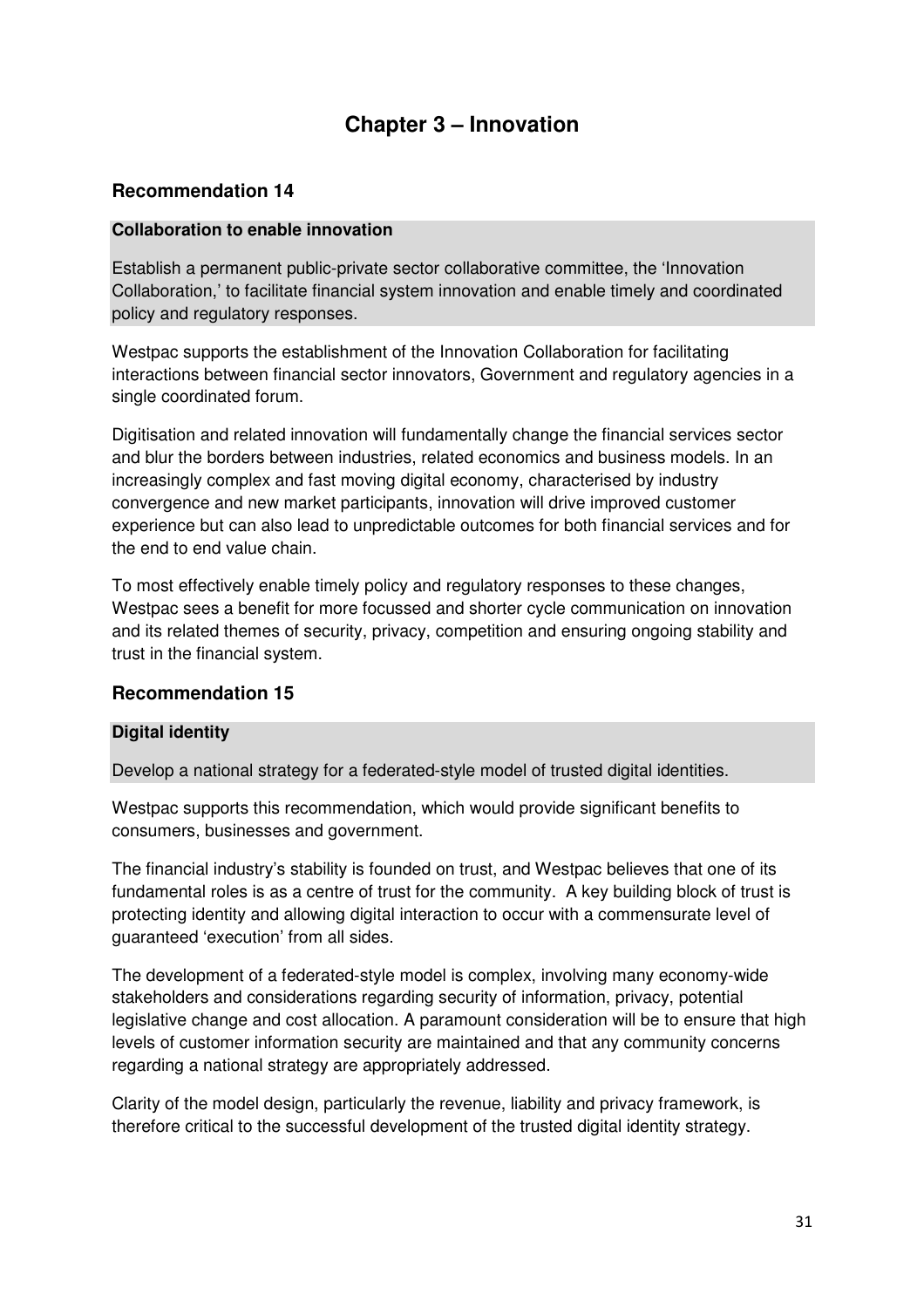# **Recommendation 16**

#### **Clearer graduated payments regulation**

Enhance graduation of retail payments regulation by clarifying thresholds for regulation by the Australian Securities and Investments Commission and the Australian Prudential Regulation Authority.

Strengthen consumer protection by mandating the ePayments Code. Introduce a separate prudential regime with two tiers for purchased payment facilities.

The current structure of retail payments regulation has facilitated resilience, efficiency and competition in the payments system. Any changes to the regulatory framework must have clear, demonstrable benefits.

To enhance graduation of retail payments regulation and strengthen consumer protection:

- Regulators should publish a clear guide to the framework for industry, and in particular for new entrants, that outlines thresholds and regulatory requirements;
- Consumer protection regulation for retail payment service providers should be simplified and improved through extending basic consumer protection regulation under the current voluntary ePayments Code to all service providers; and
- Regulators should review the extent to which their current powers enable them to regulate system and service providers using alternative mediums of exchange to national currencies, such as digital currencies.

#### **Recommendation 17**

#### **Interchange fees and customer surcharging**

Improve interchange fee regulation by clarifying thresholds for when they apply, broadening the range of fees and payments they apply to, and lowering interchange fees.

Improve surcharging regulation by expanding its application and ensuring customers using lower-cost payment methods cannot be over-surcharged by allowing more prescriptive limits on surcharging.

Westpac does not agree with the Inquiry's conclusion that interchange fee regulation would be improved by broadening the range of fees and payments to which current thresholds apply and by lowering interchange fees. The stated benefits of this approach are unproven and could have unintended consequences for innovation and customer choice in the payments system.

Westpac believes further progress of key industry initiatives will increase competitive pressure among payments network fees and support positive customer outcomes. The focus should be on less regulatory intervention in interchange fees, rather than more.

On 4 March 2015, the Payments System Board (PSB) released an Issues Paper to commence a review of the regulatory framework for card payments. Westpac will actively contribute to the PSB's Issues Paper process.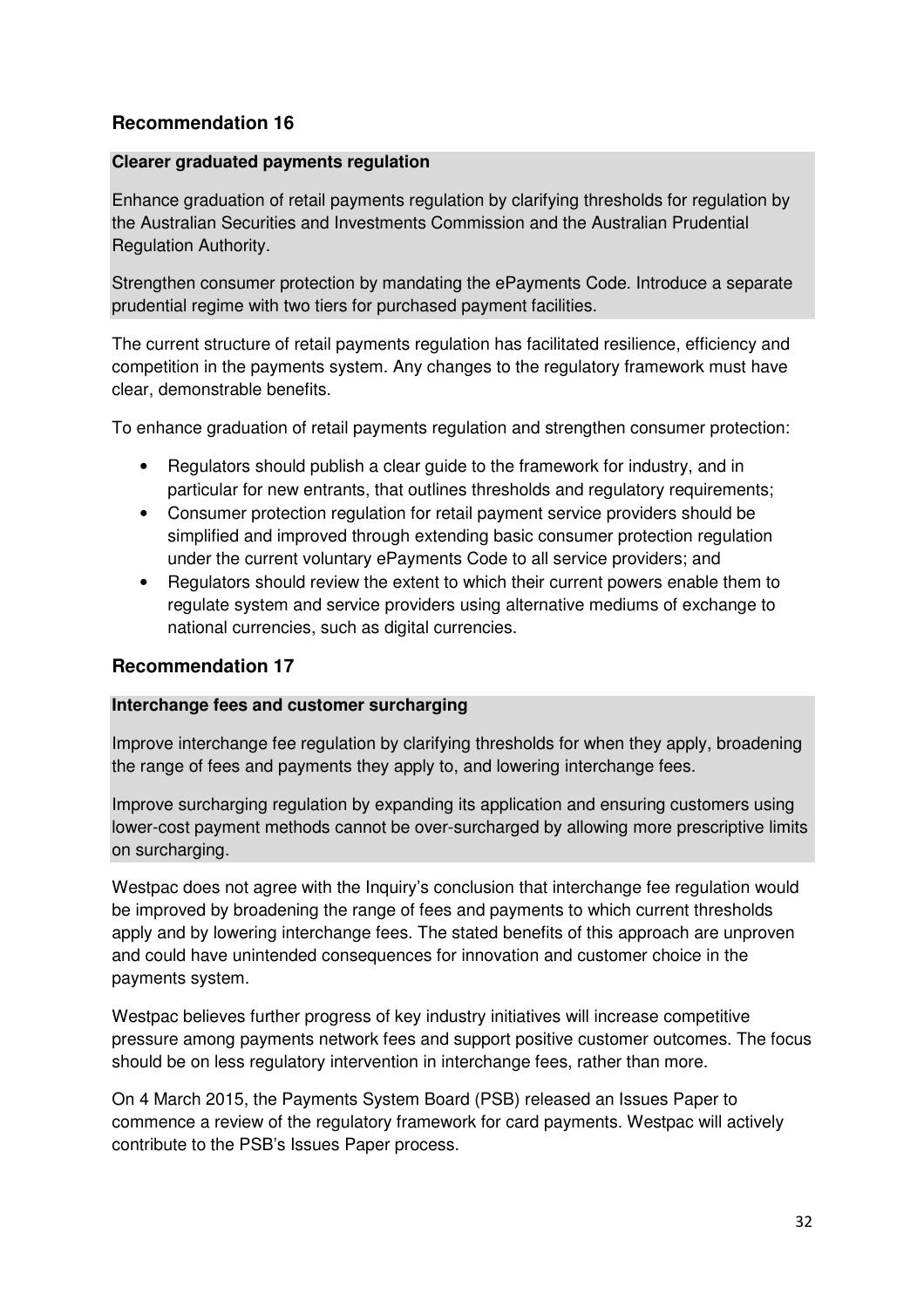Westpac's observations regarding the Inquiry's recommendation, which are equally applicable to the Issues Paper, are discussed below.

# **Interchange fees**

Australia's payments system is largely operating effectively. Recent years have seen accelerating innovation in the system through new entrants and increasingly robust competition between schemes and systems. The payments system:

- Is overseen by a strong regulator in the PSB with a demonstrated record of garnering industry support and financial engagement;
- Has experienced a long period of stability, with continued consumer confidence in the safety of the system;
- Features a strong degree of co-regulation, for example through the activities of the Australian Payments Clearing Association (APCA);
- Has a track-record and future roadmap of innovation through initiatives such as the New Payments Platform (NPP), which involve significant investment expenditure commitments from the banking industry; and
- Has a strong degree of competition among existing and new entrants, and a diverse industry structure engendered by new, disruptive technologies. Evidence of this diversity is that APCA's membership consists of almost 100 market participants. New entrants are expected to continue to grow in the future as the pace of technological innovation accelerates.

Significant changes to this regulatory and industry framework should therefore be predicated on compelling benefits.

While the Inquiry's stated objective is to 'improve the transparency and efficiency of interchange fee regulation,  $85$  the connection between improved interchange fee regulation and lower interchange fees (and lower customer prices) is not proven. There is mixed academic support of this linkage, as for example noted by the academic papers considered at the PSB Payments System Reforms Review conference which in 2007 considered these issues. $^{36}$ 

Rather than focusing on further regulation, increased competition in the payments system brings into question the very need for interchange fee regulation. In its most recent review of interchange fees, $37$  the PSB concluded that its preferred option was to remove interchange fee regulation. This view was subject to certain industry prerequisites, primarily the formation of EFTPOS Payments Australia Limited (EPAL) and an alternative system for online payments. By 2009, the PSB believed those industry pre-requisites had still not yet been met but noted their relationship to greater competition:

 $\overline{\phantom{0}}$ 

 $35$  p. 168, FSI Final Report, November 2014.

<sup>&</sup>lt;sup>36</sup>pp. 5-26, Payments Review Conference, http://www.rba.gov.au/payments-

system/resources/publications/payments-au/paymts-sys-rev-conf/2007/psr-conf-vol-2007.pdf

<sup>37</sup> 2007/2008 PSB Review of Card Payment Systems Reform.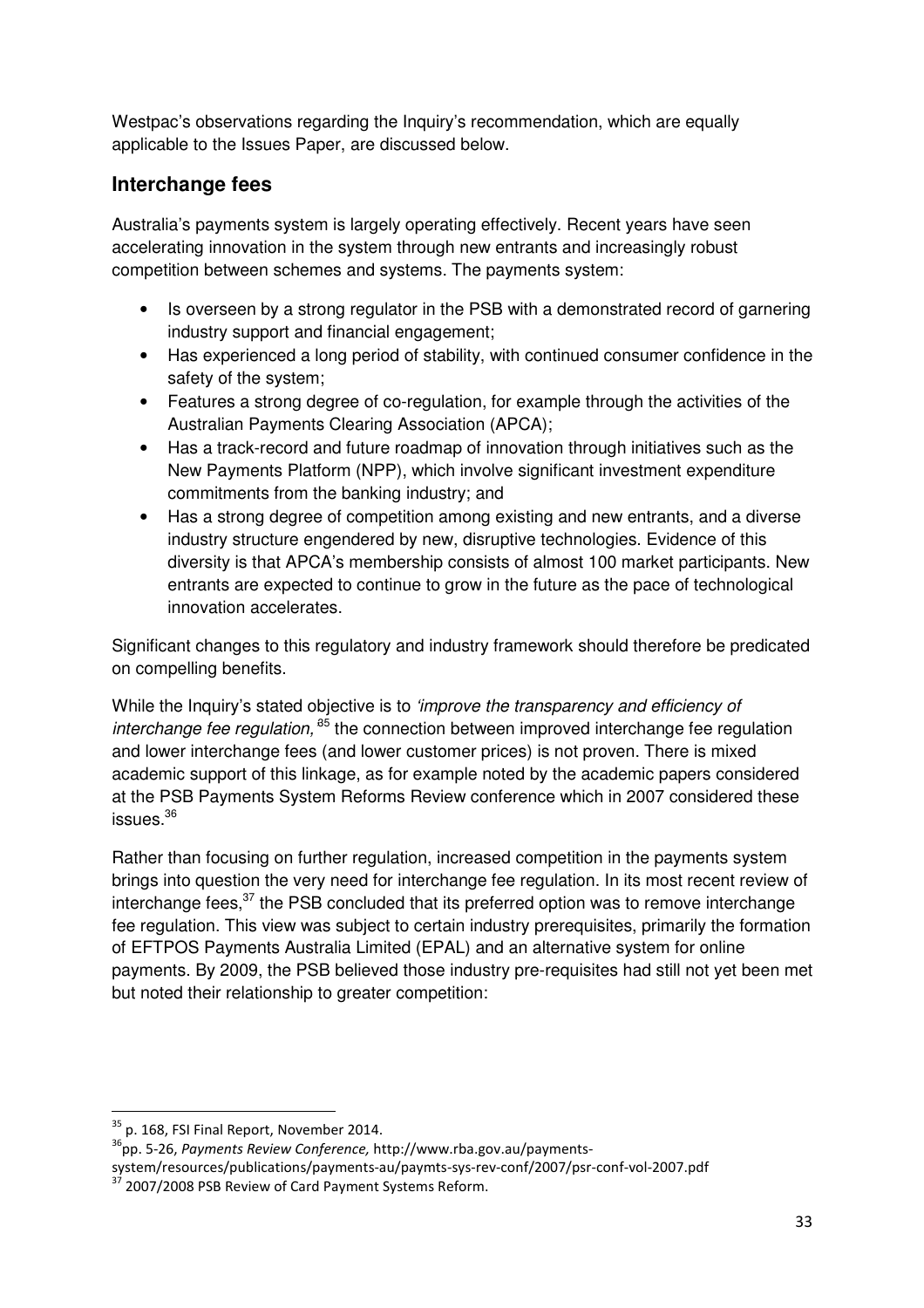"While the Board noted the establishment of EFTPOS Payments Australia and the renewed commitment to develop an online payments system (the MAMBO project), it does not believe that these initiatives have yet reached the point where they will exert significant competitive pressure on interchange fees, though such a position may well be reached over time." $^{38}$ 

Currently, EPAL has further progressed its functionality and the NPP work is progressing soundly. There is, therefore, a likely pathway for increased competition among payments networks. Allowing these features of the current system to continue to develop is a less disruptive approach than pursuing further regulatory change, and one that is likely to support positive customer outcomes in the future.

Further, as noted by the Inquiry,  $39$  the removal of interchange fee caps has a number of economic benefits compared with the other options considered by the Inquiry:

- Increased competitive neutrality for system providers;
- A significant increase in simplicity and clarity of regulation; and
- Decreased compliance and transitional costs compared with other regulatory-based options.

Greater interchange fee regulation could also have a number of unintended consequences. While the Inquiry concluded that the current interchange structure leads to cross-subsidies, this is a common feature of markets that leads to the innovation of products that otherwise may be uneconomical. Interchange fees address a market failure, by internalising externalities created between cardholder and merchant.<sup>40</sup> Reduced interchange fees are likely to reduce the financial incentive for innovation in the market. This could adversely impact customer choice through, for example, reduction in the availability of products such as credit cards linked to third party loyalty schemes. As the effective use of credit, including rewards, can bring forward consumer spending and economic stimulus, a reduction in the availability of these products could have negative macroeconomic effects.

Broadening the range of fees and payments to which interchange regulation applies could also involve significant, costly overhaul or replacement of current merchant acquiring systems. This would involve further investment, in excess of current commitments to contactless technology and the NPP. Even if interchange fees were to decrease with a regulatory solution, end-costs to merchants may remain largely unchanged.

In reviewing increased competitive pressures between network operators and improved customer outcomes, a key area for investigation should be the completion of the work commenced by the PSB in its 2007/2008 review, which stated a preference for assessing what would be required for the removal of interchange fee caps.

# **Customer surcharging**

 $\overline{\phantom{0}}$ 

Recent RBA analysis suggests that, for the most part, merchant services fees are generally (but not always) in line with card acceptance costs:

<sup>38</sup> http://www.rba.gov.au/media-releases/2009/mr-09-18.html

 $39$  p. 174, FSI Final Report, November 2014

 $^{40}$  p.145, Jean Tirole (awarded the 2014 Nobel Peace Prize for Economic Science), Payment Card Regulation and the Use of Economic Analysis in Antitrust, Competition Policy International, 2011.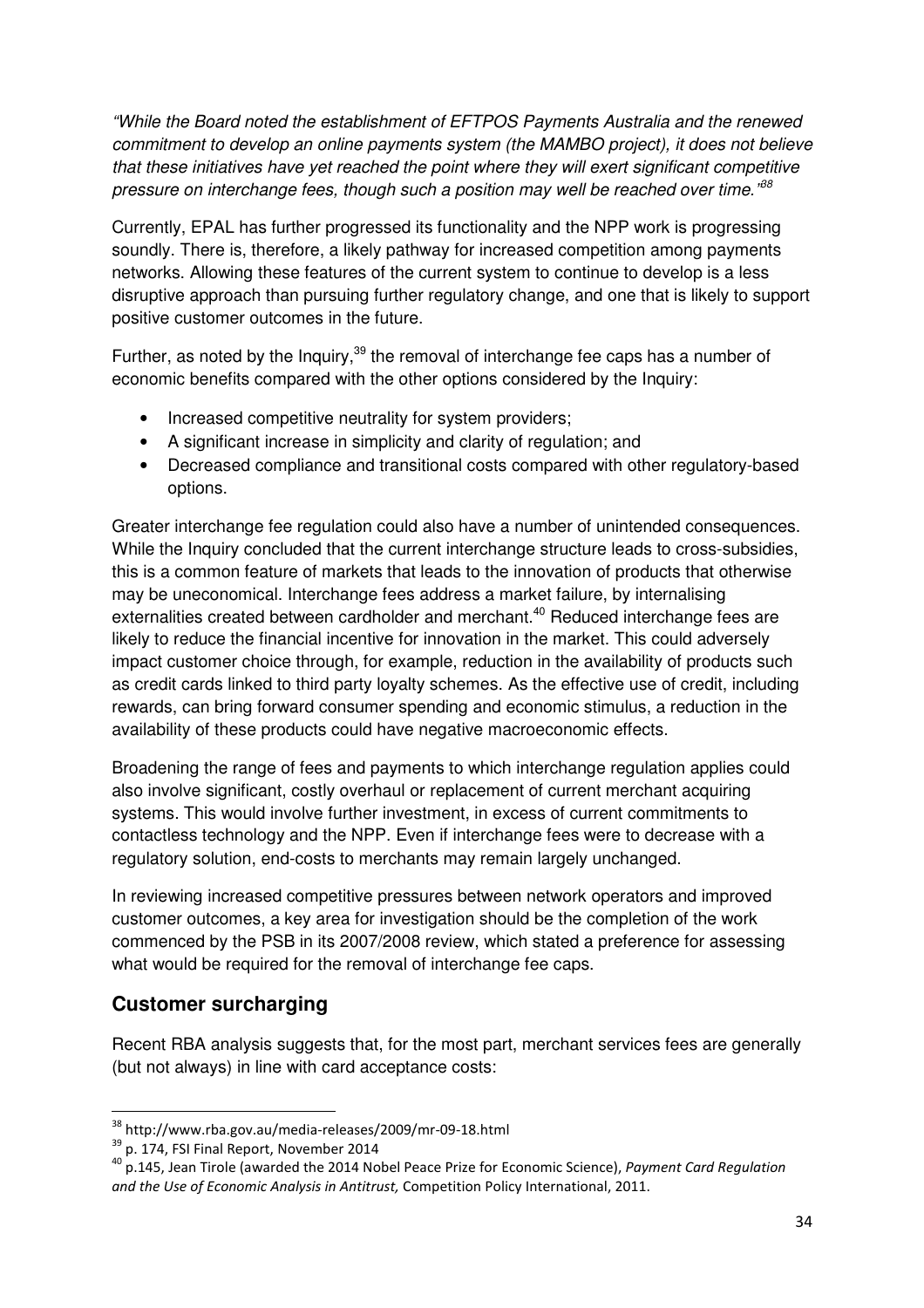'The median level of a surcharge paid by respondents was 1.8 per cent, with the median on payments using American Express and Diners Club cards (2.0 per cent) higher than that on MasterCard and Visa cards (1.5 per cent). Based on other information about the range of merchant service fees, surcharges up to around these levels would not obviously be at odds with the card acceptance costs of many merchants.<sup>41</sup>

Nevertheless, it must be acknowledged that there is significant customer concern regarding excessive surcharging and this has the potential to significantly erode confidence in the payments system.

Improvements in surcharging should focus on circumstances of demonstrable overcharging. For example, the Victorian Government has recently legislated that taxi surcharging be limited to 5%. This type of regulatory enforcement approach directed at individual circumstances, rather than a complex set of new prescriptive regulations that would apply to the entire market, is the appropriate policy response to cases of overcharging in the market.

#### **Recommendation 18**

#### **Crowdfunding**

Graduate fundraising regulation to facilitate crowdfunding for both debt and equity and, over time, other forms of financing.

Access to both debt and equity financing is important for business in Australia, particularly start-up businesses. Australia has an underdeveloped market for equity financing, especially venture capital. Westpac considers that additional equity funding sources, including crowdfunding and peer to peer lending, are viable forms of financing for many small businesses and should be encouraged. This should be facilitated under an appropriate regulatory regime to balance enhanced access to finance and investor protection.

#### **Recommendation 19**

#### **Data access and use**

 $\overline{\phantom{0}}$ 

Review the costs and benefits of increasing access to and improving the use of data, taking into account community concerns about privacy protections.

Westpac supports the recommended review on the basis that the principles guiding the access and use of data need further clarification.

There is significant potential damage to trust in the financial services sector created by the misuse of information and by more open data usage. Westpac strongly believes that, in balancing the interests between protection of privacy (and the conjoined issue of preservation of trust in the banking sector) and sharing information to increase competition (raising the risks from data 'misuse' from both incumbent participants and – often unregulated – new participants), privacy and trust concerns should be paramount.

 $41$  pp. 38-39, The Changing Way We Pay: Trends in Customer Payments, RBA, http://www.rba.gov.au/publications/rdp/2014/pdf/rdp2014-05.pdf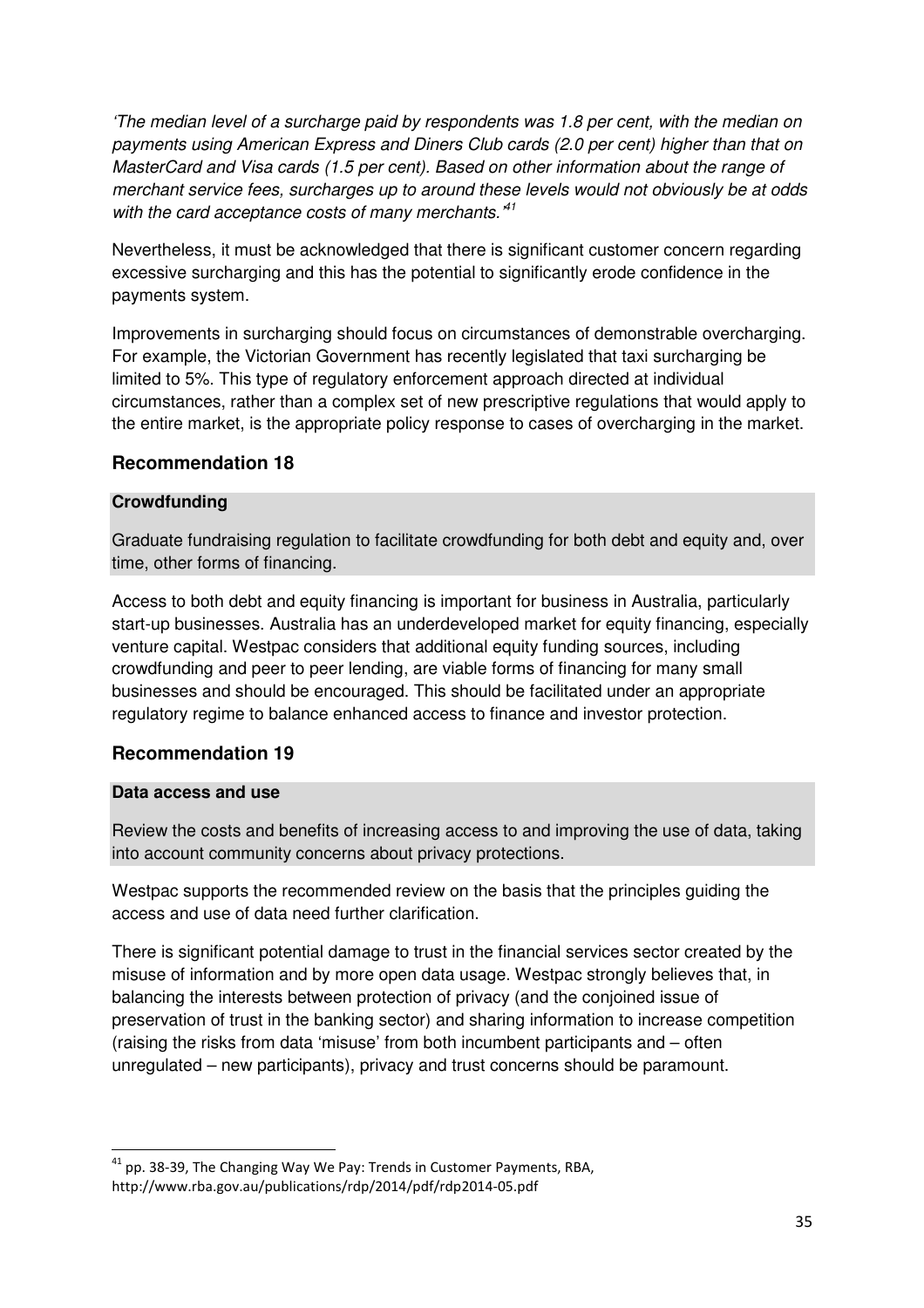Industry-wide requirements for increased data access and use would likely require regulatory change. In particular, introducing rules for the delivery methods, timelines and standards for providing data in response to access requests would require amendment to the Privacy Act or regulations for those rules to have legal force.

Prescribed rules for the delivery methods, timelines and standards for providing data in response to access requests would introduce significant costs for the industry. Since personal information is held across many different providers and technology systems, there would be significant challenges with applying consistent rules for the presentation and delivery of information.

#### **Recommendation 20**

#### **Comprehensive credit reporting**

Support industry efforts to expand credit data sharing under the new voluntary comprehensive credit reporting regime. If, over time, participation is inadequate, Government should consider legislating mandatory participation.

Westpac believes that natural competitive forces, rather than mandating, should shape comprehensive credit reporting (CCR) in Australia. Westpac acknowledges the Inquiry's recommendation that, in 2017, Government should review industry's participation in CCR to determine whether a regulatory incentive or legislation for mandatory reporting is required.

Mandatory CCR would impose additional costs to industry compared with the current model. For example, lenders under a mandatory approach would be required to provide all credit data for all portfolios by a specified date. This would remove the opportunity to evaluate areas of greatest benefit and to drive efficient investment in those portfolios where CCR will drive most improved decision making. For example, mandatory investment in aged portfolios that are largely inactive may involve significant additional infrastructure investment for no clear advantage to consumers. In contrast, a voluntary approach allows lenders to direct investment where most benefit will be realised.

A mandatory approach could also lead to the development of inefficiencies in the market for the supply of comprehensive credit reporting services, as 'early-mover' suppliers are able to access the full suite of mandatory information from credit providers.

Many businesses are developing alternative means of gathering information to better understand customer preference and other characteristics relevant to credit decisions. This includes the use of social media, big data and other analytics. New lending models such as peer to peer lending will also be relevant to the credit data sharing market. A mandatory approach may be superseded by these developments in a relatively short time period.

The Final Report notes its support for expanding the number of CCR data fields, for the purpose of providing high-quality credit data that would lead to improved credit decisions for borrowers. A focus for examining the appropriateness of expansion of CCR data fields should be the inclusion of customer balances in CCR, for example, the amount a customer has repaid on their mortgage or the undrawn limit on a credit card.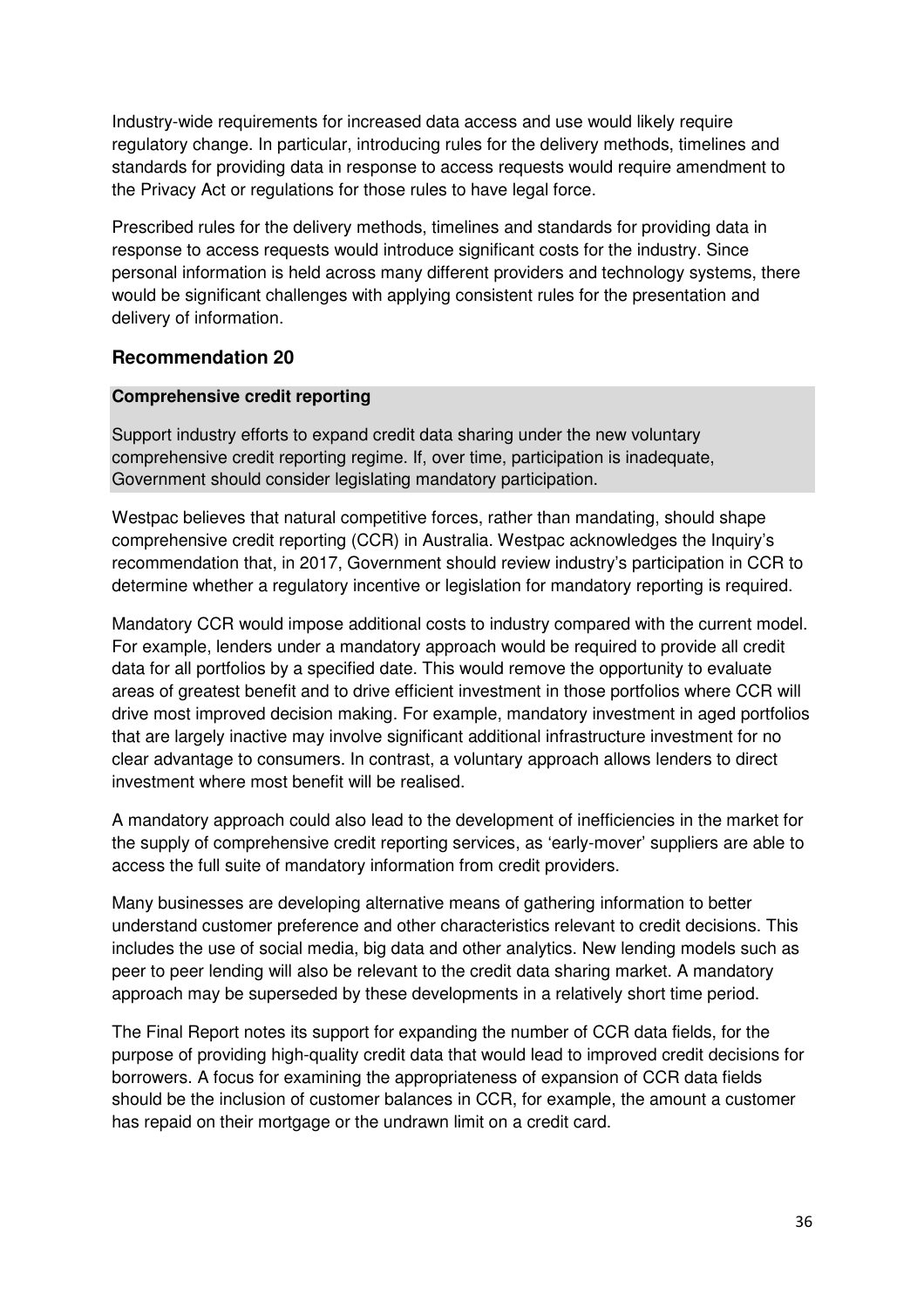While positive reporting currently includes information on customer limits, the effectiveness of this information in improved credit decisions is limited without customer balances. This information is important to a lender's knowledge of a borrower's credit position.

Westpac therefore supports further review of the data-fields to be included in CCR.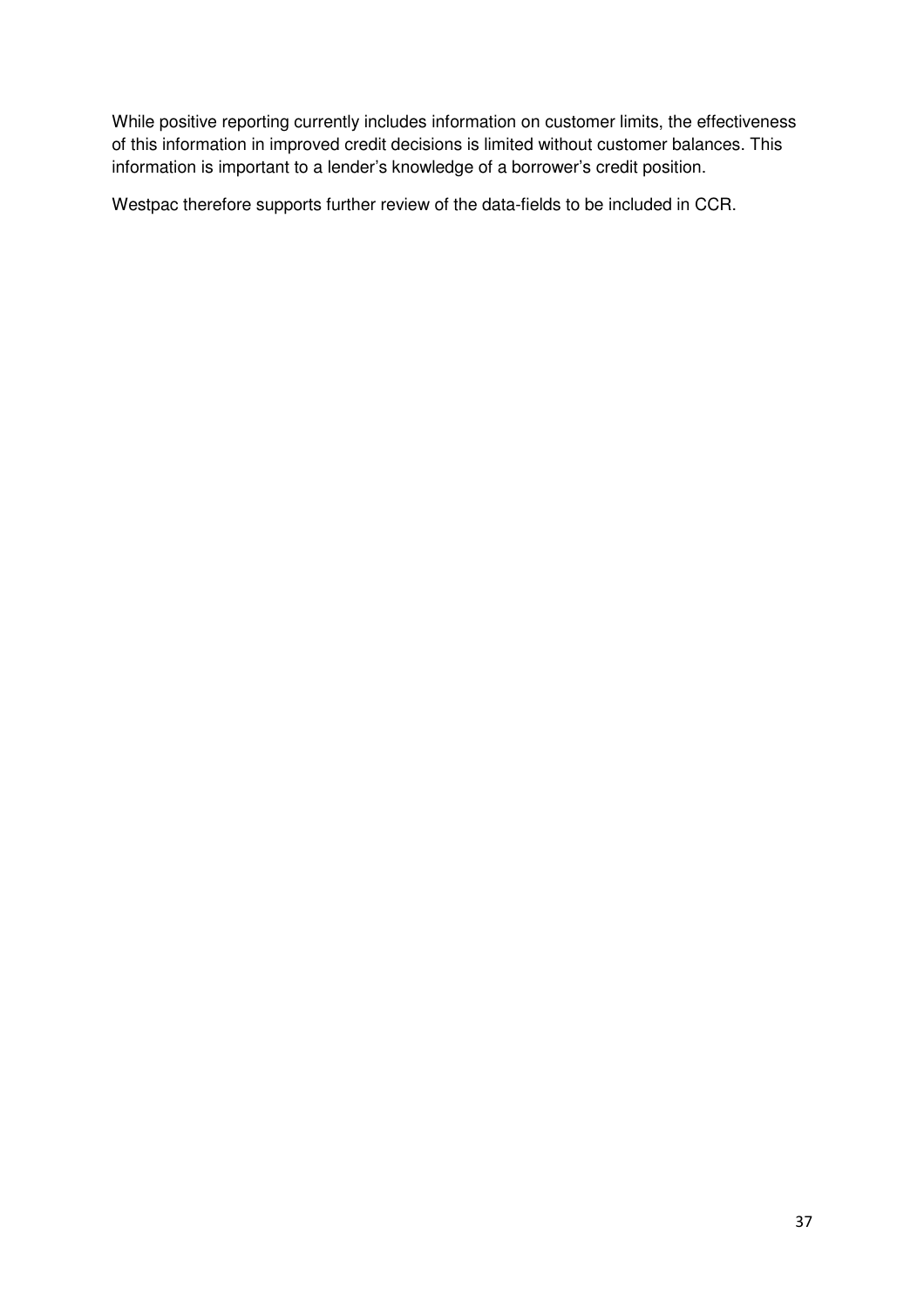# **Chapter 4 – Consumer outcomes**

### **Recommendations 21 and 22**

#### **Strengthen product issuer and distributor accountability**

Introduce a targeted and principles-based product design and distribution obligation

#### **Introduce product intervention power**

Introduce a proactive product intervention power that would enhance the regulatory toolkit available where there is a risk of significant consumer detriment.

# **Introduction**

Building confidence and trust in the financial system should be a continuing priority for the system's institutions, regulators and policy makers. The financial system relies on trust to effectively discharge its function of supporting the growth of the economy and supporting customers in achieving their financial goals.

Westpac fully supports the Inquiry's focus on strengthening the accountability of product issuers and distributors. The 'end-to-end' process of designing, manufacturing and distributing products and services should focus on doing the right thing for customers throughout the life of the relevant product or service. Product issuers and distributors should ensure that their products and services are designed to meet customers' needs and perform as promised, and customers should be provided with the information they need to make informed decisions.

Currently, a number of legal and regulatory mechanisms in Australia's consumer protection framework require this accountability. In turn, many product issuers and distributors reflect these requirements through their policies and governance arrangements for product design and distribution. In many cases, the operation of current legal and regulatory mechanisms can be complex for financial firms and customers.

Implementation of the principle-based obligation in Recommendation 21 should be undertaken with clarity and simplicity, and presents an opportunity to help streamline the operation of existing product design and distribution obligations.

Clear and consistent legal and regulatory obligations will protect consumers and give product issuers and distributors a strong framework in which to innovate and provide wideranging choice for customers, including as customers' needs and preferences change. A more streamlined framework will also best support ASIC's regulatory activities.

Westpac supports ASIC having a clear mandate, strong powers, and appropriate resourcing to effectively address consumer protection issues. ASIC currently has a wide range of powers to meet this objective. However, the resourcing and funding of ASIC to most effectively use its powers should be improved to support the regulator's ability to execute its mandate.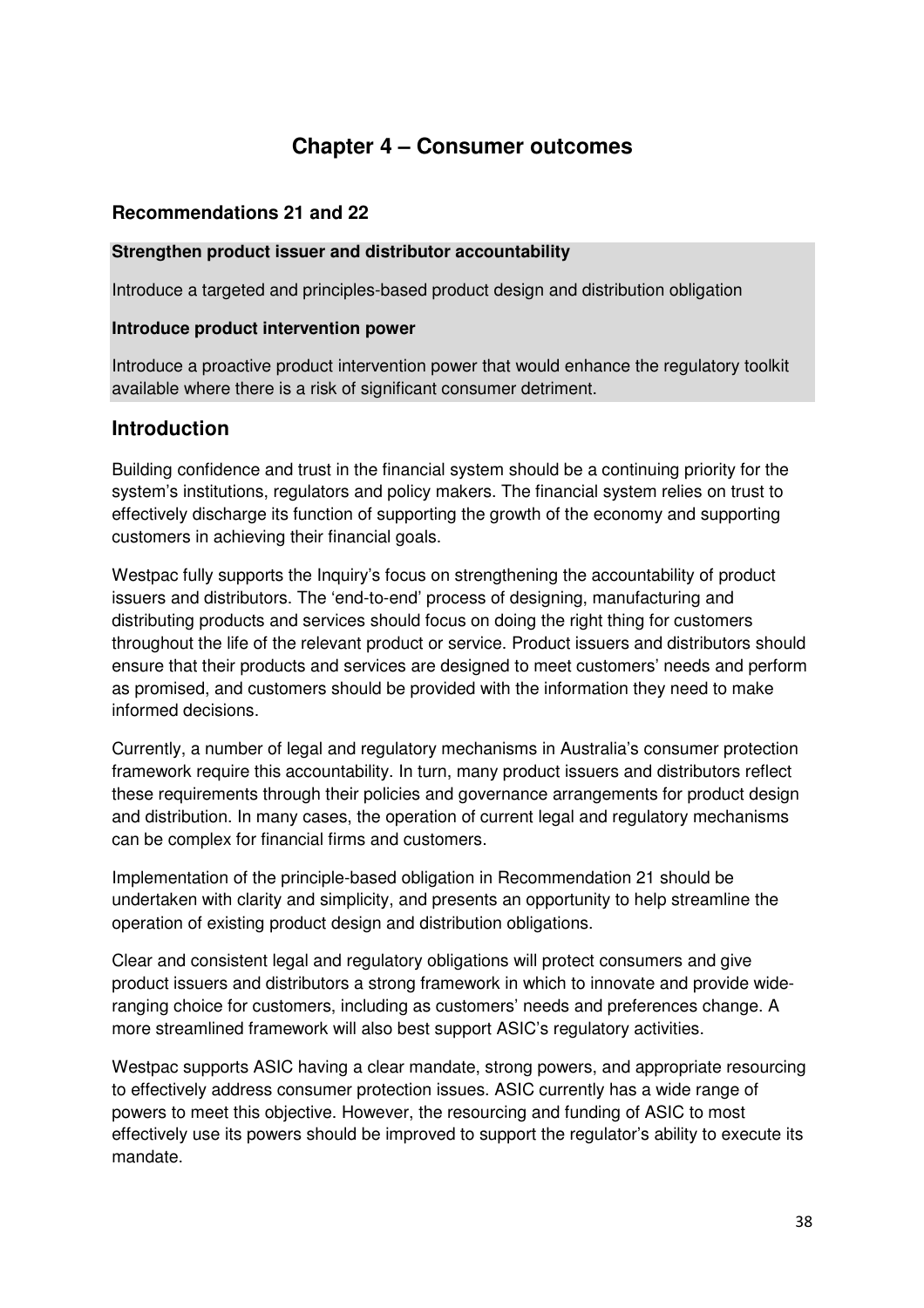The Inquiry has proposed a further ASIC intervention power in Recommendation 22. There is an opportunity to design this power with clear accountabilities and a targeted scope, focused on those areas where ASIC's current powers are shown to be clearly inadequate.

Westpac's detailed responses to these recommendations are discussed below.

# **Recommendation 21**

#### **Strengthen product issuer and distributor accountability**

Introduce a targeted and principles-based product design and distribution obligation

The Inquiry is proposing a new targeted and principles-based product design and distribution obligation be enacted into law, that would apply universally, although be scalable for the nature of the product and services.

Westpac strongly supports the need for a clear and consistent product design and distribution obligation. Government's response to the Inquiry presents an opportunity for clarity on which legal and regulatory standards should apply to various types of products and services and a robust, consistent approach to implementation across banking and wealth sectors.

# **Current consumer protection framework**

A focus of the Inquiry's analysis for proposing a new obligation is product suitability and to:

- Reduce the number of consumers buying products that do not match their needs, and reduce consequent consumer detriment;
- Promote fair treatment of consumers by firms that design and distribute financial products;
- Promote efficiency and limit or avoid the need for more prescriptive regulation; and
- Build confidence and trust in the financial system.

Westpac supports these objectives, and they are currently reflected in a range of legal and regulatory mechanisms, including:

- Requiring credit providers and credit intermediaries to determine that a credit product 'is not unsuitable' for the consumer under the National Consumer Credit Protection Act 2009. The Inquiry acknowledged that these products should not be subject to the new legal obligation;
- Legal duties to clients including, for example, 'best interests' tests on financial advisers and superannuation trustees;
- A range of requirements in the Corporations Act 2001, including retail and wholesale investor tests;
- The general prohibitions on misleading and deceptive conduct;
- The requirement that financial products are fit for purpose; and
- Active conduct and prudential supervision, which often imposes obligations at the Board level.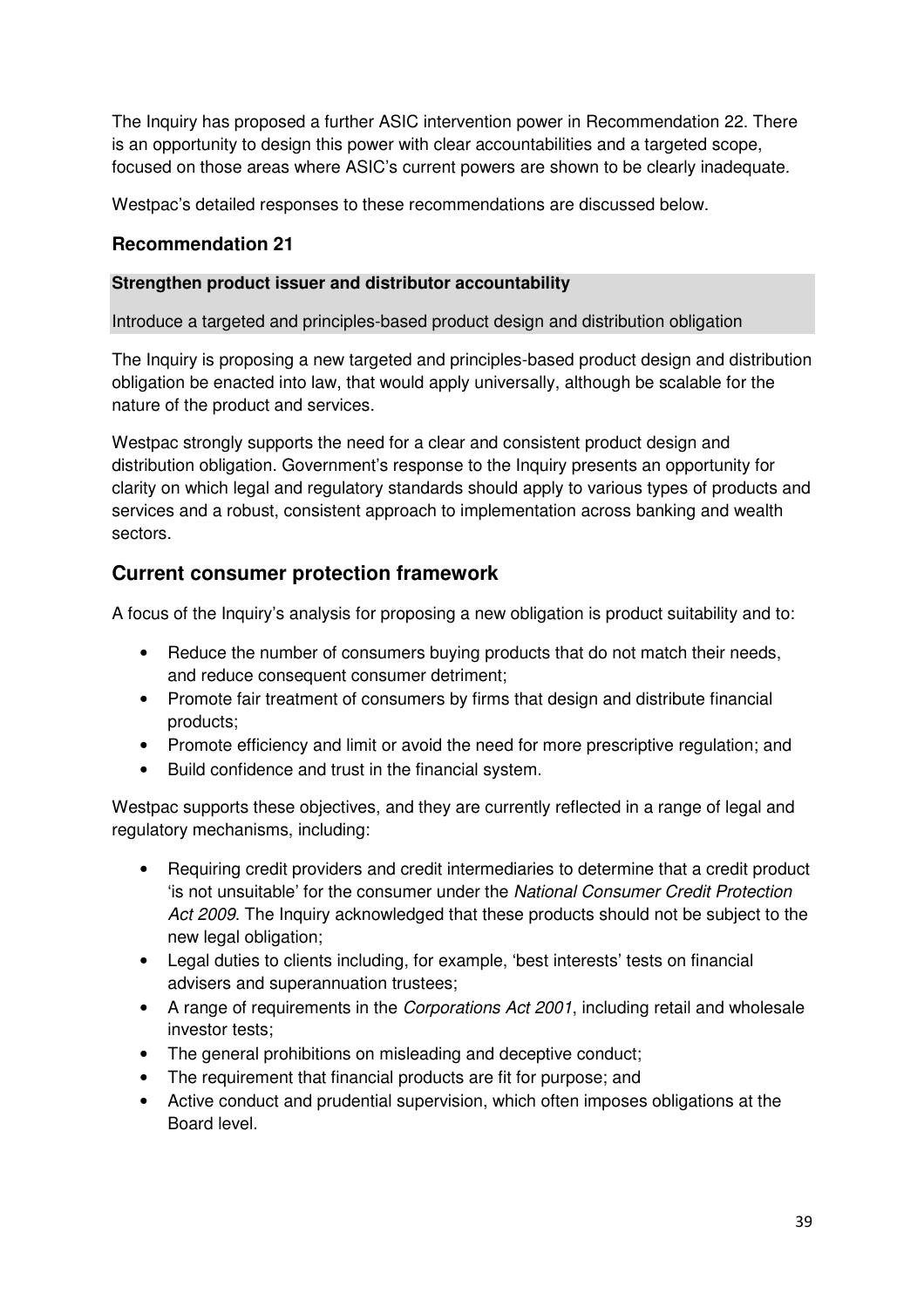The principle of product suitability is also currently captured in contexts where no specific assessment of financial positions and needs is legally required.

For example, in the wealth space, Product Disclosure Statements for managed investment schemes and superannuation funds generally include sections on the recommended investment timeframe, and an indication of whether the product targets growth or income (or a combination of both) in its investment objective. Furthermore, these funds are issued with standard risk measure classification based on industry guidance. $^{42}$ 

Many financial providers, including Westpac, also have in place policies and procedures for considering a range of non-commercial customer factors in the development and ongoing management of their products and services. These internal frameworks are a reflection of current legal and regulatory arrangements, and demonstrate the reach of the existing framework in supporting accountability. This kind of accountability is now widely seen as valuable to ensure provider and customer interests are aligned, and that the business practices of financial providers are sustainable and in line with community expectations.

The current system therefore involves various legal, regulatory and other elements that require product issuers and distributors to actively consider the suitability of products to customers. A new principles-based obligation presents the opportunity to help streamline this framework.

# **Clarity of implementation and avoiding unintended consequences**

Without clear and simple implementation, the proposed obligation in Recommendation 21 will expand the existing regulatory framework. It could potentially overlap with existing regimes and obligations concerning product design, manufacture, disclosure and distribution. Complexity in this area has the potential to drive layers of process, as compliance regimes are built to provide evidence-based systems for each specific legal or regulatory requirement. Fewer, clearer and complementary requirements will help ensure stronger, simpler processes and controls that benefit customers.

Careful consideration is therefore needed in how the obligation would work with the existing framework. For example, Westpac believes an additional product suitability obligation should not apply to personal advice, where product suitability is more appropriately addressed through the existing personal advice obligations which include the statutory best interest obligation, duty of priority and general law obligations. Other existing applications of principles-based regulation may also need to be repealed or revised to ensure consistency and clarity with the proposed obligation.

Implementation of the proposed obligation should also recognise that the capacity of product issuers or distributors to determine whether a product is suitable can often be context specific. While a product may generally be designed to cater for customers with a high-risk appetite, it is possible that customers with a balanced portfolio may still appropriately invest in that product as a small percentage of their overall portfolio. Only a personal adviser who is considering a client's personal circumstances is in a position to understand whether such a product is appropriate in the client's circumstances.

 $42$  Provided by the Financial Services Council and/or the Superannuation Funds of Australia.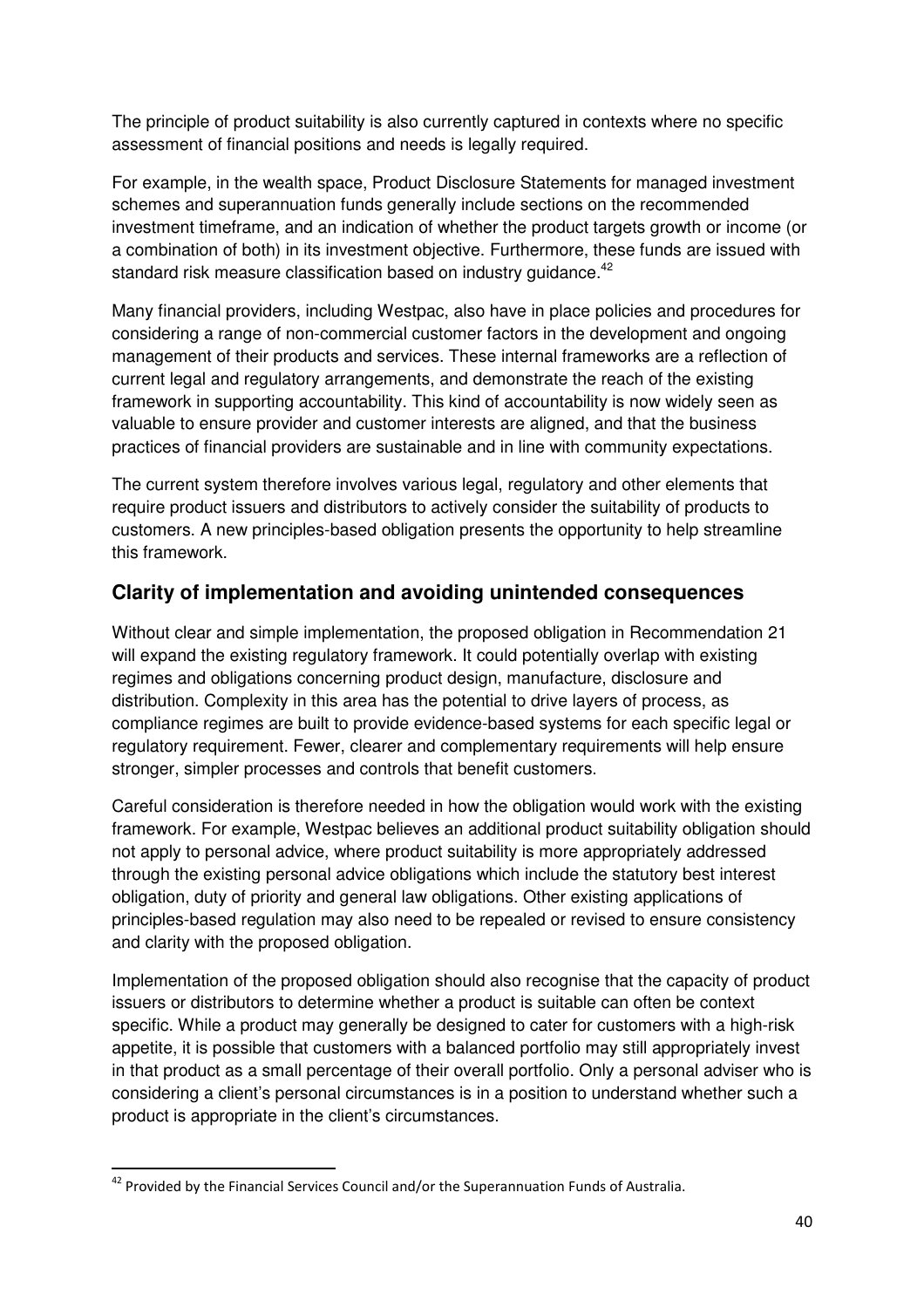There is also a risk that the burden of compliance becomes prohibitive for market participants or, at a minimum, represents a significant barrier to entry for new or smaller market participants. Product issuers could be incentivised to design and distribute products in the most generic way, regardless of the product concerned or the sophistication and preference of customers, to minimise their own risk. Some firms may exit a market completely.

This experience has been evident in recent times in the United Kingdom (UK), which has undergone significant changes to its regulatory consumer protection framework. An example of this change is the Retail Distribution Review (RDR), conducted by the UK Financial Conduct Authority. The RDR was aimed at identifying and addressing the root causes of problems emerging in the UK retail investment market including products and services offered by retail banks, life insurers, financial advisers, building societies, stockbrokers and fund managers.

Since the RDR, most major financial institutions in the UK have significantly withdrawn from the advice market. Research by Cass Business School, City University London, has identified that an investor who has less than £61,000 (\$110,000) to invest is no longer commercially viable to service. Research suggests that 75% of the UK's adult population does not have current investible assets above this level.<sup>43</sup> This example demonstrates the importance of considering unintended consequences, such as to financial access, in any significant new regulatory intervention.

It is also critical that a clear, robust, consistent standard is developed that enables firms' targeted compliance investment to meet the requirements of the new obligation, within an overall sustainable compliance approach. The existence of multiple regimes of legislative and regulatory standards can lead to highly inefficient compliance investment. Firms are able to implement stronger compliance systems when designing fewer, clearer requirements, and customers also benefit from this approach as required information can be sought from them once rather than repeatedly in different forms.

Compliance is already a significant share of investment for financial services providers. In the 12 months to 30 September 2014, 32% (or about \$340 million) of Westpac Group's total investment expenses related to regulatory change. This has substantially increased from \$55 million in the 2005 financial year. Given the size of this investment, clarity and simplicity in the implementation of new legal and regulatory obligations is a key enabler for efficient, sustainable, compliance outcomes.

A consistent and robust implementation process provides an important opportunity to introduce a principles-based design and distribution obligation that effectively protects consumers while enabling product issuers and distributors to innovate with certainty. A simplified consumer protection framework would also assist ASIC in its regulatory enforcement activities.

<sup>43</sup> http://www.cass.city.ac.uk/news-and-events/news/2013/january/fidelity-story-final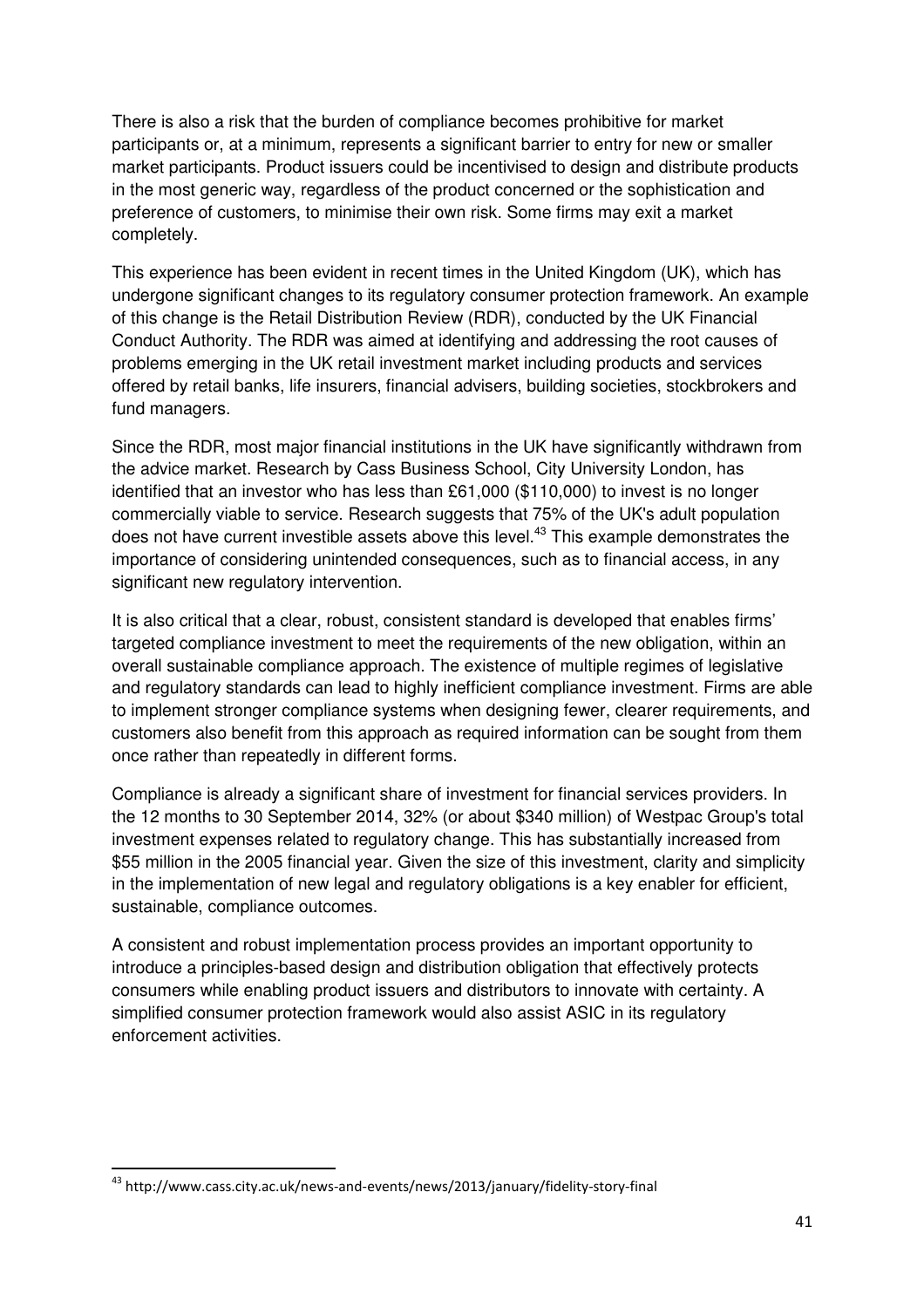# **Recommendation 22**

#### **Introduce product intervention power**

Introduce a proactive product intervention power that would enhance the regulatory toolkit available where there is a risk of significant consumer detriment.

Westpac believes that ASIC's existing powers, complemented by the Inquiry's important recommendations to improve ASIC's funding model and capacity to execute its mandate, provide a sound base for ASIC to protect consumers and help promote confidence in the financial system.

The scope of the proposed ASIC proactive intervention power should be targeted at areas where ASIC's current powers are clearly inadequate, with objective accountabilities that support certainty for financial firms and customers. This is outlined below.

# **ASIC's current powers and recent cases of financial loss**

ASIC has a wide range of powers to address specific issues of concern under the current law, including powers to make stop orders, powers to take administrative action (including banning orders, varying licence conditions, suspending or cancelling an AFS licence) and powers to issue infringement notices. Through these powers, ASIC has the ability to take wide-ranging steps to ensure that a financial services licensee acts fairly, efficiently and honestly.

The Inquiry substantially based its conclusion that the broad intervention power is needed on the reasoning that 'Australia has had cases of significant consumer detriment where ASIC had exhausted its current regulatory toolkit and where there was no clear basis to take enforcement action.<sup>44</sup> The scope of the proposed new power should be referable to specific gaps in ASIC's current regulatory toolkit that these cases demonstrated.

# **Greater clarity in the scope of the power**

The scope of the power recommended by the Inquiry is, in some respects, very wide. There is an opportunity to design a more targeted scope, with clear and objective accountabilities. Specifically:

• The test of *'significant risk of consumer detriment'* proposed by the Inquiry is a subjective threshold. It is intended to operate without an actual or suspected breach of the law, which the Inquiry states would not be a pre-requisite to exercising the power. The subjectivity of this threshold creates significant uncertainty for the scope of the power. A more objective threshold, which is directly referable to suspicion of the breach, or likely breach, of a specific regulatory or legal obligation would provide greater clarity;

<sup>44</sup> p. 207, FSI Final Report, November 2014.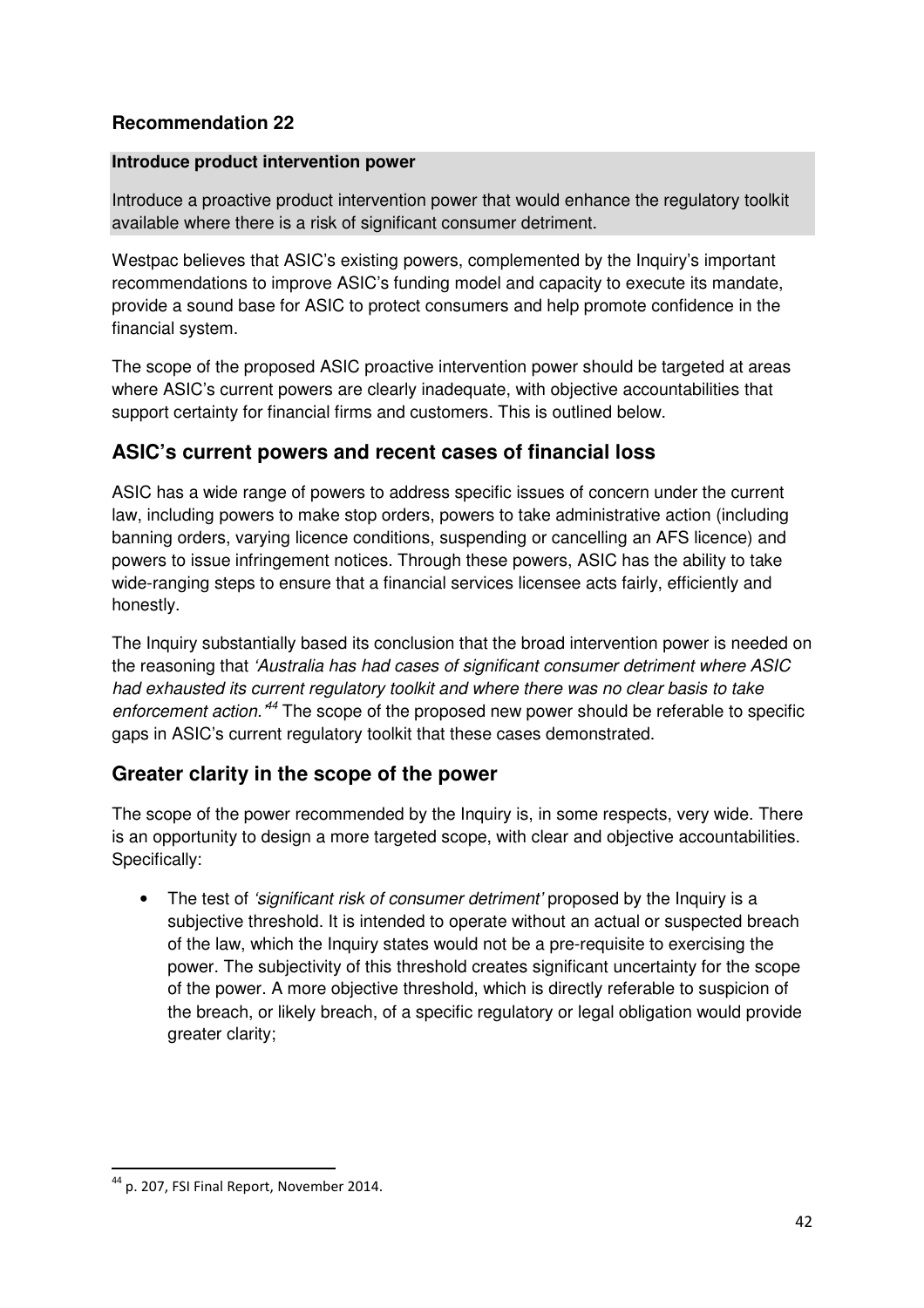- The categories of products and classes of consumer to which the power can be applied would need to be clarified – if it is proposed that it should relate to all products and all classes of investors then different thresholds will need to apply before the power is exercised by ASIC. The power should not be available for products that are already comprehensively regulated;
- There are no conditions to exercise of the power other than consultation with APRA when its use may affect an APRA-regulated body. Unlike other administrative action by ASIC which (except in limited circumstances) will involve a hearing before a suspension, cancellation or banning occurs, the proposed power does not appear to have a similar safeguard. This raises the question of procedural fairness. To address this issue, Westpac supports:
	- o A statutory requirement that ASIC puts the parties on notice of its intention to use the power and, absent exceptional circumstances, the parties are given the opportunity to be heard before the power is exercised; and
	- $\circ$  A requirement that ASIC provide public reasons for the exercise of the power and, in particular, the factors that warrant intervention over existing legal and regulatory arrangements.

Westpac believes ASIC and the industry should work co-operatively to maintain market integrity and appropriate standards of conduct in the financial sector, with interventionist powers a backstop. Ensuring that ASIC has the resourcing and expertise to perform its mandate efficiently and effectively is a key component of this cooperative approach.

This approach should support continued confidence and trust in the Australian financial system, which is essential for supporting customers in achieving their financial goals.

### **Recommendation 23**

#### **Facilitate innovative disclosure**

Remove regulatory impediments to innovative product disclosure and communication with customers, and improve the way risk and fees are communicated to consumers.

Westpac fully supports this recommendation, and the important objectives of:

- Promoting more engaging and effective communication with consumers to increase consumer understanding and facilitate better decision making;
- Reducing the number of consumers buying products that do not match their needs; and
- Promoting efficiency, including competition, by better informing consumers.

Westpac has provided detailed comments on these issues to ASIC in response to ASIC Consultation Paper 224: Facilitating Electronic Delivery of Financial Services Disclosure and update to Regulatory Guide 221. Key points include:

• The maturing of e-commerce into truly digital banking and financial services is a necessary, transformational part of every financial service company's agenda. The regulatory framework should promote, and not hinder, this transformation;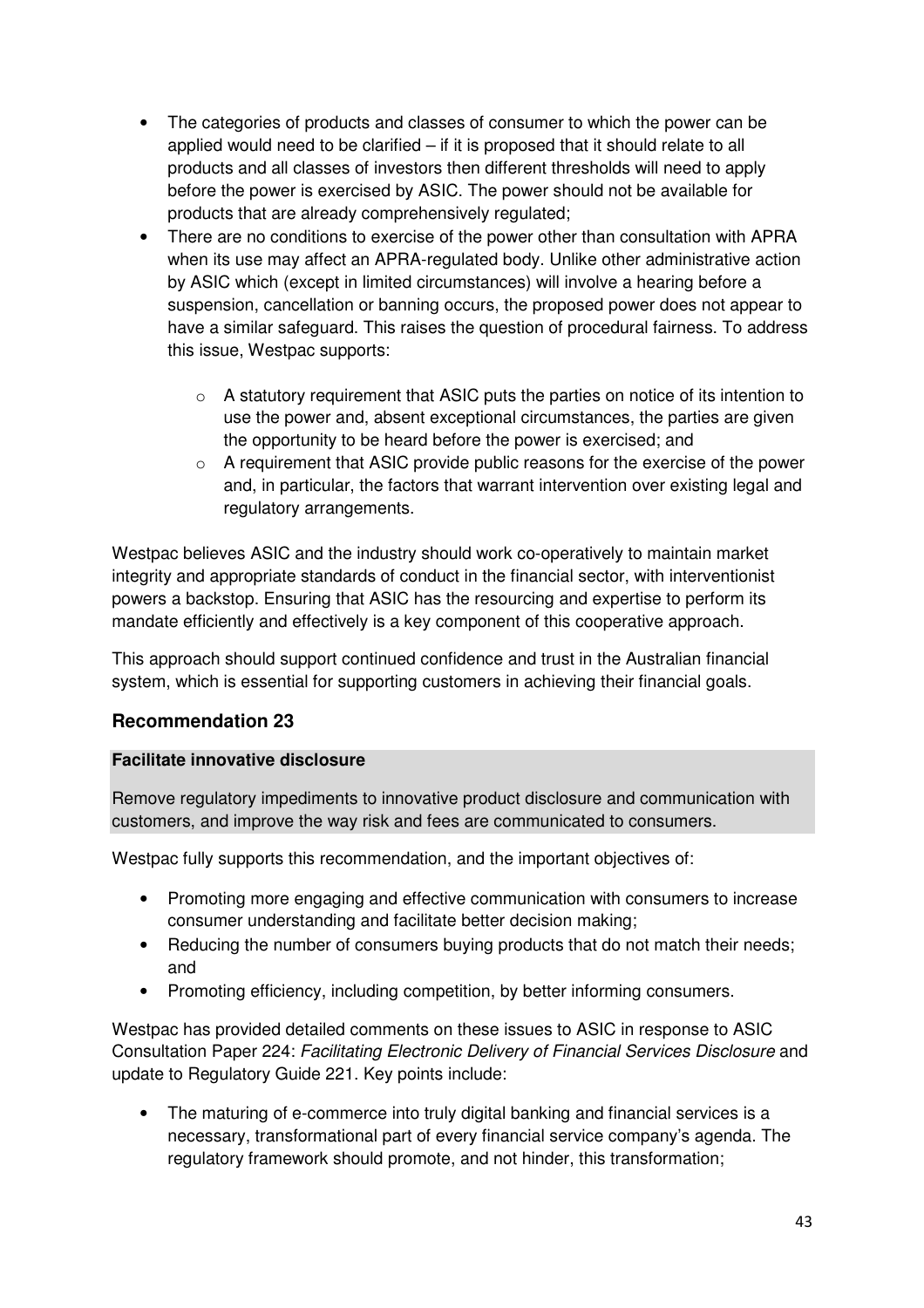- More innovative disclosure, including electronic disclosure, is anticipated to bring many benefits to consumers and providers, such as greater scrutiny, customer convenience, faster service delivery, increased customer engagement, reduced paper usage and reduced industry costs;
- Westpac supports legislative amendments and regulatory change to support and encourage industry innovation, technological change and to meet the demands and expectations of consumers; and
- Particular focus areas where Westpac believes current opportunities exist include:
	- o The need for technology neutral language to ensure regulation keeps pace with emerging technologies without inadvertently restricting further development (technology neutrality is discussed in further detail in Westpac's response to Recommendation 39);
	- o Moving to ensure regulation of online disclosure is consistent across all financial products; and
	- o Confirmation that electronic delivery is the default mode of delivery.

Continued consultation with industry and other stakeholders should form an important component of the approach to facilitating more innovative disclosure, given rapid developments in technology.

### **Recommendation 24 and 25**

#### **Align the interests of financial firms and consumers**

Better align the interests of financial firms with those of consumers by raising industry standards, enhancing the power to ban individuals from management and ensuring remuneration structures in life insurance and stockbroking do not affect the quality of financial advice.

#### **Raise the competency of advisers**

Raise the competence of financial advice providers and introduce an enhanced register of advisers.

Westpac supports the objectives of Recommendations 24 and 25. There are two key elements of the recommendations which Westpac addresses in this submission:

- The industry raising standards of conduct and levels of professionalism to build confidence and trust in the financial system (including raising the competency of advisers); and
- Government amending the law to provide ASIC with an enhanced power to ban individuals, including officers and those involved in managing financial firms, from managing a financial firm.

Westpac also intends to actively contribute to the Government's consultation on the recommendations of the Parliamentary Joint Committee on Corporations and Financial Services for increasing the professional standards of advisers.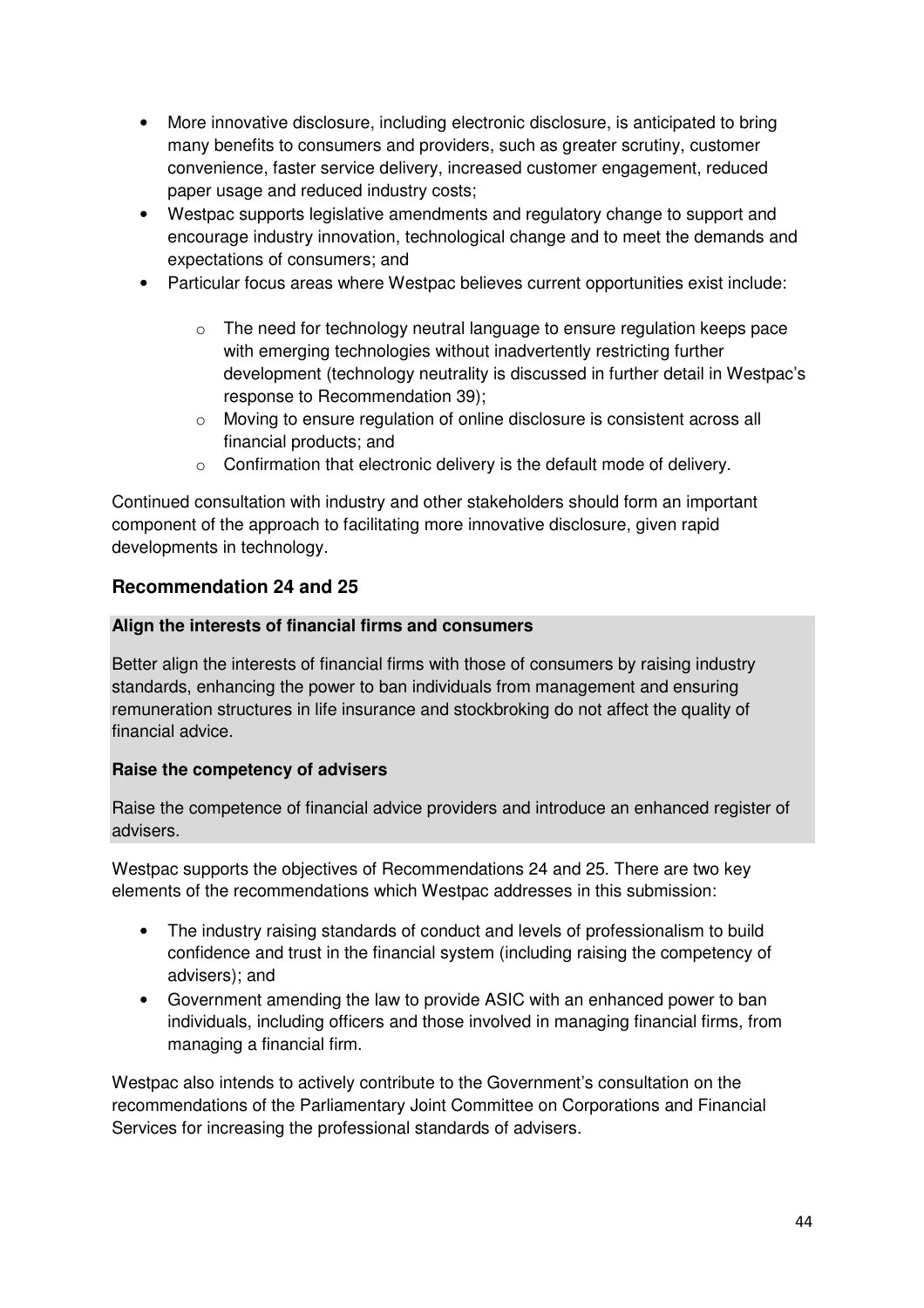# **A national professional standards framework for financial advisers**

While Recommendation 24 addresses industry standards generally, community concerns and expectations for improved industry standards are focused on financial advice. A common theme is that confidence and trust in financial advice must be improved. Westpac strongly supports this position.

It is important that the number of inquiries and consultation processes, including through the Inquiry, debate regarding the Future of Financial Advice reforms, ASIC consultation papers and inquiries conducted by the Parliamentary Joint Committee on Corporations and Financial Services and the Senate Standing Committee on Economics, do not lead to a fragmented approach to professionalism and education standards across financial advice. The Government's response to the Final Report, and to the recommendations of the Parliamentary Joint Committee on Corporations and Financial Services for increasing the professional standards of advisers, presents an important opportunity to bring together the various processes and review so that a cohesive, overarching approach to improvements in industry standards of advice can be implemented.

The implementation of a new national professional standards framework for financial advisers who provide personal advice to retail clients is an effective way to improve confidence and trust in financial advice. This should be underpinned by the following principles:

- Raising professional standards, including (but not limited to) raising education standards. This requires five key areas of reform:
	- $\circ$  Conduct standards requiring the adherence to appropriate ethical, behavioural and professional responsibilities. These standards could be defined through a code of conduct, and be overseen by a self-regulatory body that has the ability to instigate and/or refer disciplinary action to ASIC (described below);
	- o Formal education standards following an appropriate transition period for existing advisers of at least five years, Westpac recommends the minimum entry standards to be able to act as a financial adviser should be Australian Qualifications Framework (AQF) level 7 (Bachelor degree);
	- o Competence standards in parallel with raising formal education standards, Continuing Professional Development standards also need to be raised and made part of an ongoing professional certification process;
	- $\circ$  Adviser Leadership standards these standards would articulate expectations on the way advisers lead and empower clients to achieve their financial goals; and
	- $\circ$  Community standards a wider focus on community within the professional standards framework is a way in which the industry can build consumer trust and enable financial advisers to truly act in accordance with the meaning of a profession and exercise skills in the interest of others.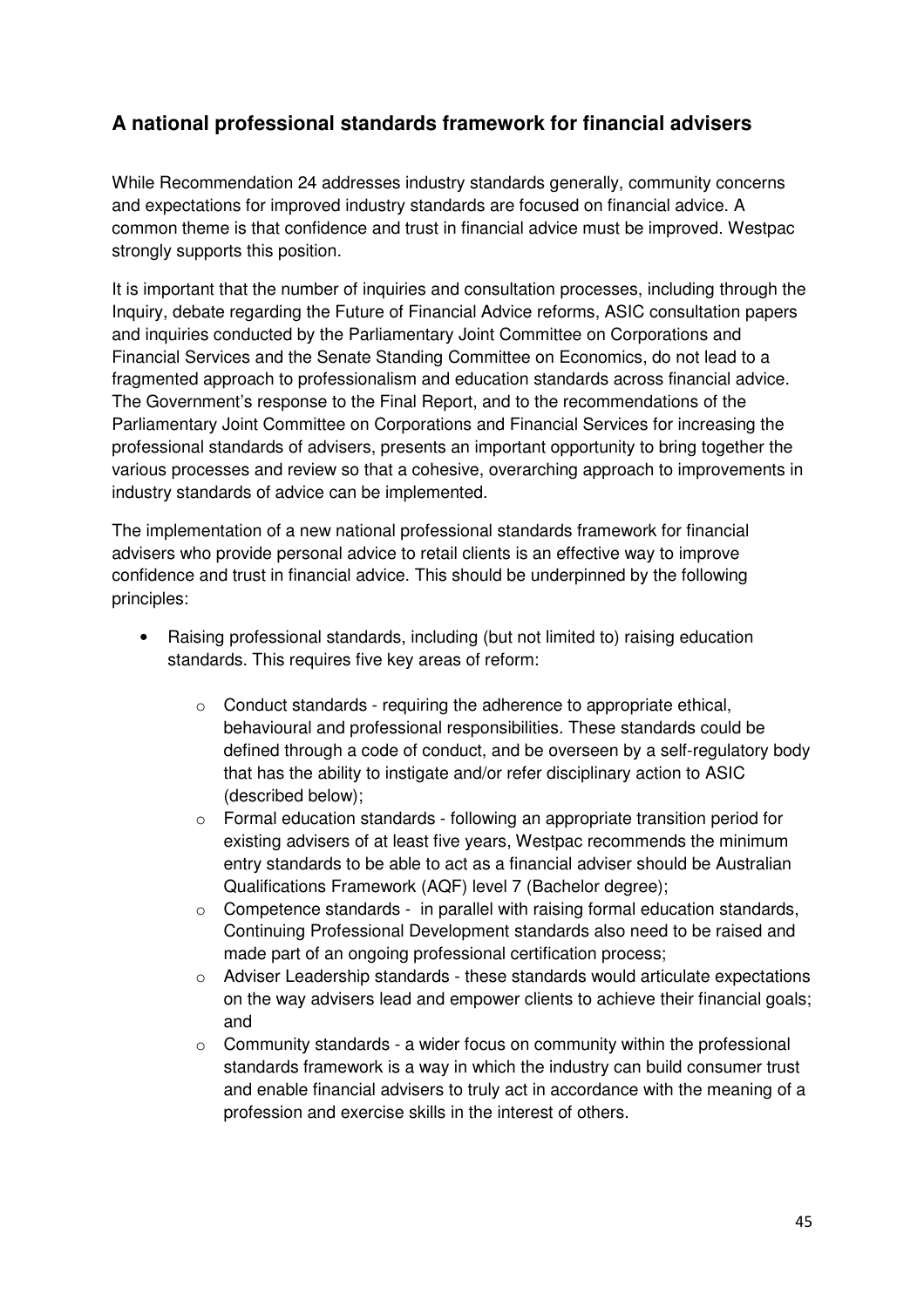- Improving consumer awareness and understanding, through clearer labelling and delineation between financial advisers and other financial information providers – including renaming 'general advice' (see Recommendation 40); and
- This new professional standards framework should be overseen by a new Self-Regulatory Organisation (SRO) that would be funded by the profession and delegated authority under the Corporations Act 2001 to perform its role. The SRO would be a new body that has a clear mandate to set and govern professional, ethical and education standards for financial advisers. In addition to setting professional standards, the SRO could also be given responsibility for:
	- o Acceptance to and removal from the profession;
	- o Issuance of practising certificates;
	- o Ongoing attestation to meeting professional standards; and
	- o Setting of related professional standards for licensees.

This type of model has precedent in other industries both in Australia and abroad. For example, the Law Society of NSW has various functions and powers under the Legal Profession Act 2004, including to require solicitors to hold a practicing certificate before they can practice law, to amend, suspend or cancel a practicing certificate and to provide for the law society to develop professional rules for solicitors.

In the US, firms wishing to act as a broker-dealer are required to join a self-regulatory organisation. The Financial Industry Regulatory Authority (FINRA) is the largest of these organisations, and carries out various functions including licencing and accrediting staff at broker-dealer firms, monitoring compliance with US Securities and Exchange Commission (SEC) rules and reporting suspected breaches of rules to the SEC. FINRA is subject to SEC oversight, which can take action against FINRA and other SROs that fail to fulfil their regulatory responsibilities.

# **Supporting of an enhanced banning power for ASIC**

Westpac supports the discrete expansion of ASIC powers to include the ability to ban an individual from managing a financial services business as distinct from providing any financial services (section 920B of the Corporations Act 2001). This is consistent with the intent of Recommendation 24 to address 'phoenix-like' activity. Westpac believes that ASIC's other current banning powers, including the circumstances where ASIC may make a banning order, are adequate.

# **Upfront commissions for life insurance**

Westpac has been actively engaged in the Life Insurance and Advice Working Group (Working Group), established to address the issues raised by ASIC's Report 413: Review of retail life insurance advice.

The Working Group's Final Report, released by independent chairman John Trowbridge on 26 March 2015, recommends extensive reform to the life insurance and financial advice sectors. Westpac is carefully evaluating all of the Report's recommendations.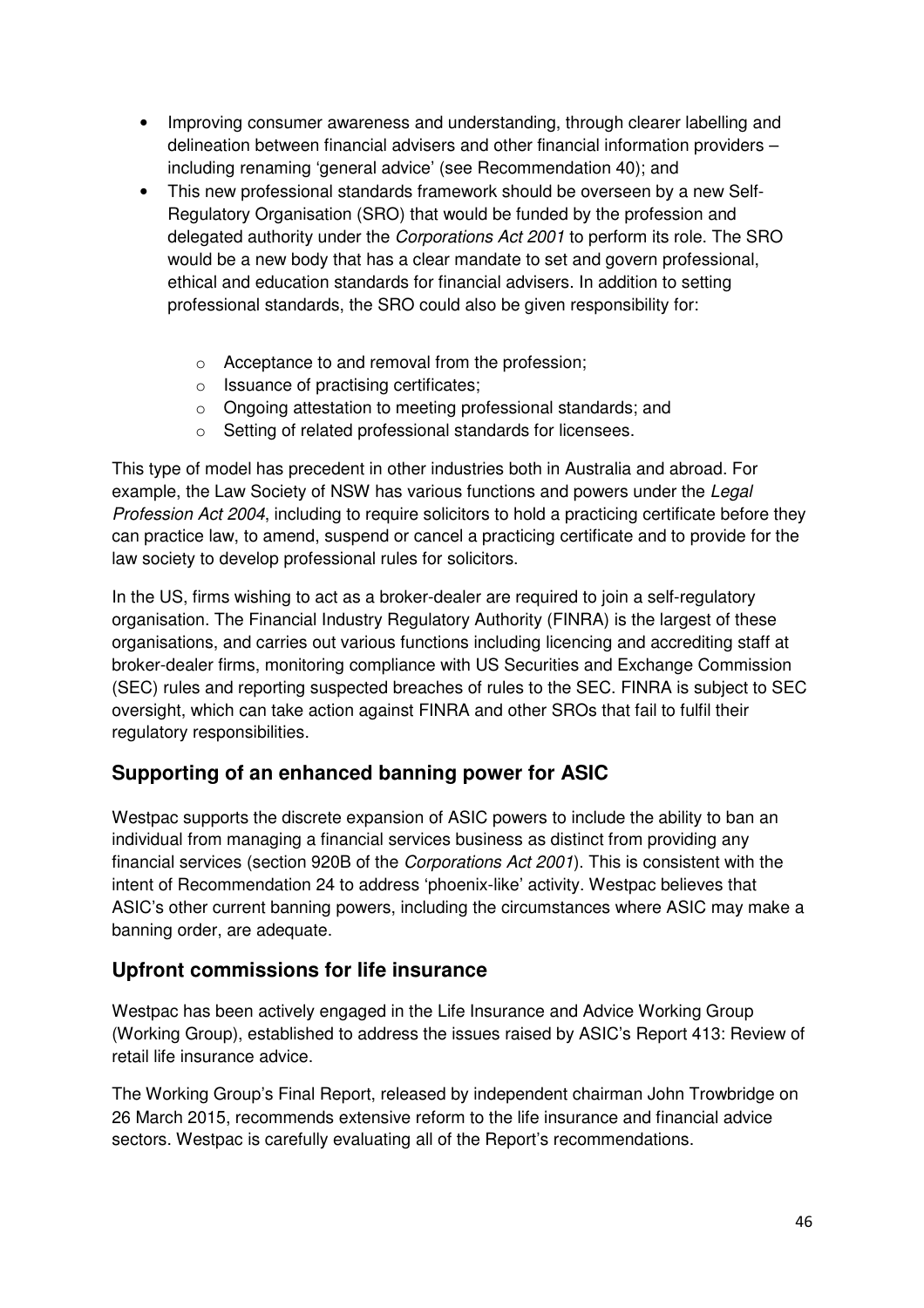Westpac believes an industry-wide solution is needed to address the issues raised in ASIC's report, to rebuild trust with consumers and ensure a sustainable advice and life insurance industry.

#### **Recommendation 26**

#### **Improve guidance and disclosure in general insurance**

Improve guidance (including tools and calculators) and disclosure for general insurance, especially in relation to home insurance.

Westpac supports this recommendation.

The Group has already developed website education tools and calculators to assist individuals select the appropriate level of home and contents insurance. Westpac would support an industry wide take up of these types of education tools, but believe this could be best achieved without the need for a prescriptive legislative framework.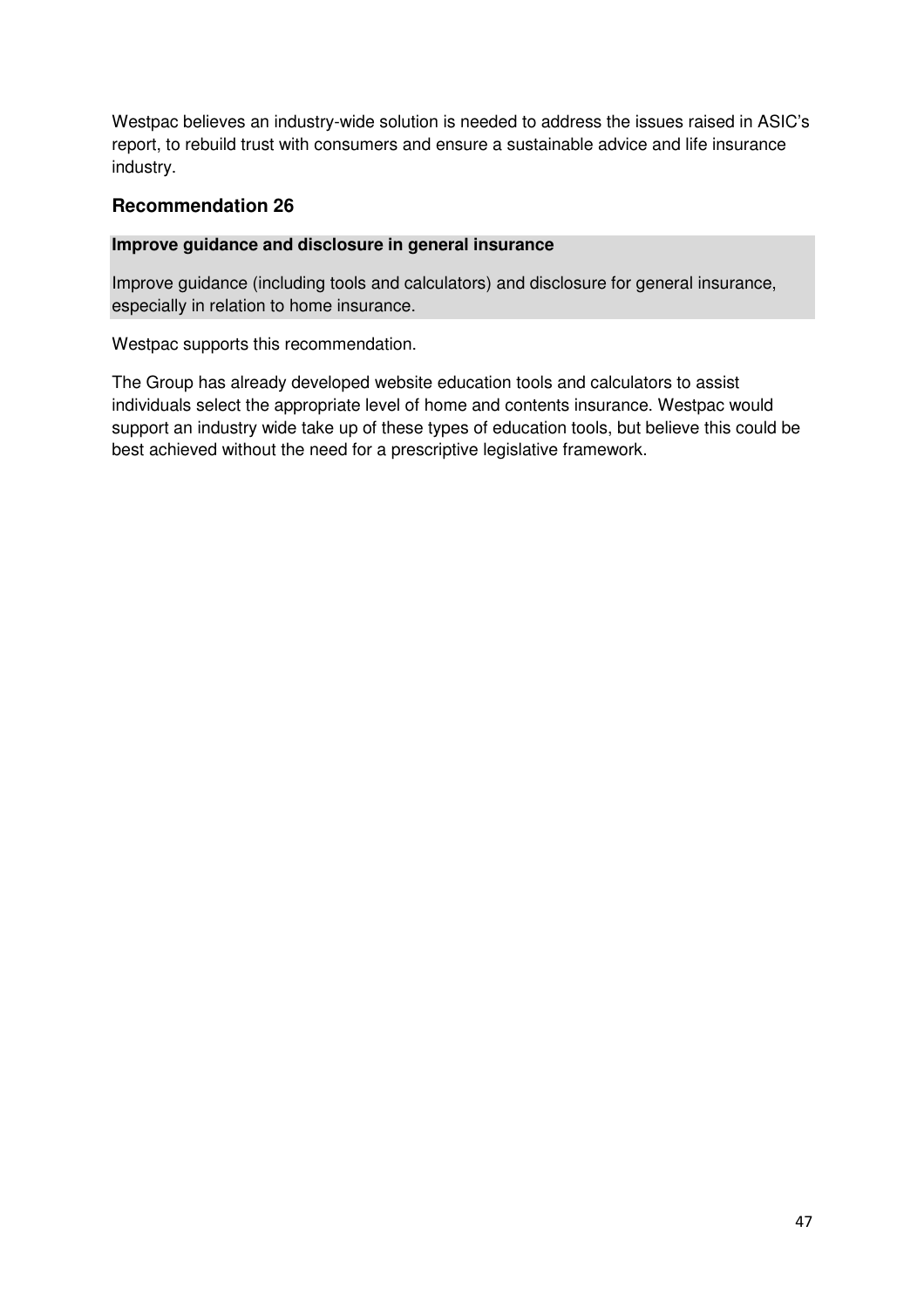# **Chapter 5 – Regulatory system**

# **Recommendation 27**

#### **Regulator accountability**

Create a new Financial Regulator Assessment Board to advise Government annually on how financial regulators have implemented their mandates.

Provide clearer guidance to regulators in Statements of Expectation and increase the use of performance indicators for regulator performance.

Westpac supports the Inquiry's stated objectives for this recommendation, which are to:<sup>45</sup>

- Create a formal mechanism for Government to receive annual independent advice on regulator performance; and
- Strengthen the accountability framework governing Australia's financial sector regulators.

The creation of a new Financial Regulator Assessment Board is one mechanism through which to achieve these objectives.

Westpac supports the Inquiry's observations regarding the provision of clearer guidance to regulators in Statements of Expectation. A forward looking and risk-based approach to regulation is important, and Statements of Expectation could help direct the usage of regulatory resources to areas of greatest consumer or prudential concern.

#### **Recommendation 28**

#### **Execution of mandate**

Provide regulators with more stable funding by adopting a three-year funding model based on periodic funding reviews, increase their capacity to pay competitive remuneration, boost flexibility in respect of staffing and funding, and require them to undertake periodic capability reviews

Westpac supports this recommendation.

#### **Recommendation 29**

 $\overline{a}$ 

#### **Strengthening ASIC's funding and powers**

Introduce an industry funding model for ASIC and provide ASIC with stronger regulatory tools

Westpac supports the objective that ASIC has adequate funding and regulatory tools to deliver effectively on its mandate.

<sup>45</sup> p. 240, FSI Final Report, November 2014.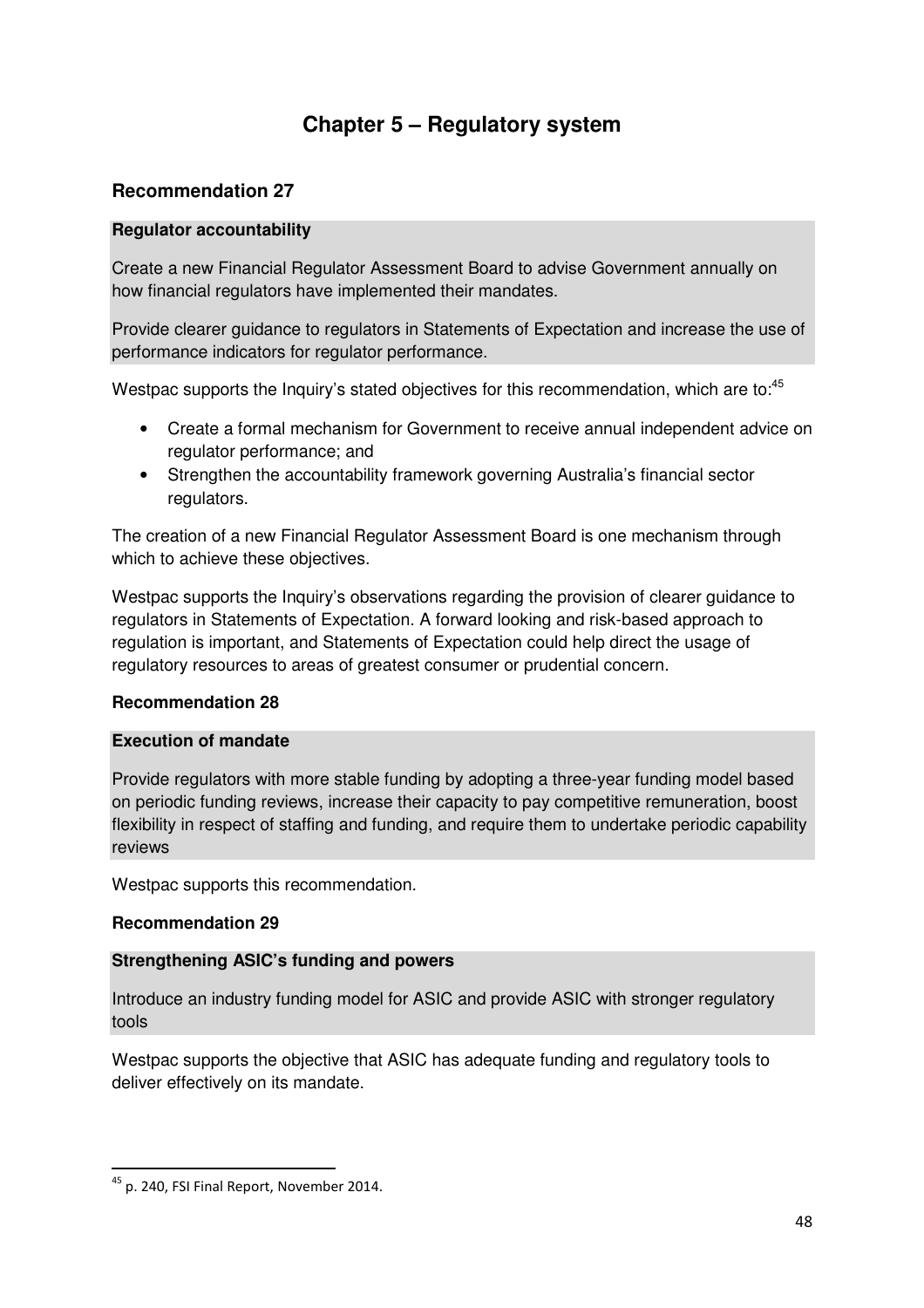The final form of an ASIC industry-funding model should follow consultation with industry and be fairly attributed, with fees closely aligned to the cost of regulating. It should also be strongly linked to:

- A more transparent budget setting process with extensive consultation with stakeholders and final approval by the Government, consistent with Recommendation 28;
- A risk-based approach to regulation so that expenditure or resources are not overly directed towards areas of low regulatory risk; and
- Increased accountability measures, such as those contemplated in Recommendation 27.

Westpac addresses specific aspects of strengthening ASIC's regulatory toolkit in Recommendation 22 (the proposed proactive intervention power) and Recommendation 24 (banning individuals from managing a financial firm).

The Inquiry also recommends substantially higher maximum penalties in Australia for contravening laws governing financial sector conduct on the basis that maximum penalties in Australia are low by international standards. The Inquiry notes that in some overseas jurisdictions, the practice of extremely high penalties for financial firms 'risks creating inappropriate incentives for government and regulators unless revenue is separated and used for social or public purposes. $46$ 

An effective ASIC industry funding model mitigates the risk of these distortive incentives in Australia's financial system.

### **Recommendation 30**

#### **Strengthening the focus on competition in the financial system**

Review the state of competition in the sector every three years, improve reporting of how regulators balance competition against their core objectives, identify barriers to cross-border provision of financial services and include consideration of competition in ASIC's mandate.

Westpac supports the rigorous application of competition considerations in the financial sector, and considers current regulatory arrangements sufficient to adequately address competition issues.

If periodic review of competition in the sector were implemented, it should be undertaken by the Australian Competition & Consumer Commission, which has the expertise and focus to address competition-related issues.

<sup>46</sup> P .252, FSI Final Report, November 2014.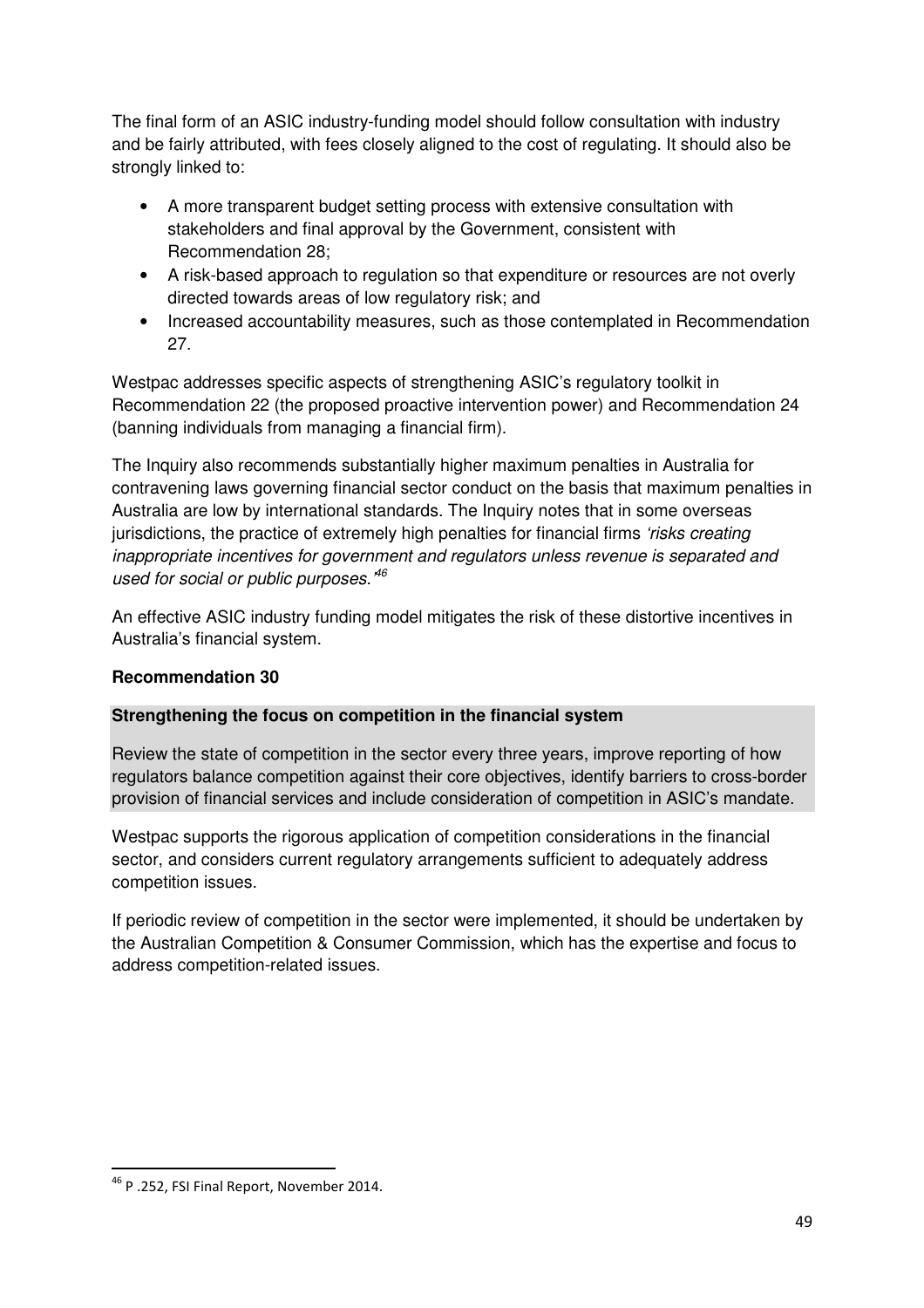### **Recommendation 31**

#### **Compliance costs and policy processes**

Increase the time available for industry to implement complex regulatory change.

Conduct post-implementation reviews of major regulatory changes more frequently**.** 

Westpac supports this recommendation as an effective mechanism through which to reduce costs, complexity and unanticipated negative implications associated with implementing regulatory change.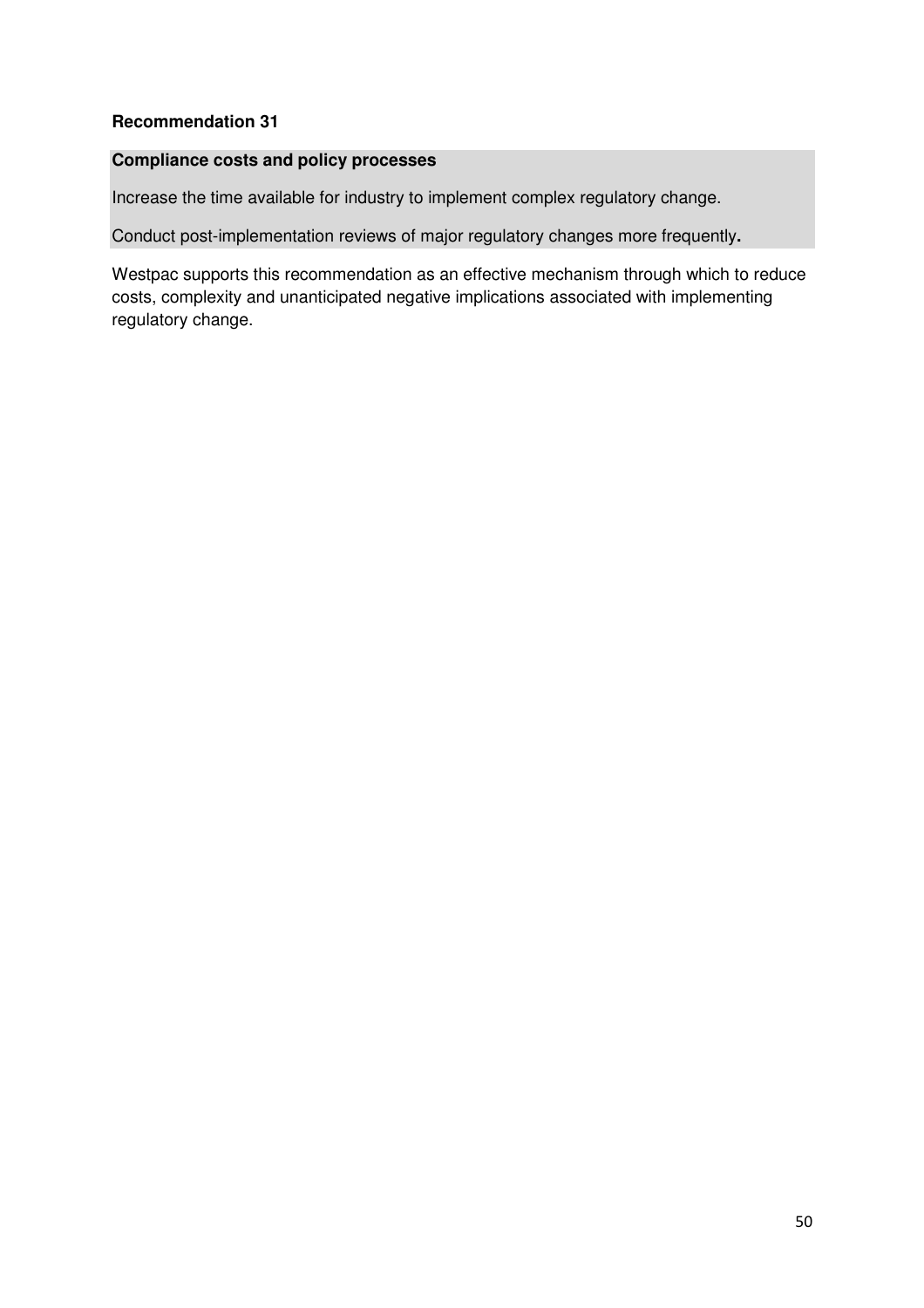# **Appendix 1 – Significant matters**

#### **Recommendation 32**

#### **Impact investment**

Explore ways to facilitate development of the impact investment market and encourage innovation in funding social delivery.

Provide guidance to superannuation trustees on the appropriateness of impact investment.

Support law reform to classify a private ancillary fund as a 'sophisticated or 'professional' investor, where the founder of the fund meets those definitions.

Westpac supports this recommendation.

#### **Recommendation 33**

#### **Retail corporate bond market**

Reduce disclosure requirements for large listed corporates issuing 'simple' bonds and encourage industry to develop standard terms for 'simple' bonds.

Westpac supports this recommendation.

#### **Recommendation 34**

#### **Unfair contract term provisions**

Support Government's process to extend unfair contract term protections to small business. Encourage industry to develop standards on the use of non-monetary default covenants.

Westpac does not believe that unfair contract term protections should be extended to small business standard form credit contacts. Consumer contracts and small business credit contracts are inherently different. Extending the current consumer protections to small business standard form credit contracts may have unintended consequences on credit appetite and access to finance for small and medium enterprises.

The banking industry should develop standards on the use of non-monetary default covenants. Westpac is currently working with the Australian Bankers' Association on a proposal to enhance the Code of Banking Practice in this regard. Westpac also considers there is an opportunity for Government to review the current legislative barriers to simplified, plain English disclosure.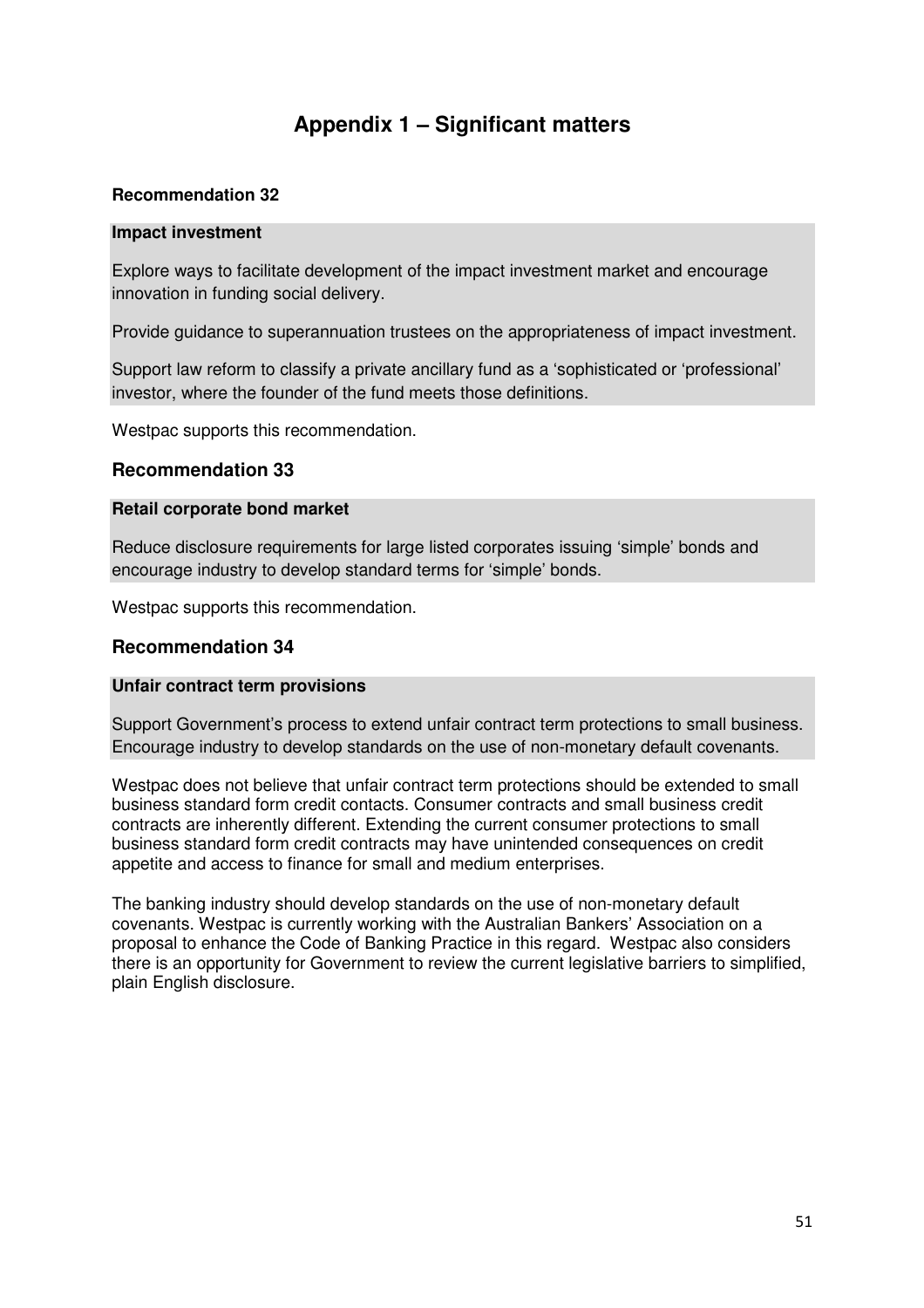### **Recommendation 35**

#### **Finance companies**

Clearly differentiate the investment products that finance companies and similar entities offer retail consumers from authorised deposit-taking institution deposits.

Westpac supports clear differentiation between investment products offered by non-ADIs and accounts offered by ADIs. APRA should determine the most prudent mechanism through which to enhance consumer understanding of this distinction, while supporting consumer choice.

### **Recommendation 36**

#### **Corporate administration and bankruptcy**

Consult on possible amendments to the external administration regime to provide additional flexibility for businesses in financial difficulty.

Westpac does not support amendments to the external administration regime that would move Australia towards a 'US Chapter 11' model. Australia's current voluntary administration regime is operating effectively, and this has been the conclusion of previous reviews. $47$ 

However, Westpac supports the concept of appropriate 'safe harbour' protections for legitimate restructuring efforts by firms in financial difficulty - that is, where directors and advisers are making a genuine effort to improve the position for creditors.

Westpac also supports 'ipso facto clauses' being suspended for a short period (perhaps up to 90 days) during restructuring efforts aimed at preserving value in the underlying business – on the proviso that banks are not required to continue to lend further monies to the borrower during that restructuring period.

Westpac has commented separately on the Government's exposure draft Insolvency Law Reform Bill 2014, which seeks to address the other complexities in Australia's external administration regime described in Recommendation 36.

### **Recommendation 37**

 $\overline{a}$ 

#### **Superannuation member engagement**

Publish retirement income projections on member statements from defined contribution superannuation schemes using Australian Securities and Investments Commission (ASIC) regulatory guidance.

Facilitate access to consolidated superannuation information from the Australian Taxation Office to use with ASIC's and superannuation funds' retirement income projection calculators

Westpac agrees with the recommendation regarding the publication of retirement income projections on member statements based only on the information held within that fund.

<sup>&</sup>lt;sup>47</sup> For example, CAMAC, Rehabilitating large and complex enterprises in financial difficulty, October 2004.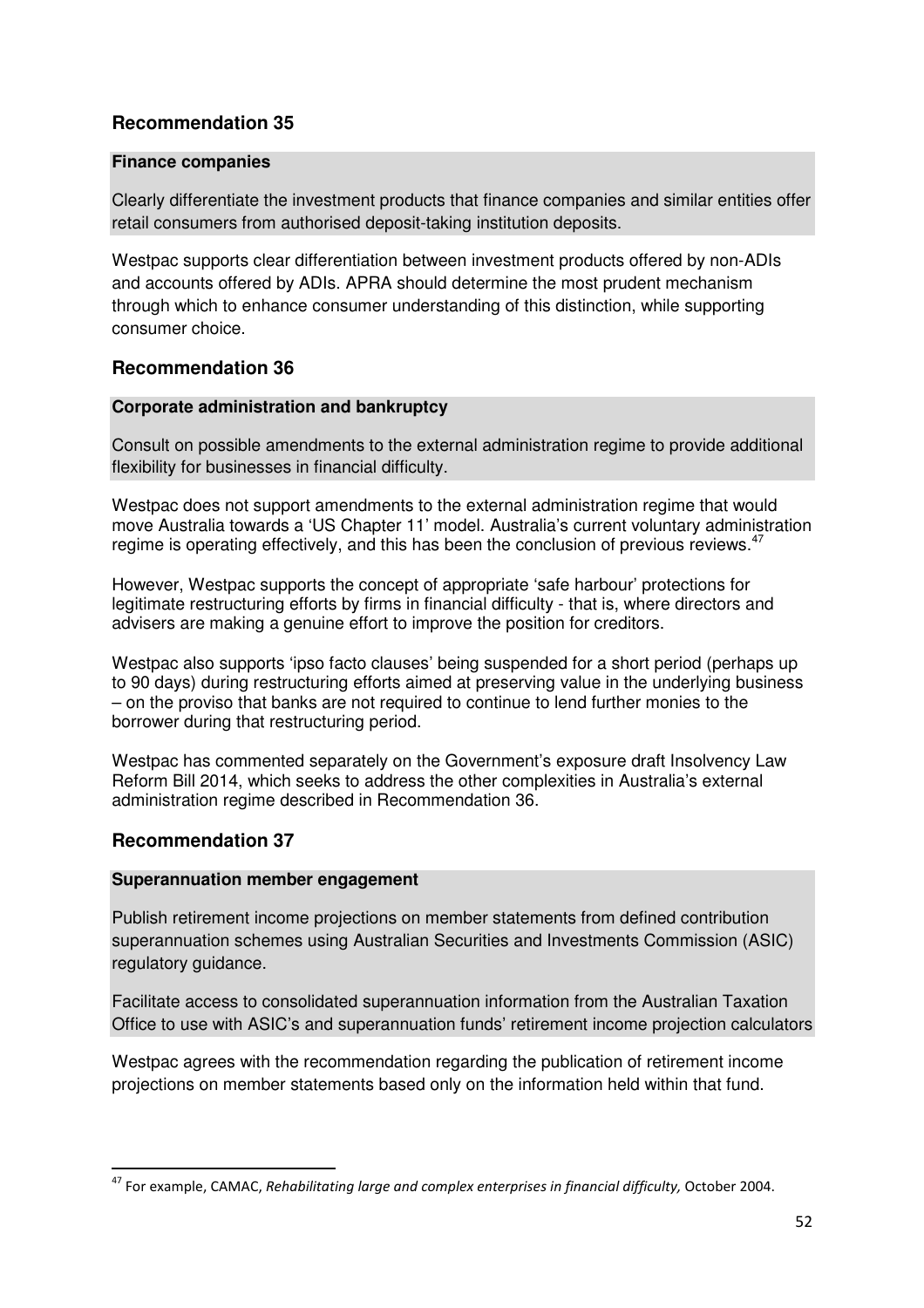Westpac endorses the Inquiry's view that 'where possible, all funds should provide meaningful retirement income projections on member statements.<sup>'48</sup> The Inquiry also observes that this would benefit members at a 'relatively small cost to superannuation funds,  $49$  and, therefore, any regulatory guidance or requirement for the publication of statements should meet this objective. The publication of these projections should be on the basis of schemes' best estimation of income projection based on available information.

Westpac recognises that access to consolidated superannuation information from the ATO would provide an opportunity for superannuation funds to provide a more complete perspective of retirement income projections. Privacy and commercial confidentiality consideration regarding the sharing of private member data across the industry would need to be balanced with the potential benefits of enhanced retirement income calculators.

Consultation between ATO, ASIC and industry would be required to ensure those considerations are appropriately balanced and fund members' information is protected. Consideration should be given to the delivery of a consolidated retirement projection sitting with the ATO or the popular MyGov initiative.

#### **Recommendation 38**

#### **Cyber security**

Update the 2009 Cyber Security Strategy to reflect changes in the threat environment, improve cohesion in policy implementation, and progress public-private sector and crossindustry collaboration.

Establish a formal framework for cyber security information sharing and response to cyber threats.

Westpac supports this recommendation.

The Australian Government considers cybersecurity a national security priority,<sup>50</sup> and the finance sector is part of Australia's Critical Infrastructure.<sup>51</sup>The cybersecurity threat facing industry, particularly the financial services sector, has escalated dramatically in the last 18 months. Successful, public attacks on JP Morgan, Sony Pictures Entertainment (SPE), Target and others have indicated significantly increased attacker capability, and emboldened future attacks. This has been compounded by a broadening of attacker motives away from direct financial fraud, such as the apparently punitive attack on SPE.

A stronger, formal framework for information sharing on cybersecurity between Government and industry is needed. The rapid, broad-based sharing of critical cybersecurity information, both operational and strategic, would be beneficial to the cyber defence capabilities of both Government and industry.

This framework should also be developed to promote collaboration between industry organisations.

 $\overline{\phantom{0}}$ 

<sup>&</sup>lt;sup>48</sup> p. 267, FSI Final Report, November 2014.

 $49$  Ibid.

<sup>50</sup> http://www.ag.gov.au/RightsAndProtections/CyberSecurity/Pages/default.aspx

<sup>51</sup> http://www.tisn.gov.au/Pages/Critical\_infrastructure.aspx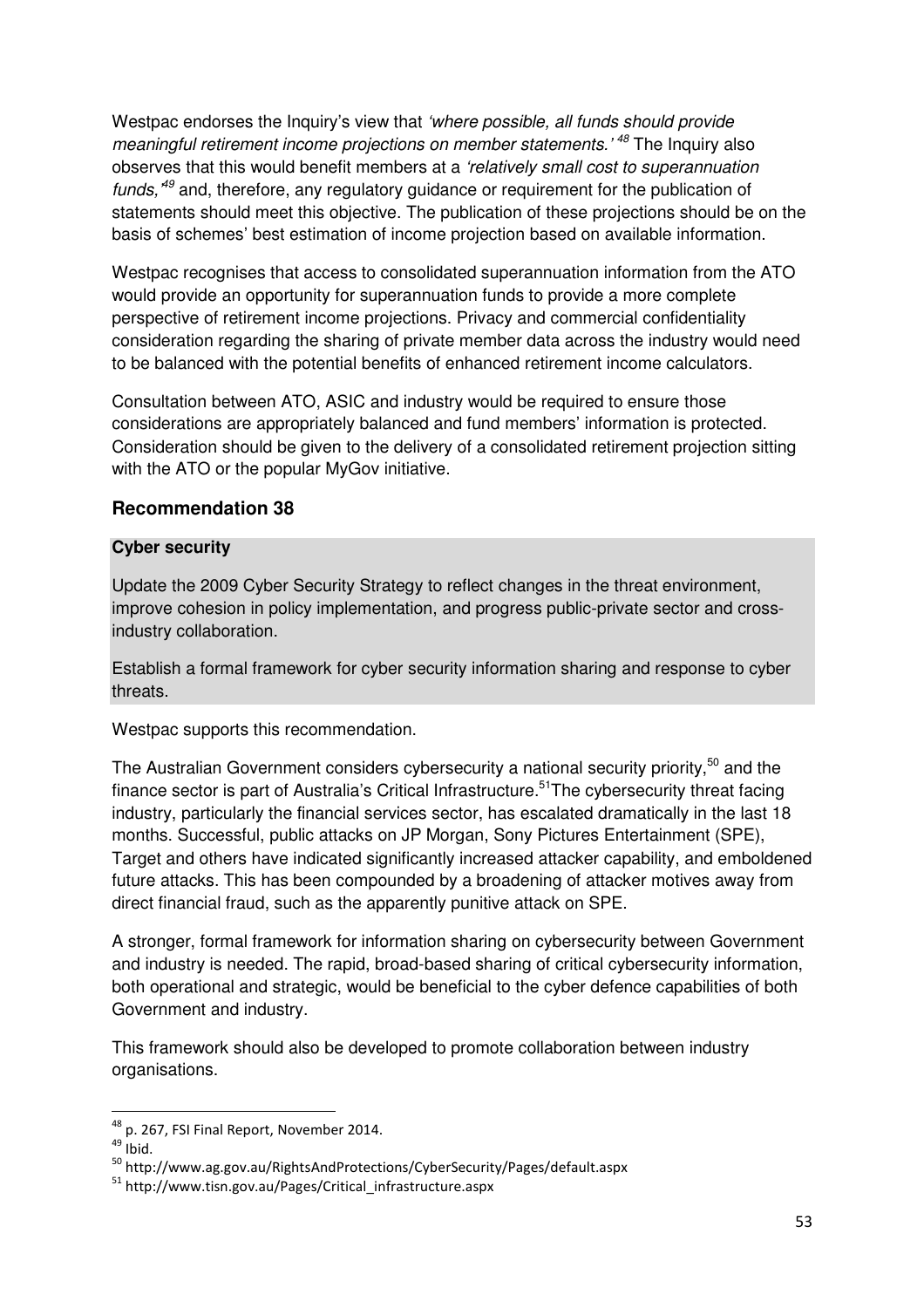In working towards the formal framework, Westpac recommends some initial steps to begin the sharing of information, such as an automated process for the Government to rapidly release information to industry (i.e. de-classification) and the pre-approval of key personnel in industry to access existing Government information (e.g. via pre-clearing to top secret positive vetting). In particular, Westpac suggests an exploratory workshop in which a very broad range of Government processes and information can be discussed with industry participants (appropriately cleared) and vice versa, to identify priority opportunities.

In developing a framework, industry representatives (again, appropriately cleared) should be placed into the operational processes of the Australian Cyber Security Centre. This will allow for industry information and operational context to enrich operational decision-making, and identify further opportunities for collaboration.

### **Recommendation 39**

#### **Technology neutrality**

Identify, in consultation with the financial sector, and amend priority areas of regulation to be technology neutral.

Embed consideration of the principle of technology neutrality into development processes for future regulation.

Ensure regulation allows individuals to select alternative methods to access services to maintain fair treatment for all consumer segments.

Westpac supports this recommendation.

Regulation should be principles-based and functional in design. Continued technology innovation in financial services means that regulatory design should focus on outcomes rather than prescriptive requirements for the channel through which regulatory requirements are met.

In moving to technologically neutral regulatory design, close attention should be given to minimising compliance costs for industry and ensuring that neutrality is aimed at areas that maximise innovation and fair competition. The proliferation of new technologies (e.g. new 'wearable' smart devices) and the marketing of differentiated experiences (e.g. varying screen sizes/hardware in the Android ecosystem) can make complete technology neutrality challenging and designing for the principle difficult. The focus should be on enabling delivery through any means, rather than a requirement for complete standardisation.

From a customer's perspective, technology innovation should result in the same level of regulatory protection irrespective of the mode of technology delivery. The scope of this principle should include those participants traditionally external to the system using these innovations to cross into regulated markets. Westpac supports a level playing field in the effects and costs of regulation.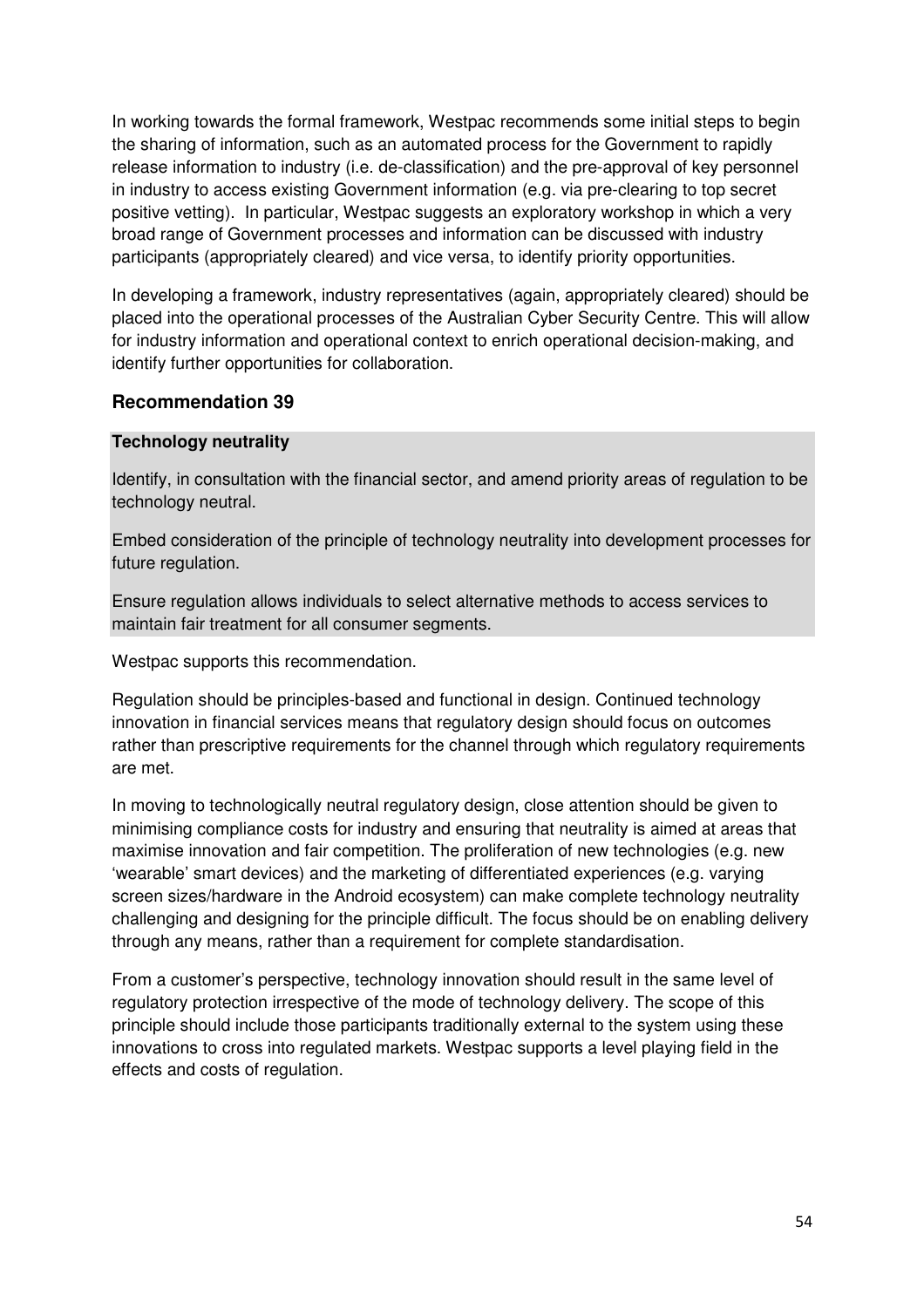# **Recommendation 40**

### **Provision of financial advice and mortgage broking**

Rename 'general advice' and require advisers and mortgage brokers to disclose ownership structures

Westpac believes General Advice should be re-named 'General Financial Information.' The current delineation between factual information, General Advice and Personal Advice can be confusing regarding the true nature of 'general advice.'

The Inquiry suggests that General Advice should be replaced with a more appropriate, consumer-tested term to help reduce consumer misinterpretation and excessive reliance on this type of information by consumers. While not opposed to this approach, Westpac believes that 'General Financial Information' recognises that this information is not Personal Advice and, at the same time, goes beyond merely factual information.

Removing the label 'Advice' would also facilitate a clearer separation from Personal Advice, and enable the term Financial Advice and Financial Adviser to be clearly linked to the provision of Personal Advice.

Westpac does not support renaming General Advice based on 'sales' terminology, which was one of the options on which the Inquiry's Interim Report sought feedback. Much of the information provided through General Advice is factual information about a product or a service and is contained in regulated disclosure material. Westpac therefore does not believe the characterisation of this information as 'sales' is appropriate.

Regarding the disclosure of ownership structures, the Inquiry observes that 'although stakeholders have provided little evidence of differences in the quality of advice from independent or aligned and vertically integrated firms, the Inquiry sees the value to consumers in making ownership and alignment more transparent.<sup>52</sup>

Currently, financial services providers, including advisers, are required to document who they are acting for when providing their services, as well as:

- Details of the authorised representative or licensee;
- Information about the remuneration received by the adviser, employer, licensee or associates that might reasonably be expected to influence the adviser in providing advice; and
- Information about the association and relationships between the adviser or licensee or any related body corporate and any product issuers that might reasonably be expected to be capable of influencing the adviser or licensee.

Westpac acknowledges that this disclosure is not always effective in making it clear to the consumer who the ultimate owner of the licence is and supports further transparency in this area. We note that the Government has confirmed that this matter will be addressed in the ASIC Register and it is also addressed in Westpac Group's online register, 'Adviser View.'

<sup>52</sup> p. 272, FSI Final Report, November 2014.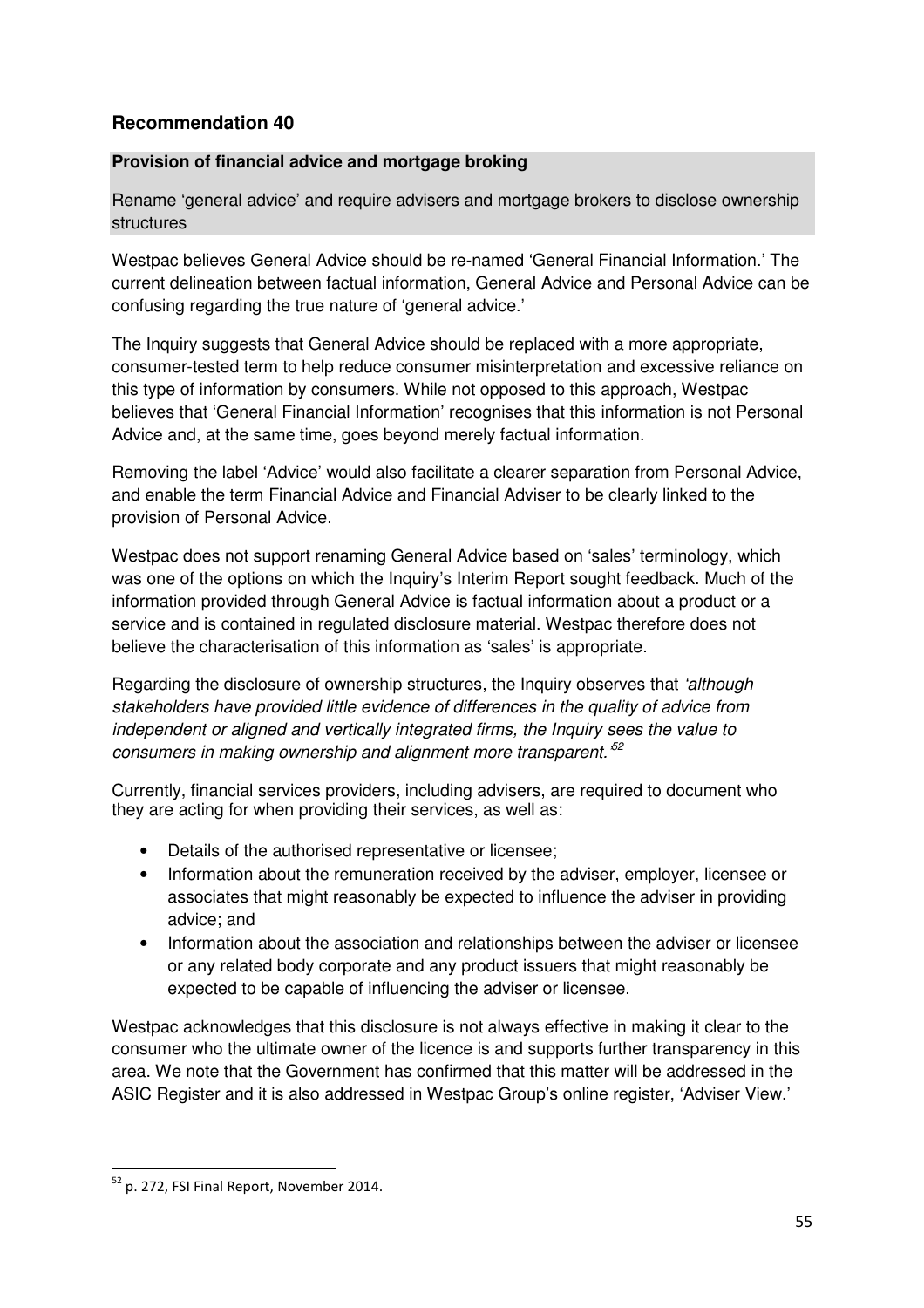In relation to mortgage brokers, Westpac supports greater disclosure requirements for mortgage broking ownership structures.

### **Recommendation 41**

#### **Unclaimed monies**

Define bank accounts and life insurance policies as unclaimed monies only if they are inactive for seven years.

Westpac supports this recommendation.

On 18 March 2015 the Government announced it will amend the Banking Act 1959 and the Life Insurance Act 1995 to restore the time bank accounts and life insurance policies can be inactive before they are transferred to the Government from three years to seven years.

### **Recommendation 42**

#### **Managed investment scheme regulation**

Support Government's review of the Corporations and Markets Advisory Committee's recommendations on managed investment schemes, giving priority to matters relating to:

Consumer detriment, including illiquid schemes and freezing of funds; and

Regulatory architecture impeding cross-border transactions and mutual recognition arrangements.

Westpac broadly supports a review of the Corporations and Markets Advisory Committee's (CAMAC) recommendations on managed investment schemes (MIS) in the areas of priority called out in the Final Report.

Reforms that establish a cohesive framework for the administration of insolvent schemes and/or insolvent scheme operators should be supported. Such a framework should delineate roles and responsibilities of scheme members, creditors and the scheme operator. In relation to modifying the existing broad reasonableness test of scheme liquidity, this should occur through industry consultation for the development of appropriate standard realisation periods across the spectrum of asset classes in which MISs commonly invest. Such an approach should also assist to reduce the susceptibility of certain kinds of funds to freeze withdrawals.

Westpac also supports the development of initiatives that result in mutual recognition of appropriately regulated collective investment vehicles.

#### **Recommendation 43**

#### **Legacy products**

Introduce a mechanism to facilitate the rationalisation of legacy products in the life insurance and managed investment sectors

Westpac supports this recommendation, and in addition believes consideration should be given to a broader product rationalisation framework across the financial services industry particularly in superannuation.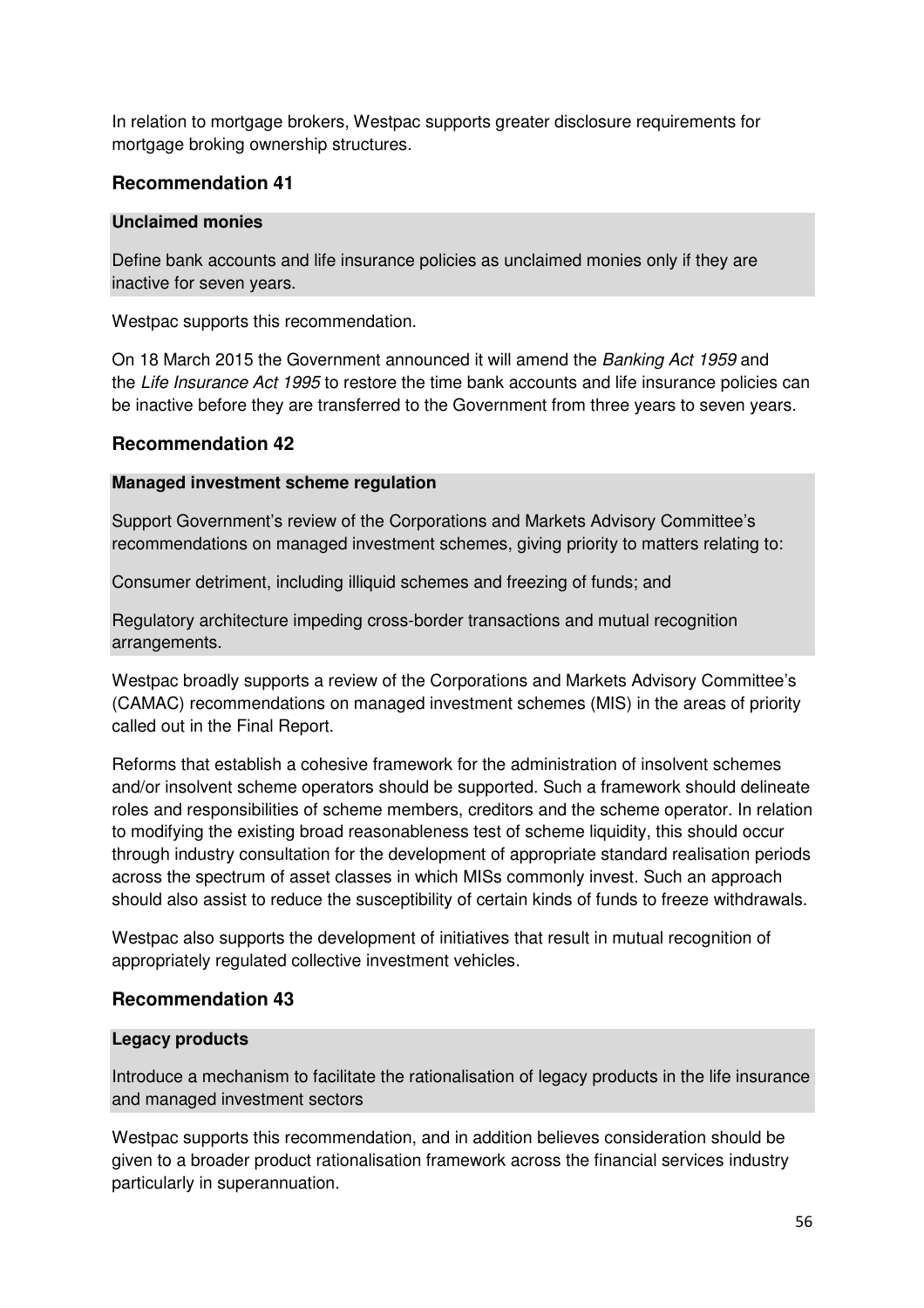Any product rationalisation mechanism should be centred on a test of treating consumers fairly, as opposed to a test per individual investor. This is consistent with the duties of responsible entities and superannuation trustees with respect to classes of investors, and with life insurance policies generally involving groups of policyholders having standard policies.